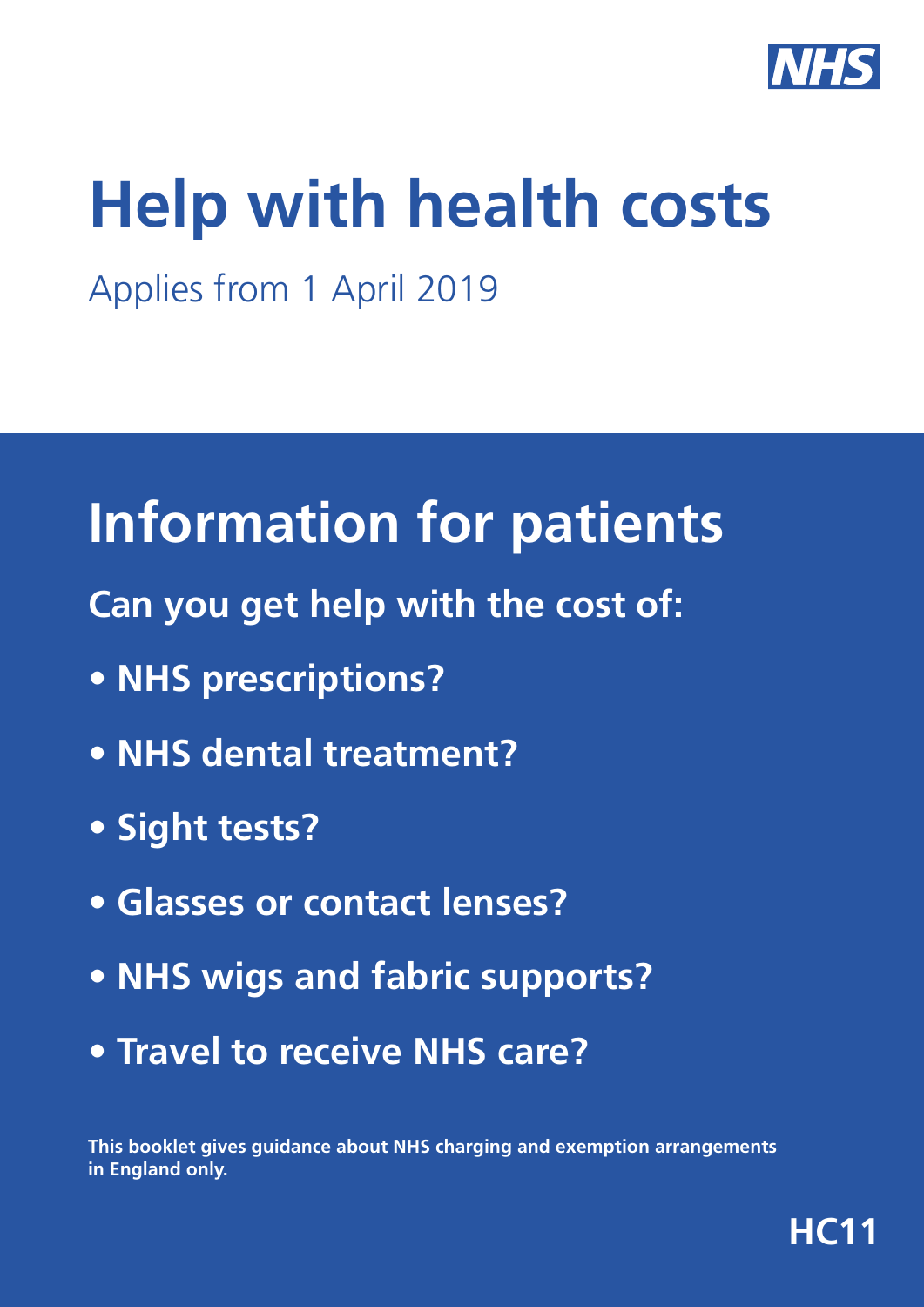## **Introduction**

The National Health Service (NHS) is, mainly, for the benefit of people living in the United Kingdom (UK). If a person is accepted for NHS treatment it is generally free, although there can be charges for some things. You need to meet the conditions described in this booklet to be exempt from charges for NHS treatment.

This booklet sets out information about who does not have to pay charges and also tells you about the help you might get with the cost of:

- NHS prescriptions;
- NHS dental treatment;
- NHS-funded sight tests;
- glasses and contact lenses;
- NHS wigs and fabric supports (whenever we say 'fabric supports' we mean spinal or abdominal supports or surgical bras supplied through a hospital); and
- necessary costs of travel to receive NHS care if you are referred by a doctor (GP or hospital doctor), ophthalmic practitioner or dentist.

Note: Before you sign a declaration for help with NHS charges, you must check that you are entitled to help.

## **How to use this booklet**

This booklet gives general guidance only and aims to explain, as simply as possible, the arrangements for exemptions and help with health costs. It is not a full statement of the law.

You can quickly check if you are entitled to free treatment by going to the 'quick check' guides which start on page 6.

For more detailed guidance, go to the Contents list on page 3.

Find the group you most easily fit into, then go to the page shown (for example, if you are 60 or over, go to page 11).

After reading about the group that applies to you, check to see if any other groups also apply (you may fit into more than one group) depending on the treatment you need.

Once you have found out if you do not have to pay, read pages 22-24. These tell you how to claim help when you go for treatment.

All phone numbers and websites mentioned are for the NHS Business Services Authority (NHSBSA) unless we say otherwise. The NHSBSA provides services on behalf of the Department of Health and Social Care.

#### **Refunds**

There is information about refunds in this booklet – read pages 25 to 27.

## **Penalty charges**

If you are found to have made a wrongful claim for free prescriptions or dental treatment, you will face penalty charges and may be prosecuted under powers introduced by the Health Act 1999. Routine checks are carried out on exemption claims including where proof may have been shown.

#### **Current rates**

We have listed the current rates of NHS charges and values for optical vouchers in England (pages 4 and 5).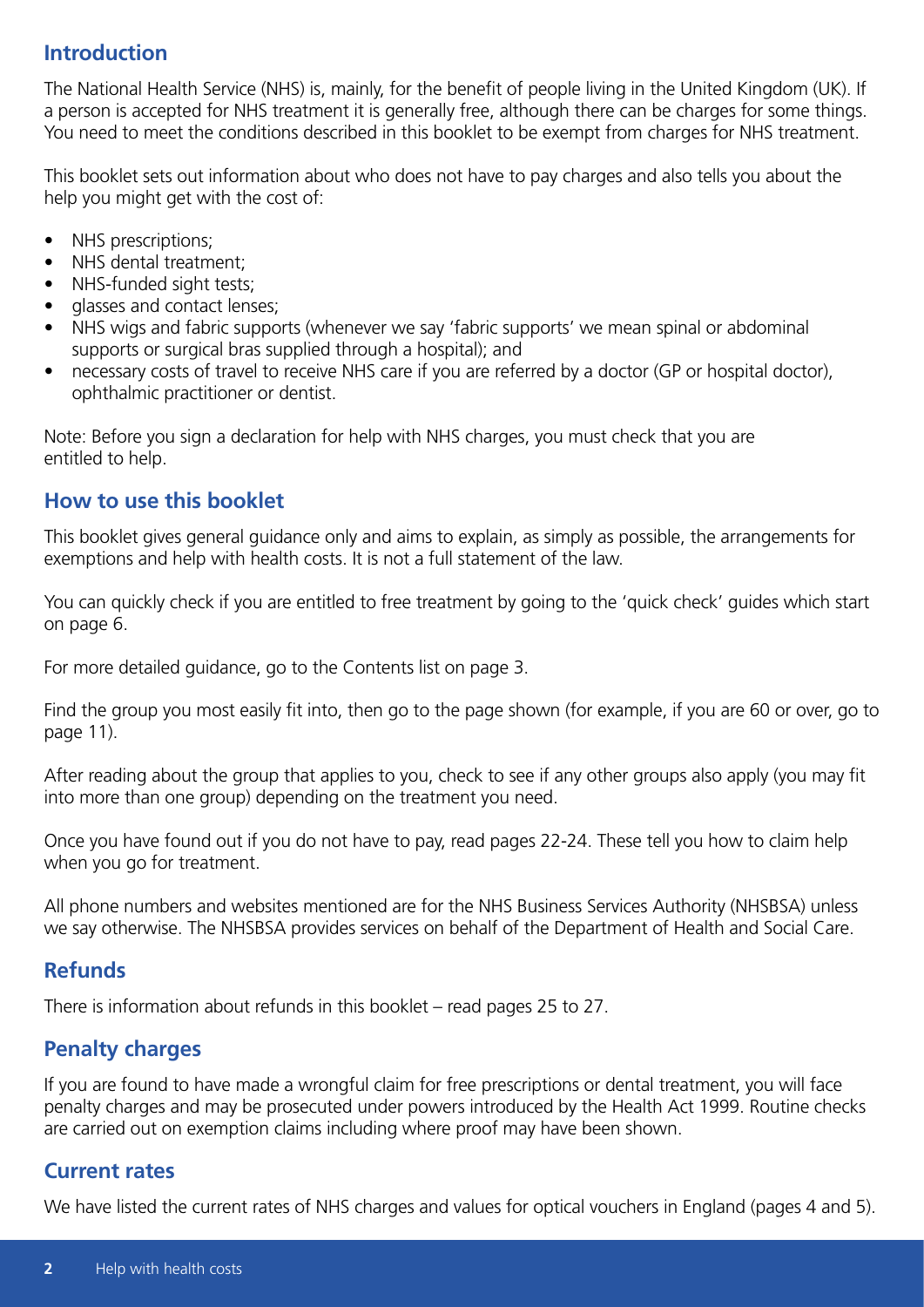## **Contents**

#### **Rates of charges and values for optical vouchers**

| NHS prescription charges                        | Δ |
|-------------------------------------------------|---|
| NHS wigs and fabric supports                    | 4 |
| NHS dental treatment                            | 4 |
| NHS-funded sight tests                          | 5 |
| Values for NHS vouchers for glasses and contact |   |
| lenses                                          | 5 |

## **Quick check guides**

| NHS prescriptions                | 6 |
|----------------------------------|---|
| NHS dental treatment             | 6 |
| NHS-funded sight tests           | 7 |
| NHS optical vouchers             | 8 |
| Travel costs to receive NHS care | 8 |
| NHS wigs and fabric supports     | 9 |
|                                  |   |

## **Age groups**

| Children under 16                             | 10 |
|-----------------------------------------------|----|
| Young people aged 16, 17 and 18 in qualifying |    |
| full-time education                           | 10 |
| Qualifying young people                       | 10 |
| People aged 60 or over                        | 11 |
|                                               |    |

## **Income groups**

| People getting benefits or credits |  |
|------------------------------------|--|
|------------------------------------|--|

- Income Support
- Jobseeker's Allowance
- Employment and Support Allowance - Pension Credit (Guarantee Credit)
- Other benefits or credits
- Tax Credits 13
- Universal Credit 14
- NHS Low Income Scheme 14

## **Other groups**

| People who receive War Pension payments or   |    |
|----------------------------------------------|----|
| Armed Forces Compensation Scheme payments 16 |    |
| People from abroad                           | 16 |
| <b>Medical conditions</b>                    |    |
| for free NHS prescriptions                   | 17 |
| for free sight tests                         | 18 |
| Pregnancy or had a baby in the previous      |    |
| 12 months                                    | 18 |
| Prescription prepayment certificates - (PPC) | 18 |
| Sight problems                               |    |
| severely sight-impaired (blind)              | 19 |
| sight-impaired (partially sighted)           | 19 |
| complex lenses                               | 19 |
|                                              |    |

| Impaired hearing                           | 19  |
|--------------------------------------------|-----|
| Care homes                                 | 19  |
| Care leavers - people supported by a local |     |
| authority                                  | 19. |
|                                            |     |

## **Hospital patients**

| 20  |
|-----|
| 20  |
| 20  |
| -21 |
| -21 |
|     |

**Claiming help when you go for treatment**

| NHS prescriptions                      | 22 |
|----------------------------------------|----|
| NHS dental treatment                   | 22 |
| NHS-funded sight tests                 | 23 |
| NHS optical vouchers                   |    |
| - for glasses or contact lenses        | 23 |
| - for repair or replacement glasses or |    |
| contact lenses                         | 23 |
| Travel costs to receive NHS care       | 23 |
| Wigs and fabric supports               | 24 |
|                                        |    |

#### **Claiming refunds**

| NHS prescription charges                        | 25 |
|-------------------------------------------------|----|
| Prescription prepayment certificates (PPC) fees | 25 |
| NHS dental charges                              | 26 |
| NHS-funded sight tests                          | 27 |
| Glasses or contact lens costs                   | 27 |
| Travel costs to receive NHS care                | 27 |
| Wig and fabric support charges                  | 27 |
| People who receive War Pension payments or      |    |
| Armed Forces Compensation Scheme payments 27    |    |
| Checking entitlement and the penalty charge     | 28 |

| <b>Quick check tables: proof of entitlement</b><br>NHS prescriptions<br>NHS dental treatment<br>NHS-funded sight tests<br>NHS optical vouchers | 29<br>32<br>35<br>36 |
|------------------------------------------------------------------------------------------------------------------------------------------------|----------------------|
| Ordering forms and leaflets                                                                                                                    | 38                   |
| Contact details                                                                                                                                | 39                   |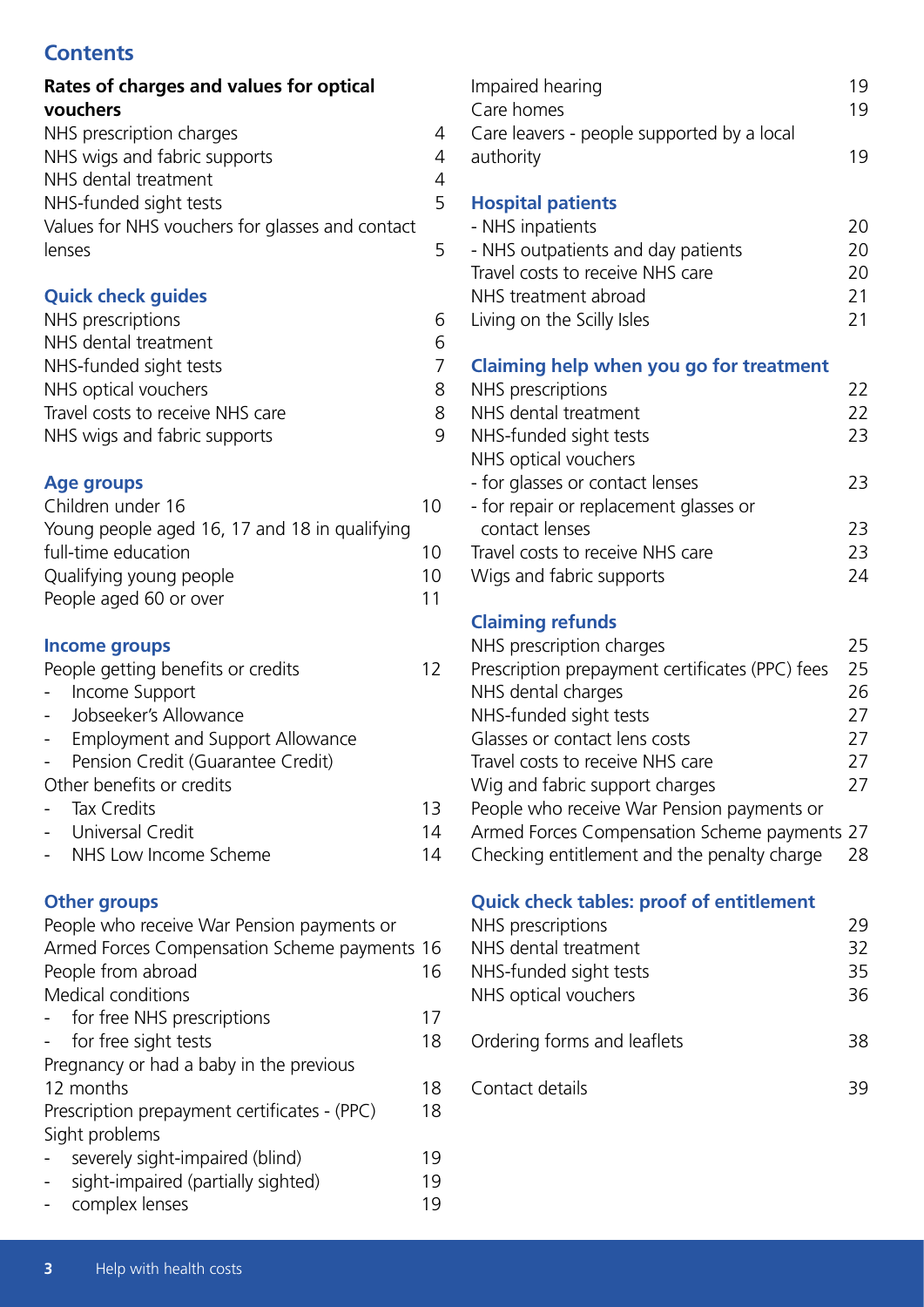## **Rates of charges and values for optical vouchers from 1 April 2019**

| <b>NHS prescription charges</b>                                                                                 |         |
|-----------------------------------------------------------------------------------------------------------------|---------|
| Charge for each prescribed item                                                                                 | £9.00   |
| For items that come in combination packs, there is a prescription charge for each different drug<br>in the pack |         |
| Support stockings                                                                                               | £9.00   |
| Support tights - per pair (available from hospitals only)                                                       | £18.00  |
| <b>Prescription prepayment certificates</b> - these work like a season ticket $-$ see page 18.                  |         |
| Three-month prepayment certificate                                                                              | £29.10  |
| 12-month prepayment certificate                                                                                 | £104    |
| <b>NHS wigs and fabric supports</b>                                                                             |         |
| Stock modacrylic wig                                                                                            | £72.80  |
| Partial wig - human hair                                                                                        | £192.85 |
| Full made-to-order wig - human hair                                                                             | £282.00 |
| Abdominal support                                                                                               | £44.55  |
| Spinal support                                                                                                  | £44.55  |
| Surgical bra                                                                                                    | £29.50  |

#### **Scilly Isles travel costs**

If you live in the Scilly Isles, the most you will have to pay to travel to receive NHS care when referred by a doctor, dentist or ophthalmic practitioner is £5.

#### **Dental treatment**

When you go for treatment, check if it will be NHS or private treatment. If you are not exempt from NHS charges (see page 6), there are three standard charges for NHS dental treatment. The amount you pay will depend on the sort of treatment you need to keep your teeth and gums healthy.

You will pay one of the three charges below.

| £22.70  | This charge will include an examination, diagnosis and care to prevent problems. If necessary,<br>this will include x-rays, scale and polish and planning for more treatment. Urgent and out-of-<br>hours care will cost no more than £22.70. |
|---------|-----------------------------------------------------------------------------------------------------------------------------------------------------------------------------------------------------------------------------------------------|
| £62.10  | This charge includes all necessary treatment covered by the £22.70 charge plus other<br>treatment such as fillings, root-canal treatments or extractions (having teeth taken out)                                                             |
| £269.30 | This charge includes all necessary treatment covered by the £22.70 and the £62.10 charges<br>plus more complicated procedures such as crowns, dentures or bridges.                                                                            |

You will pay only one charge even if you need to go to the dentist more than once to complete a course of treatment, but your dentist may collect this charge in instalments.

If you are referred to another dentist, you will still pay only one charge (to the dentist who refers you). If you need more treatment at the same charge level (for example another filling) within two months of seeing your dentist, this will be without further charge. You should ask your dentist how much your individual treatment plan will cost. The dental practice may ask you to pay before beginning your treatment.

There will be no charge if the dentist decides that you only need a prescription, or if he or she just removes stitches from a previous procedure. The normal charging arrangements will apply when you collect a prescription.

Your dentist should display a poster about NHS charges in the waiting room.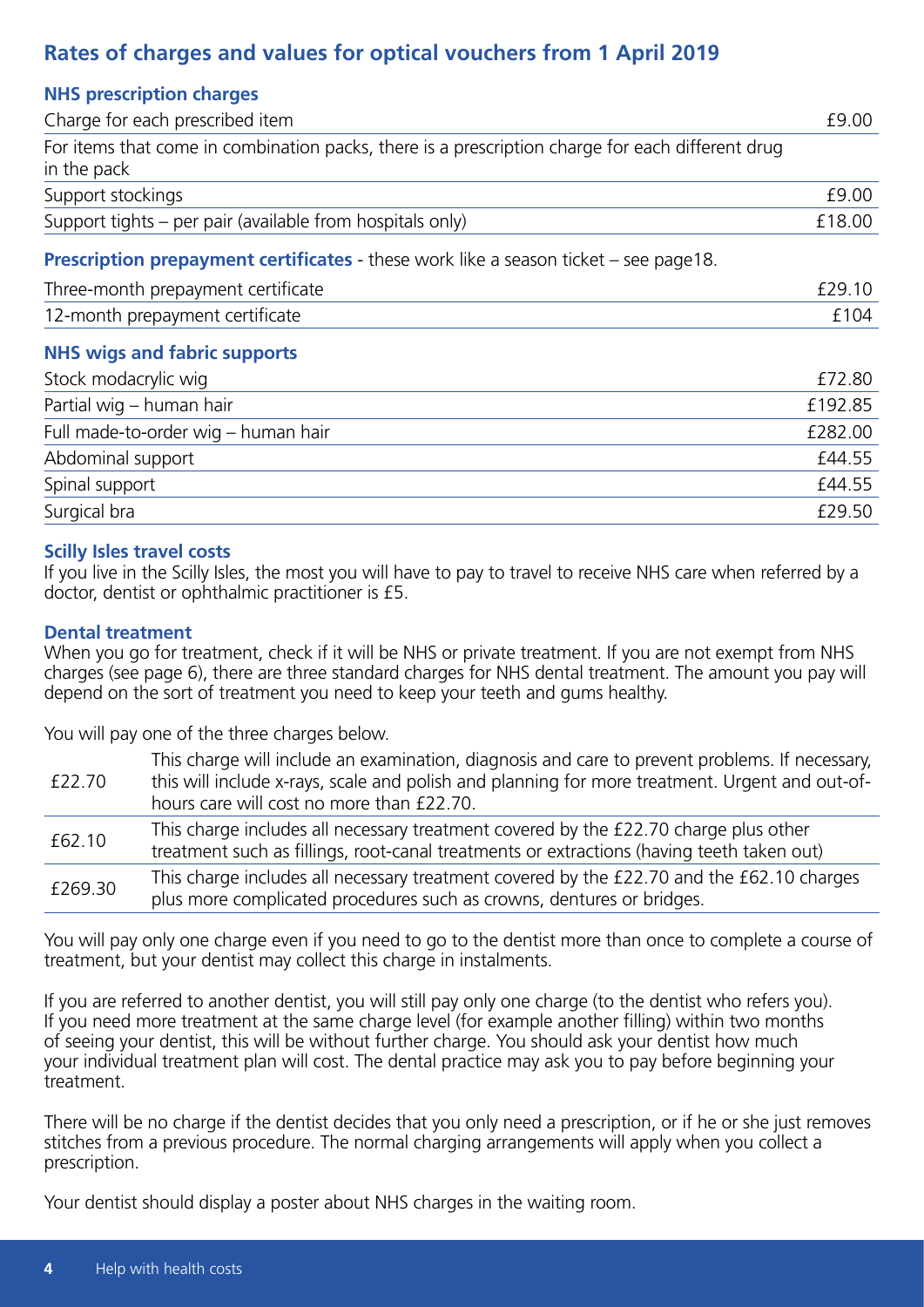#### **Sight tests**

If you meet the criteria described on page 7 you will be entitled to a free NHS funded sight test.

#### **NHS voucher values for glasses and contact lenses**

#### **Optical vouchers**

#### **Maximum value for each pair of glasses or contact lenses**

| £59.30<br>£86.90 |
|------------------|
|                  |
|                  |
| £196.00          |
| £67.50           |
| £85.60           |
| £111.20          |
| £215.50          |
| £200.80          |
| £57.00           |
| £14.60           |
| £37.40           |
|                  |

#### **Supplements to vouchers where necessary.**

|                                                             |                | for each lens |
|-------------------------------------------------------------|----------------|---------------|
| Prism                                                       | Single vision  | £12.60        |
|                                                             | <b>Bifocal</b> | £15.40        |
| Tint                                                        | Single vision  | £4.40         |
|                                                             | <b>Bifocal</b> | £4.90         |
| Photochromic                                                | Single vision  | £4.40         |
|                                                             | Other lenses   | £4.90         |
| Supplement for small glasses/special facial characteristics |                | up to £64.20  |

#### **Repairing or replacing glasses or replacing contact lenses**

If you are entitled to a voucher (see page 8) to cover the cost of repairing or replacing glasses or replacing contact lenses, the value of the voucher will be up to the figures shown in this leaflet, depending on the part which needs replacing or repairing.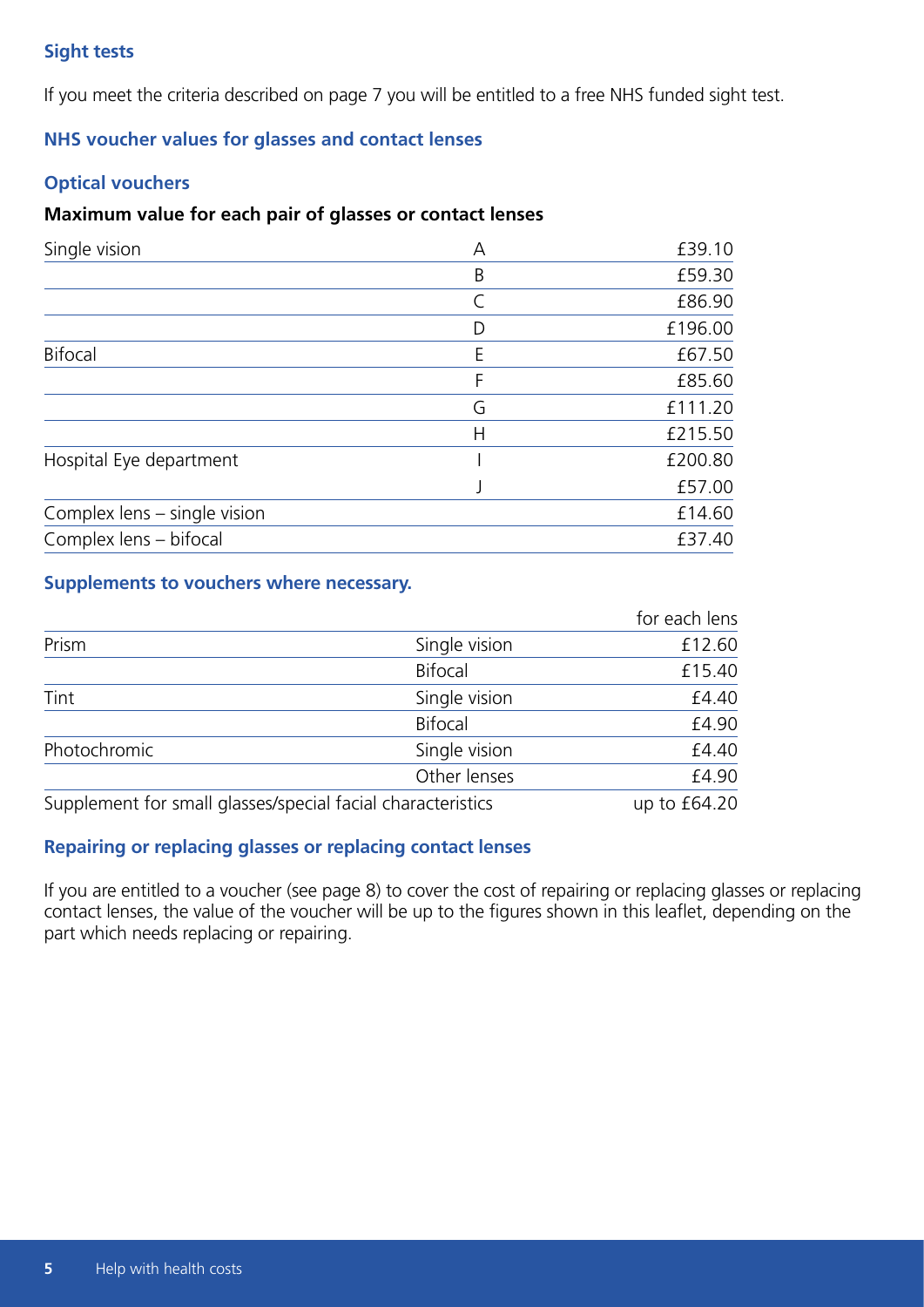## **Quick-check guides**

#### **NHS prescriptions**

NHS prescriptions for medicines and appliances are free if, when you go to collect your prescription, you:

- are aged 60 or over;
- are under 16:
- are aged 16, 17 or 18 in qualifying full-time education;
- are pregnant, or have had a baby in the previous 12 months and have a valid exemption certificate;
- have one of the listed medical conditions which entitles you to exemption and have a valid exemption certificate (see page 17 for the list of conditions);
- are an NHS inpatient;
- get or are included in an award of someone getting:
	- Income Support (IS)
	- Income-based Jobseeker's Allowance (JSA-IB) paid on its own or with contribution-based JSA
	- Income-related Employment and Support Allowance (ESA-IR) paid on its own or with contribution based ESA
	- Universal Credit and you had no earnings or net earnings of £435 or less during the most recent assessment period (£935 if you had a child element or had limited capability for work) (see page 14)
- are included in an award of Pension Credit (Guarantee Credit) paid on its own or with Pension Credit (Savings Credit);
- are entitled to, or named on, a valid NHS Tax Credit Exemption Certificate (this includes any young people included in your award – read page 13);
- are named on a valid HC2 certificate (an NHS Low Income Scheme certificate for full help see page 15); or
- have a valid War Pension or Armed Forces Compensation Scheme exemption certificate and the prescription is for your accepted disability.

**Note:** contribution-based Employment and Support Allowance, contribution-based Jobseeker's Allowance or Pension Credit Savings Credit paid on their own do not entitle you to free NHS prescriptions.

#### **The items below are always free:**

- medication given to you to take while you are in hospital or attending an NHS walk-in centre;
- medication administered to you personally by a GP;
- medication to treat a sexually transmissible infection (STI) supplied at an NHS trust or foundation trust, or by or service arranged by an NHS organisation or a local authority under the NHS Act 2006, or supplied via a patient group direction;
- medication to treat tuberculosis supplied at an NHS trust or foundation trust, or by a service arranged by an NHS organisation or local authority under the NHS Act 2006, or supplied via a patient group direction;
- medication to treat a mental disorder supplied to a person subject to a supervised community treatment order, provided by an NHS trust or foundation trust, or a service arranged by an NHS organisation under the NHS Act 2006 or via a patient group direction;
- prescribed contraceptives.

(If you need a wig or fabric support, read page 9.)

If you are not entitled to free prescriptions, you could save money by buying a prescription prepayment certificate (PPC) – read page 18.

#### **NHS dental treatment**

NHS dental treatment is free if, when the treatment starts, you are:

- aged under 18:
- aged under 19 and in qualifying full-time education;
- pregnant, or have had a baby in the 12 months before treatment starts;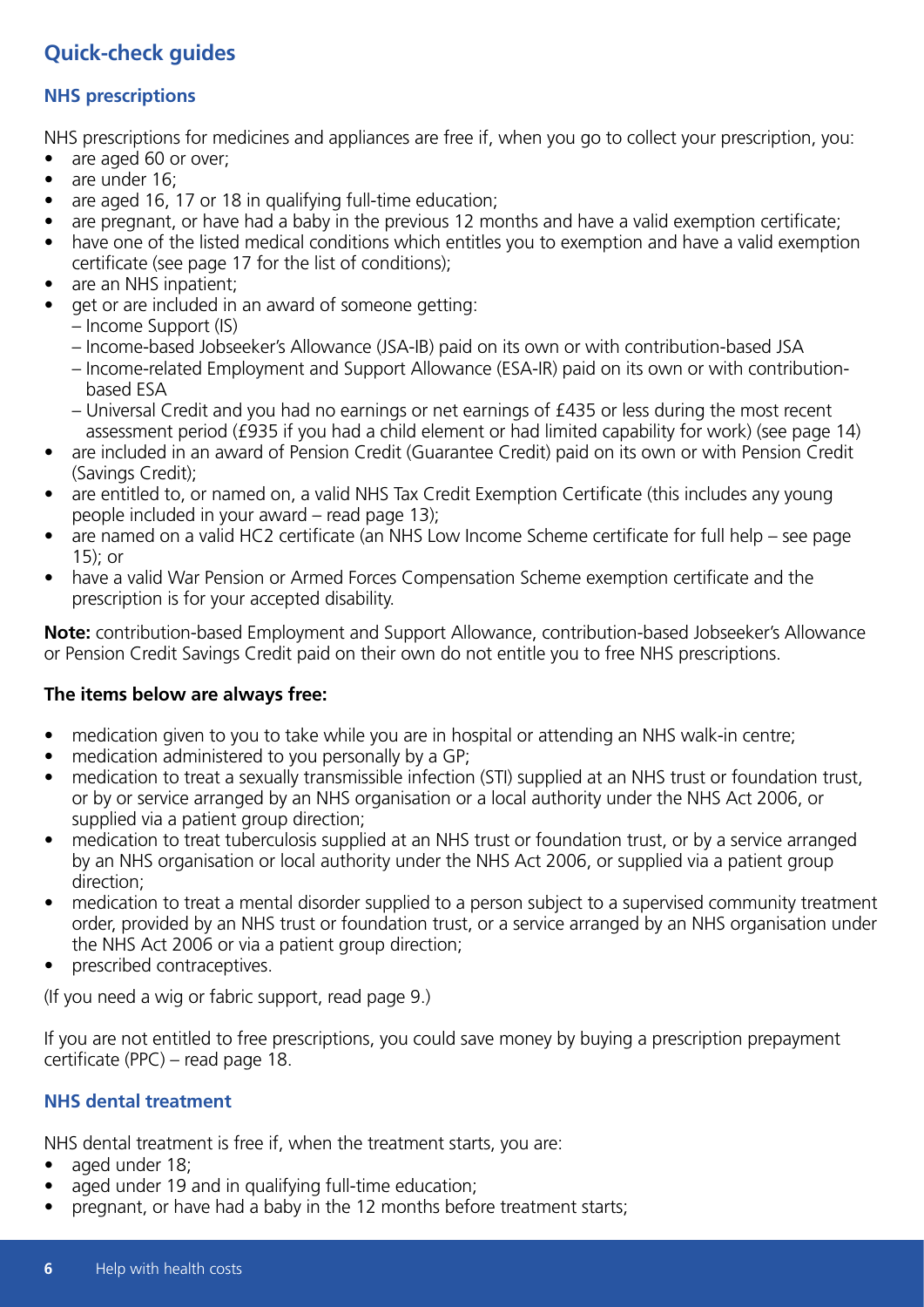- an NHS inpatient and the treatment is carried out by the hospital dentist; or
- an outpatient treated by an NHS hospital dental service.

(There may be a charge for dentures and bridges.)

The treatment is also free if, when the treatment starts or when the charge is made, you:

- get or are included in an award of someone getting:
- Income Support (IS)

– Income-based Jobseeker's Allowance (JSA-IB) paid on its own or with contribution-based JSA – Income-related Employment and Support Allowance (ESA-IR) paid on its own or with contributionbased ESA

– Pension Credit (Guarantee Credit) paid on its own or with Pension Credit (Savings Credit)

– Universal Credit and you had no earnings or net earnings of £435 or less during the most recent assessment period (£935 if you had a child element or had limited capability for work) (see page 14)

- are entitled to, or named on, a valid NHS Tax Credit Exemption Certificate (this includes any young people included in your award - read page 13); or
- are named on a valid HC2 certificate (an NHS Low Income Scheme certificate for full help see page 15).

**Note:** contribution-based Employment and Support Allowance or contribution-based Jobseeker's Allowance on their own do not entitle you to free NHS dental treatment.

People who receive War Pension payments or Armed Forces Compensation Scheme payments – read page 16.

## **Partial help**

If you are named on a valid HC3 certificate (an NHS Low Income Scheme certificate for partial help - see page 15), you might get some help towards the cost of your NHS dental treatment. The HC3 certificate will tell you how much you will have to pay.

## **NHS-funded sight tests**

You can get free sight tests if you:

- are under 16;
- are aged 16, 17 or 18 in full-time education;
- are aged 60 or over;
- are a diagnosed glaucoma patient;
- have been advised by an ophthalmologist that you are at risk of glaucoma;
- are aged 40 or over and are a parent, brother, sister, son or daughter of a diagnosed glaucoma patient;
- have been diagnosed as diabetic;
- are registered as severely sight-impaired (blind) or sight-impaired (partially sighted);
- need complex lenses read page 19;
- are someone whose sight test is carried out through the hospital eye department as part managing your eye condition;
- get or are included in an award of someone getting:
	- Income Support (IS)
	- Income-based Jobseeker's Allowance (JSA-IB) paid on its own or with contribution-based JSA

– Income-related Employment and Support Allowance (ESA-IR) paid on its own or with contributionbased ESA

– Pension Credit (Guarantee Credit) paid on its own or with Pension Credit (Savings Credit)

- Universal Credit and you had no earnings or net earnings of £435 or less during the most recent assessment period (£935 if you had a child element or had limited capability for work) (see page 14);
- are entitled to, or named on, a valid NHS Tax Credit Exemption Certificate (this includes any young people included in your award – read page 13); or
- are named on a valid HC2 certificate (an NHS Low Income Scheme certificate for full help see page 15). **Note**: contribution-based Employment and Support Allowance or contribution-based Jobseeker's Allowance on their own do not entitle you to free NHS funded sight test.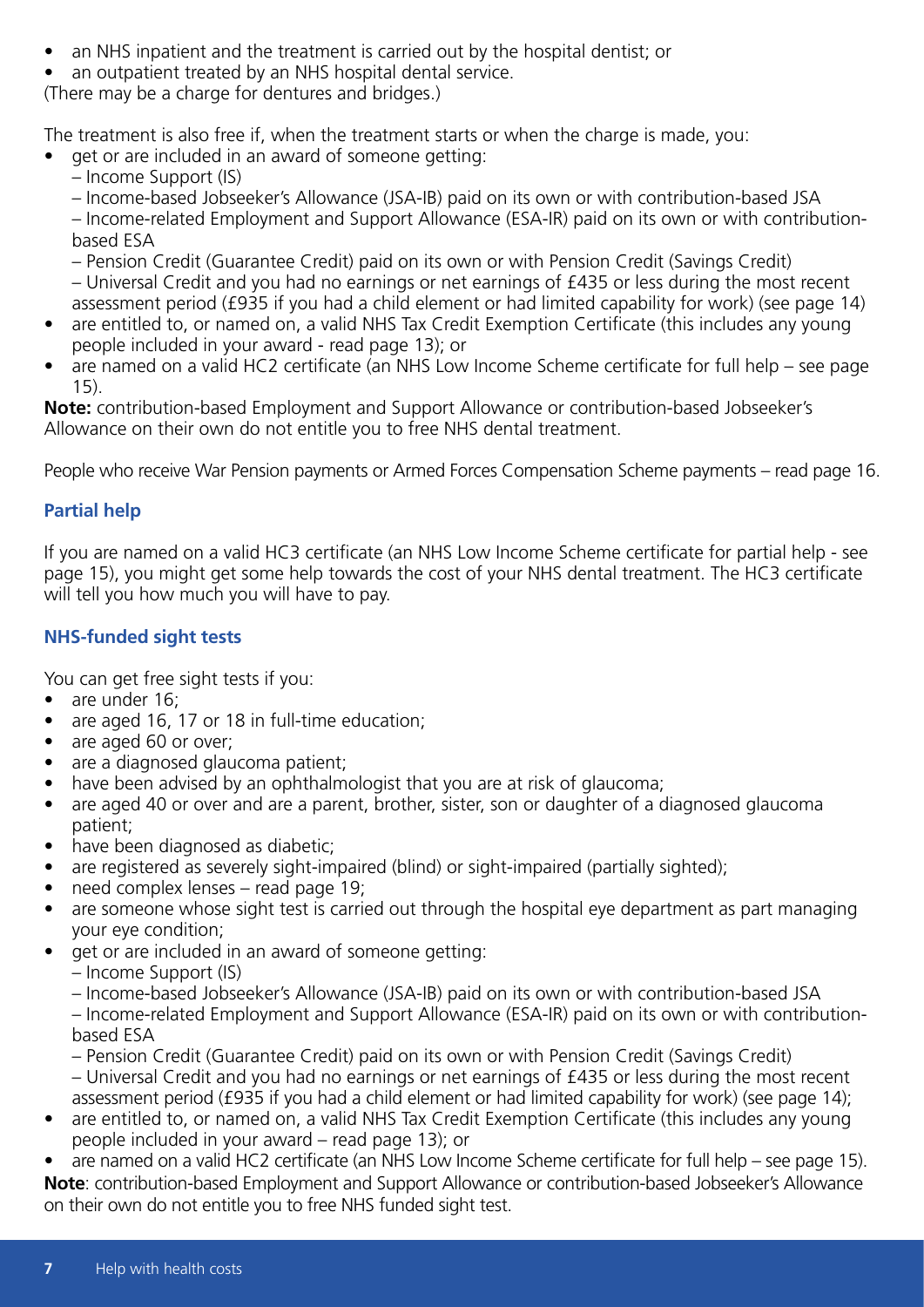#### **Partial help**

If you are named on a valid HC3 certificate (an NHS Low Income Scheme certificate for partial help – see page 15), you might get some help towards the cost of a private sight test. Check when you make your appointment.

People who receive War Pension payments or Armed Forces Compensation Scheme payments – read page 16.

#### **NHS optical vouchers**

You can get vouchers towards the costs of glasses or contact lenses if you:

- are under 16:
- are aged 16, 17 or 18 in full-time education;
- need complex lenses read page 19;
- get or are included in an award of someone getting:
	- Income Support (IS)
		- Income-based Jobseeker's Allowance (JSA-IB) paid on its own or with contribution-based JSA

– Income-related Employment and Support Allowance (ESA-IR) paid on its own or with contribution-based ESA

- Pension Credit (Guarantee Credit) paid on its own or with Pension Credit (Savings Credit)
- Universal Credit and you had no earnings or net earnings of £435 or less during the most recent assessment period (£935 if you had a child element or had limited capability for work) (see page 14)
- are entitled to, or named on, a valid NHS Tax Credit Exemption Certificate (this includes any young people included in your award – read page 13); or
- are named on a valid HC2 certificate (an NHS Low Income Scheme certificate for full help see page 15).

**Note**: contribution-based Employment and Support Allowance or contribution-based Jobseeker's Allowance on their own do not entitle you to free NHS optical vouchers.

#### **Partial help**

If you are named on a valid HC3 certificate (an NHS Low Income Scheme certificate for partial help – see page 15), you might get some help with the cost of your glasses or contact lenses. If your glasses or contact lenses cost more than the value of your voucher, you will have to pay the difference.

People who receive War Pension payments or Armed Forces Compensation Scheme payments – read page 16.

#### **NHS vouchers for repairing or replacing glasses or contact lenses**

You can get vouchers if:

- you are under 16; or
- you are 16 or over, but conditions apply ask your optician.

#### **Travel to receive NHS care**

You can claim help with the cost of travel if you have made an extra journey to receive NHS care after being referred by a doctor (GP or hospital doctor), ophthalmic practitioner or dentist if you:

• get or are included in an award of someone getting:

- Income Support (IS)
- Income-based Jobseeker's Allowance (JSA-IB) paid on its own or with contribution-based JSA

– Income-related Employment and Support Allowance (ESA-IR) paid on its own or with contribution-based ESA

– Pension Credit (Guarantee Credit) paid on its own or with Pension Credit (Savings Credit)

– Universal Credit and you had no earnings or net earnings of £435 or less during the most recent assessment period (£935 if you had a child element or had limited capability for work) (see page 14)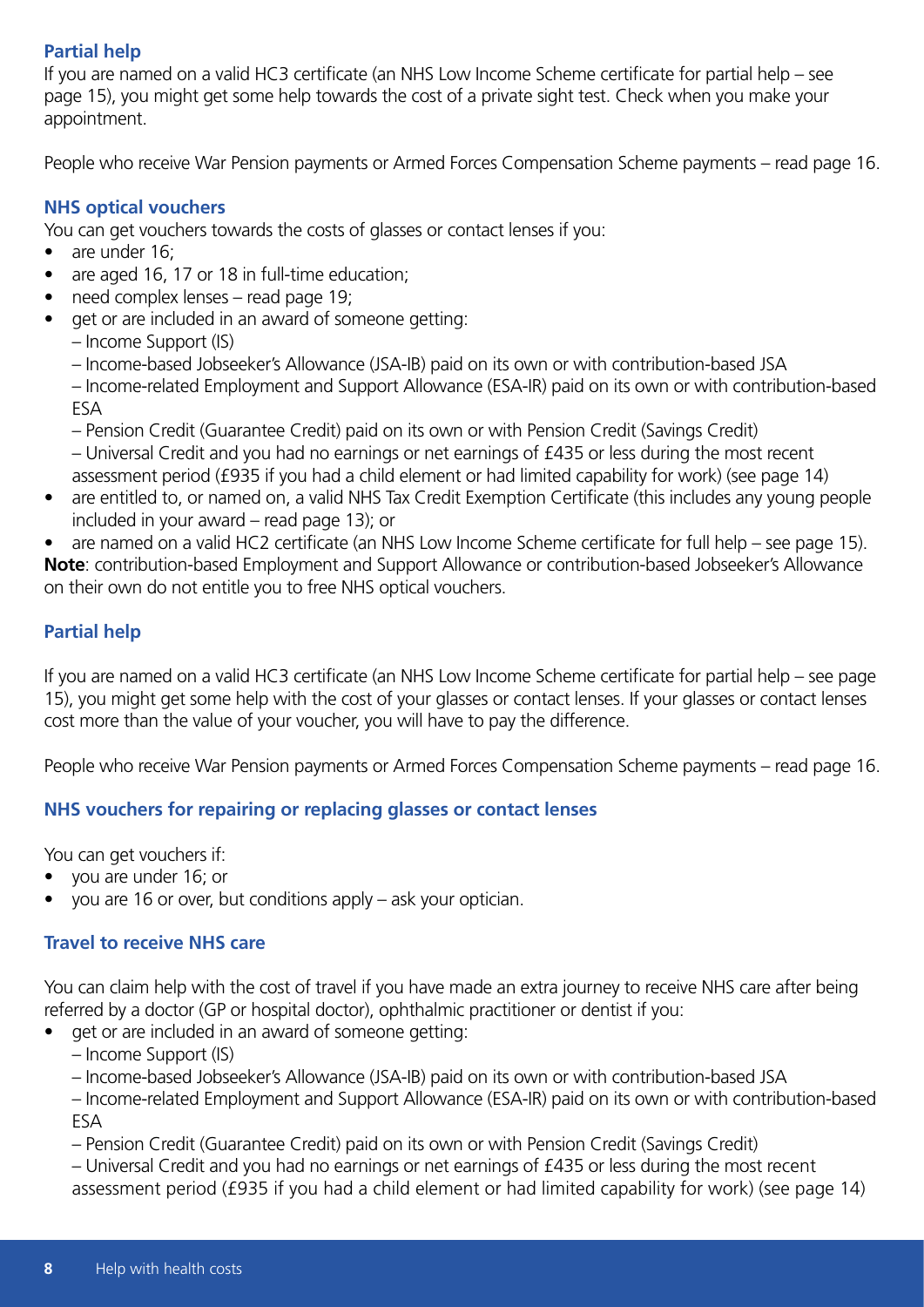- are entitled to, or named on, a valid NHS tax credit exemption certificate (this includes any children and young people included in your award – read page 13);
- are named on a valid HC2 certificate, an NHS Low Income Scheme certificate for full help see page 15. This includes travel by children who depend on you financially; or
- receive War Pension or Armed Forces Compensation Scheme payments and the treatment is for your accepted disability.

**Note**: contribution-based Employment and Support Allowance or contribution-based Jobseeker's Allowance on their own do not entitle you to help with your travel.

Young people 16 and over – read pages 20 and 21.

#### **Partial help**

If you are named on a valid HC3 certificate (an NHS Low Income Scheme certificate for partial help – see page 15), you might get some help towards the cost of your travel. The HC3 certificate will tell you how much help you are entitled to. (This includes travel by children who depend on you financially.)

For more information go to: **www.nhsbsa.nhs.uk/nhs-help-with-health-costs** and click the link for Help with travel, eye care, wigs and fabric support costs.

#### **NHS wigs and fabric supports**

You can get free wigs and fabric supports if you:

- are under 16;
- are aged 16, 17 or 18 in full-time education;
- are a hospital inpatient:
- have a valid War Pension or Armed Forces Compensation Scheme exemption certificate and the wig or fabric support is for your accepted disability;
- get or are included in an award of someone getting:
	- Income Support (IS)
	- Income-based Jobseeker's Allowance (JSA-IB) paid on its own or with contribution-based JSA
	- Income-related Employment and Support Allowance (ESA-IR) paid on its own or with contribution based ESA
	- Pension Credit (Guarantee Credit) paid on its own or with Pension Credit (Savings Credit)
	- Universal Credit and you had no earnings or net earnings of £435 or less during the most recent assessment period (£935 if you had a child element or had limited capability for work) (see page 14) **Note**: contribution-based Employment and Support Allowance or contribution-based Jobseeker's Allowance on their own do not entitle you to free NHS wigs and fabric supports.
- are entitled to, or named on, a valid NHS Tax Credit Exemption Certificate (this includes any young people included in your award – read page 13); or
- are named on a valid HC2 certificate (an NHS Low Income Scheme certificate for full help see page 15).

#### **Partial help**

If you are named on a valid HC3 certificate (an NHS Low Income Scheme certificate for partial help – see page 15), you might get some help with the cost of your wig or fabric support. The HC3 certificate will tell you how much you are entitled to.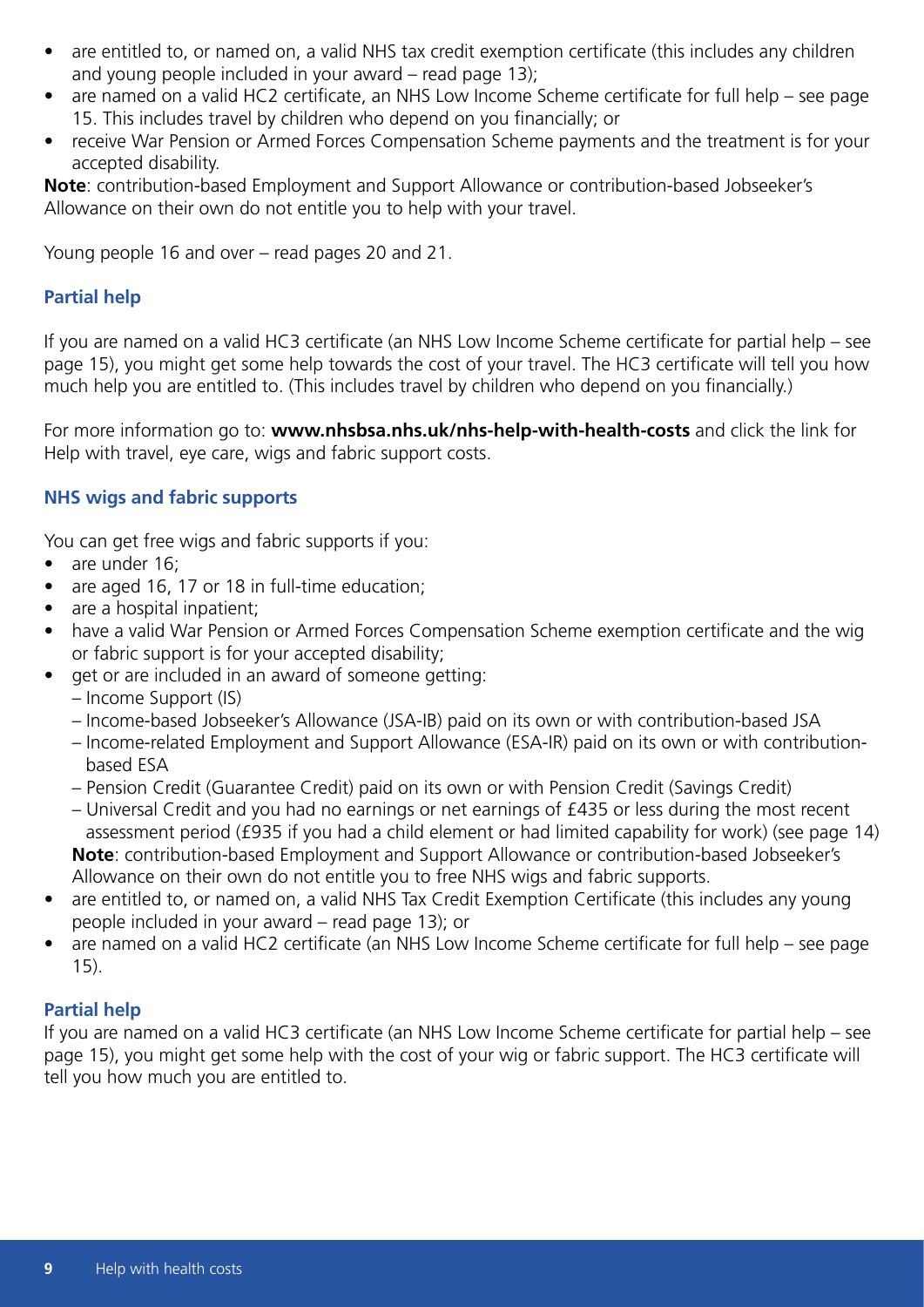## **Age groups**

#### **Children under 16**

You get free:

- NHS prescriptions;
- NHS dental treatment:
- NHS-funded sight tests; and
- NHS wigs and fabric supports.

You also get:

• vouchers towards the cost of glasses or contact lenses, including when you have lost or damaged your glasses or contact lenses.

If you need travel to receive NHS care – see pages 20 and 21.

#### **Young people aged 16, 17 and 18 in qualifying full-time education**

Qualifying full-time education means you must be receiving full-time instruction at a recognised educational establishment, or in another setting similar to a school, college or university (for example, home education). You may need to provide evidence of your full-time qualifying education, e.g. a current Child Benefit award notice or a letter from a qualifying establishment. You do not qualify for education-based exemption if you are undertaking work-based learning such as an apprenticeship or part-time education or training.

You are generally not considered to be receiving full-time education once you have come off a school or college register, or have finished receiving similar education. However, if you do plan to continue in full-time education and have a letter offering you a place for the following term, you may be entitled to help during the break until your 19th birthday.

Education-based exemption applies until your 19th birthday and includes education beyond A levels or equivalent. It does not depend on entitlement to Child Benefit or on your or your family's income.

If you are not entitled to education-based exemption, you may be able to claim for help with health costs under the NHS Low Income Scheme – read pages 14 and 15.

#### **Help available to you**

Until your 19th birthday you get free:

- NHS prescriptions;
- NHS dental treatment (for any course of treatment that starts before your 19th birthday);
- NHS-funded sight tests; and
- NHS wigs and fabric supports.

You also get:

• vouchers towards the cost of glasses or contact lenses.

If you have lost or damaged your glasses or contact lenses – read pages 8 and 23.

If you need help with travel costs for NHS care – read pages 20 and 21.

#### **Qualifying young people aged between 16 and under 20**

You will qualify if you are aged between 16 and under 20, and someone (usually a parent) gets:

• Child Tax Credit payment for you and their income used to work out their Child Tax Credit is within the qualifying level (please read page 13);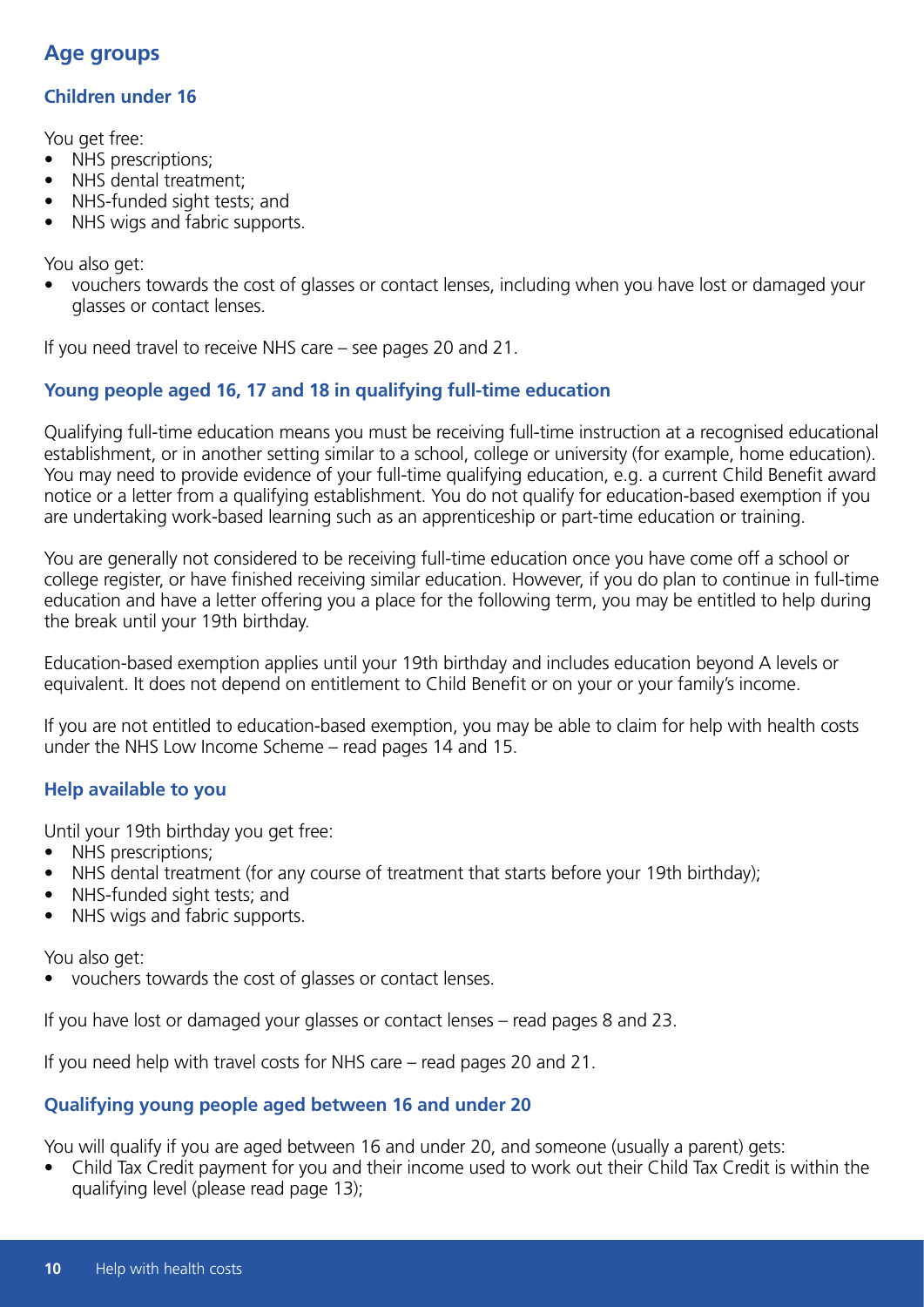- Child Tax Credit for you and they receive Income Support (IS) or Income-based Jobseeker's Allowance (JSA-IB), or Income-related Employment and Support Allowance (ESA-IR) or Pension Credit (Guarantee Credit); or
- Universal Credit for you and their earnings for Universal Credit are within the qualifying level (see page 14).

You may also qualify if someone (usually a parent) receives a benefit, for example Income Support, with an amount for you.

If you meet all the conditions on page 10, you are entitled to the same things as the person getting the benefit – see page 12. This exemption depends on your family's income and entitlement to the benefit.

If you do not meet all the above conditions, you may be able to claim for help with health costs under the NHS Low Income Scheme – read pages 14 and 15.

#### **Other young people**

- If you are not in full-time education, you can get free NHS dental treatment for any course of treatment which starts before your 18th birthday.
- If you are aged 16 or 17 and are supported by a local authority because you have recently left localauthority care, you are entitled to full help with health costs through the NHS Low Income Scheme – use the short claim form HC1(SC). Ask your local authority care worker for the form.
- If you do not have much money to pay your health costs, you can make your own NHS Low Income Scheme claim – read pages 14 and 15.

#### **People aged 60 or over**

You get free:

- NHS prescriptions; and
- NHS-funded sight tests.

If you need help with other health costs, check to see if you fit into any of the groups listed on page 3.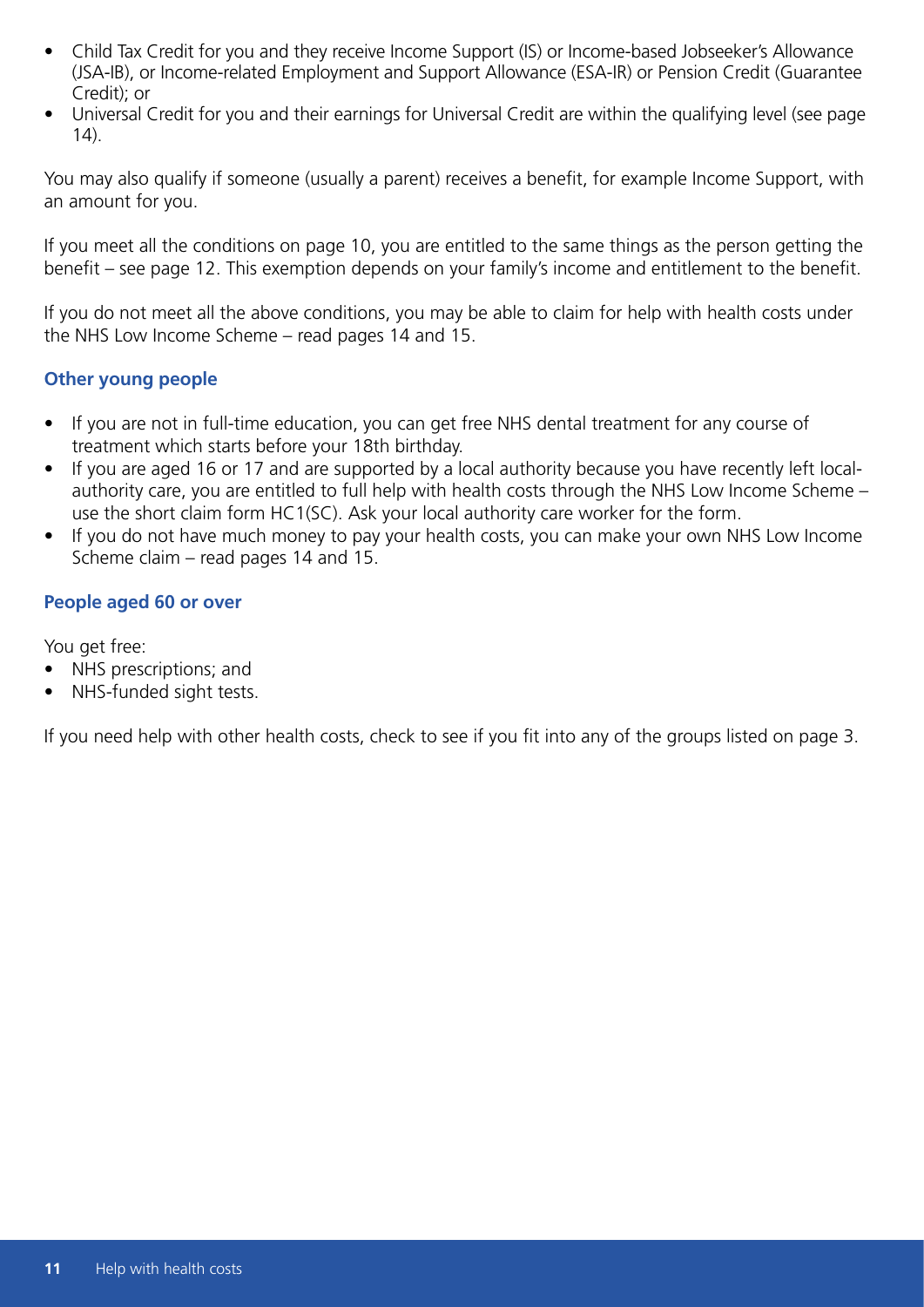## **Income groups**

#### **People getting benefits or credits (for tax credits see pages 13 and 14)**

The following income-related benefits automatically qualify you for full help with health costs.

- Income Support (IS)
- Income-based Jobseeker's Allowance (JSA-IB) paid on its own or with contribution-based JSA
- Income-related Employment and Support Allowance (ESA-IR) paid on its own or with contributionbased ESA
- Pension Credit (Guarantee Credit) paid on its own or with Pension Credit (Savings Credit)
- Universal Credit and you had no earnings or net earnings of £435 or less during the most recent assessment period (£935 if you had a child element or had limited capability for work) (see page 14)

The following benefits paid on their own do not count:

- Contribution-based Jobseeker's Allowance
- Contribution-based Employment and Support Allowance
- Incapacity Benefit
- Disability Living Allowance
- Attendance Allowance
- Personal Independence Payment
- Pension Credit Savings Credit

but you may get help through the NHS Low Income Scheme – check pages 14 to 15.

If you are not sure of the type of benefit you are getting, ask at your Jobcentre Plus Office.

#### **Help available to you**

You and your partner are entitled to free:

- NHS prescriptions:
- NHS dental treatment;
- NHS-funded sight tests; and
- NHS wigs and fabric supports.

You also get:

- a voucher towards the cost of glasses or contact lenses; and
- help with the cost of travel if you have made an extra journey to receive NHS care after being referred by a doctor (GP or hospital doctor), ophthalmic practitioner or dentist.

If either you or your partner are getting the qualifying benefit or credit, you are both entitled to the above.

Children under 16 included in your benefit or credit are entitled to the above because of their age, apart from travel costs. (They are only entitled to help with travel costs through your benefit or credit.)

Young people aged 16, 17, 18 or 19 might be included in your benefit or credit. Read the previous section on age based entitlement – pages 10 and 11.

#### **Urgent treatment**

If you are waiting for your benefit or credit claim to be settled, you will need to pay the charge and claim a refund when you have evidence of your entitlement. Read pages 25 to 27.

#### **Pension Credit**

If you are getting Pension Credit (Guarantee Credit), you will be entitled to free prescriptions and NHSfunded sight tests because of your age. If you have a partner aged under 60, they will be entitled to these through your award for Pension Credit (Guarantee Credit).

Your award notice tells you what type of Pension Credit you get. This is shown on the page called 'How your Pension Credit has been worked out'. If you have not received an award notice, or cannot find it, you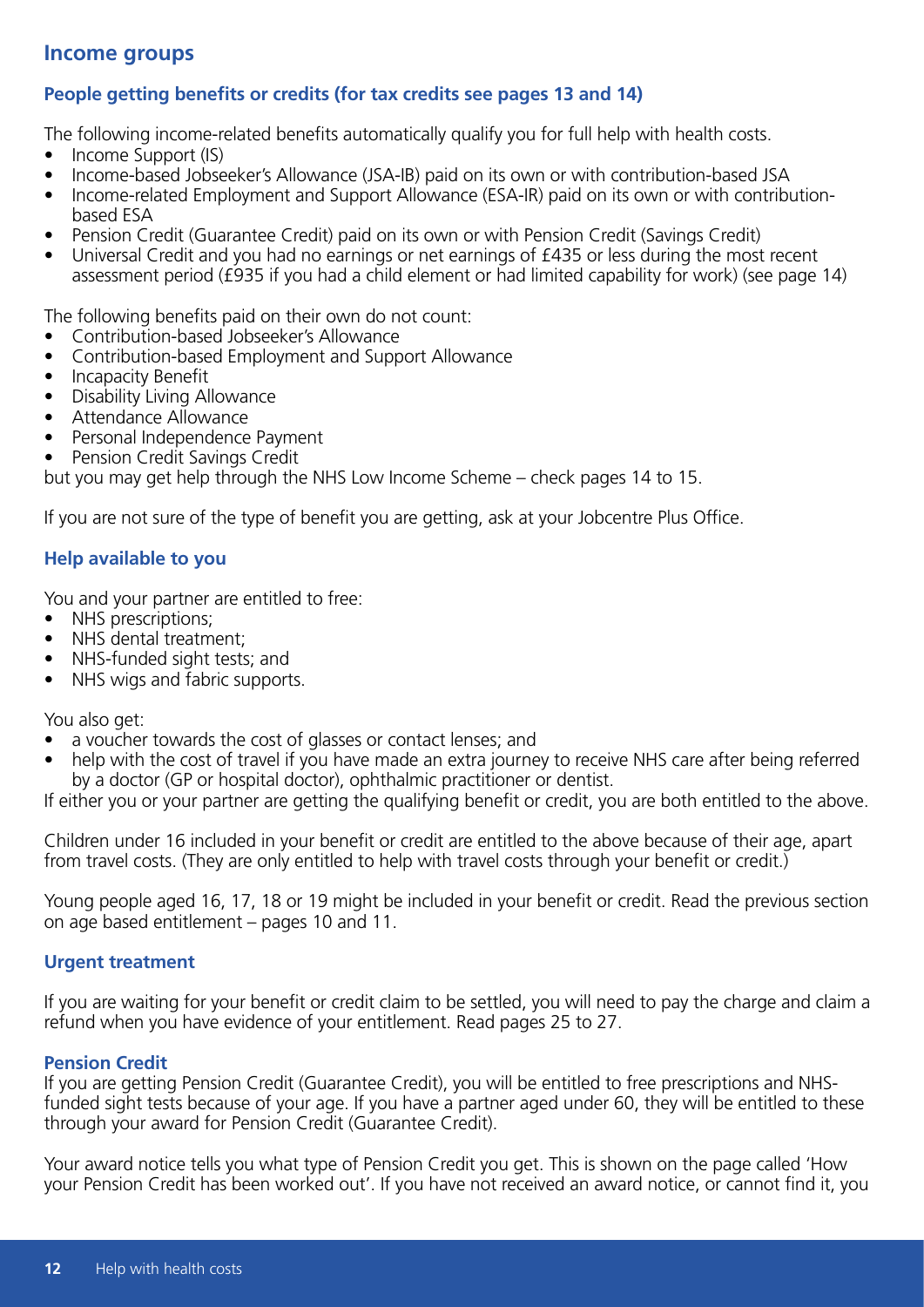should ring the Pension Service on 0800 99 1234. If you are getting Pension Credit Savings Credit on its own, it does not entitle you to help with health costs.

#### **Other benefits or credits**

Only the benefits and credits listed on page 12 provide help with health costs. You might be getting a benefit which is not mentioned. If you have to pay health costs, check to see if you are in any of the other groups listed on page 3. Or you may be able to get help through the NHS Low Income Scheme if you are on a low income – read pages 14 and 15.

#### **People getting tax credits**

There are two types of tax credit. They are:

- Working Tax Credit (WTC); and
- Child Tax Credit (CTC).

#### **Qualifying conditions for help with health costs through your tax credit**

If you meet the following conditions, you automatically qualify for full help with health costs. You get:

- WTC and CTC:
- WTC on its own which includes a disability element or severe disability element check your award notice or decision letter; or
- CTC on its own.

In each case, your family income for tax credits must be £15,276 or less. This is on your tax credit award notice or decision letter sent you by HM Revenue and Customs (HMRC).

(If you are reading this after 6 April 2019, you should check to see if this figure has changed www.nhsbsa.nhs.uk/check-if-youre-eligible-help/getting-benefits.

If you are not sure about the amount of your income for tax credit purposes, you can check this with HMRC's Tax Credit Helpline on 0345 300 3900.

For people with hearing or speech difficulties, HMRC's Helpline number is 0345 300 3909.

To find out more about tax credits, visit **www.hmrc.gov.uk/taxcredits**.

#### **NHS Tax Credit Exemption Certificates**

If you meet the qualifying conditions listed above, you will automatically be sent an NHS Tax Credit Exemption Certificate. You do not have to apply for one. Use your certificate as evidence of entitlement to help when you go for treatment.

Your certificate could arrive up to six weeks after you get your tax credit award notice or decision letter. If you meet the qualifying conditions listed above for help through your tax credits, you can sign NHS treatment forms to say you do not have to pay because you get tax credits. Use your award notice or decision letter as evidence of your entitlement until your exemption certificate arrives.

If you are still not sure about whether you are entitled to an NHS Tax Credit Exemption Certificate, ring 0300 330 1347, and have your tax credit award notice or decision letter ready.

If you have made a claim for tax credit but not yet received an award notice or a decision letter, you should contact the HMRC Tax Credit Helpline on 0845 300 3900.

If you have hearing or speech difficulties, HMRC's Tax Credit Helpline number is 0845 300 3909.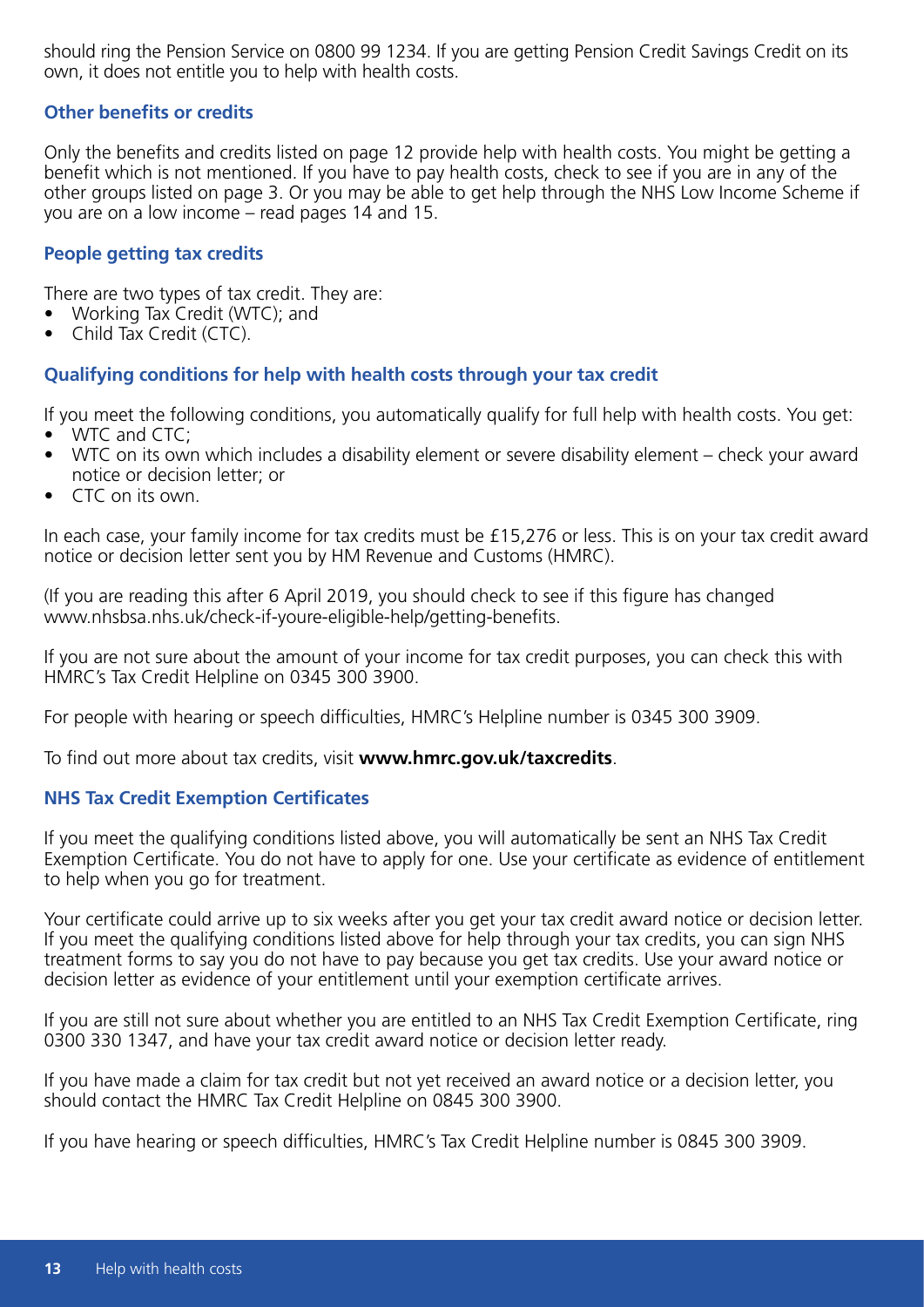#### **If you have lost your NHS Tax Credit Exemption Certificate**, tell us by writing to:

Exemption Issue Office, Bridge House, 152 Pilgrim Street, Newcastle Upon Tyne, NE1 6SN.

#### **If you do not qualify for help through your tax credit**

If you do not meet the qualifying conditions listed above for help through your tax credit, you may be able to claim help through the NHS Low Income Scheme – read pages 14 and 15.

You can also phone HMRC's Tax Credit Helpline on 0845 300 3900 for advice about other help (as well as help with health costs) that might be available through tax credits.

#### **People getting Universal Credit**

If, when you need to pay an NHS charge or health cost, you meet the criteria below you are entitled to full help with health costs.

- If you get Universal Credit and had no earnings or net earnings of £435 or less during the most recent Universal Credit assessment period
- If you get Universal Credit which includes an element for a child and/or had limited capability for work, and had no earnings or net earnings of £935 or less during the most recent Universal Credit assessment period.

Your Universal Credit assessment period will run for a calendar month from the date of your claim for Universal Credit (which will be shown on your award notice), and between the same dates each month after that. The earnings thresholds described above are based on the combined income of a couple and not individual incomes. If you do not have an award notice ask at your Jobcentre Plus Office or phone the **Universal Credit helpline** 0345 600 0723.

However, this may change – see www.nhsbsa.nhs.uk/check-if-youre-eligible-help/getting-benefits for the latest position. Most NHS forms (for example, prescription forms) will not yet have a box for Universal Credit. If this is the case, you should tick the box for Income-based Jobseeker's Allowance.

If you are unsure whether you are entitled to help with health costs, you should pay the relevant charge and ask for a refund form at the same time. For prescription charges, you will not be able to get the refund form (FP57) at a later stage. If you find out that you did meet the qualifying conditions at the time you paid the charge you may then claim a refund.

#### **The NHS Low Income Scheme**

If you have to pay for any of the items listed on page 2 of this leaflet, and are not getting any of the qualifying benefits listed on page 12 but are on a low income, you may get help through the NHS Low Income Scheme. This scheme provides help for people on incomes above Income Support level and anyone may make a claim, including people who are working or who are students.

Your entitlement to help through the Low Income Scheme is worked out by comparing your income with your needs. Your needs include a personal allowance for day-to-day living expenses, premiums for special circumstances, housing costs (for example, rent or mortgage payments, including capital repayments – the repayment which covers the main amount borrowed not the interest) and council tax.

If you have a partner, their income, savings, property, and needs, are counted with yours. A partner is a person you live with as part of a couple of the same or opposite sex, whether or not you are married or have a civil partnership.

If you have capital (savings, or the value of a property you don't live in) which is more than £16,000, or £23,250 for people who live permanently in a care home, you cannot get any help through the NHS Low Income Scheme.

If you are reading this after 1 April 2019, check to see if the capital limits have changed.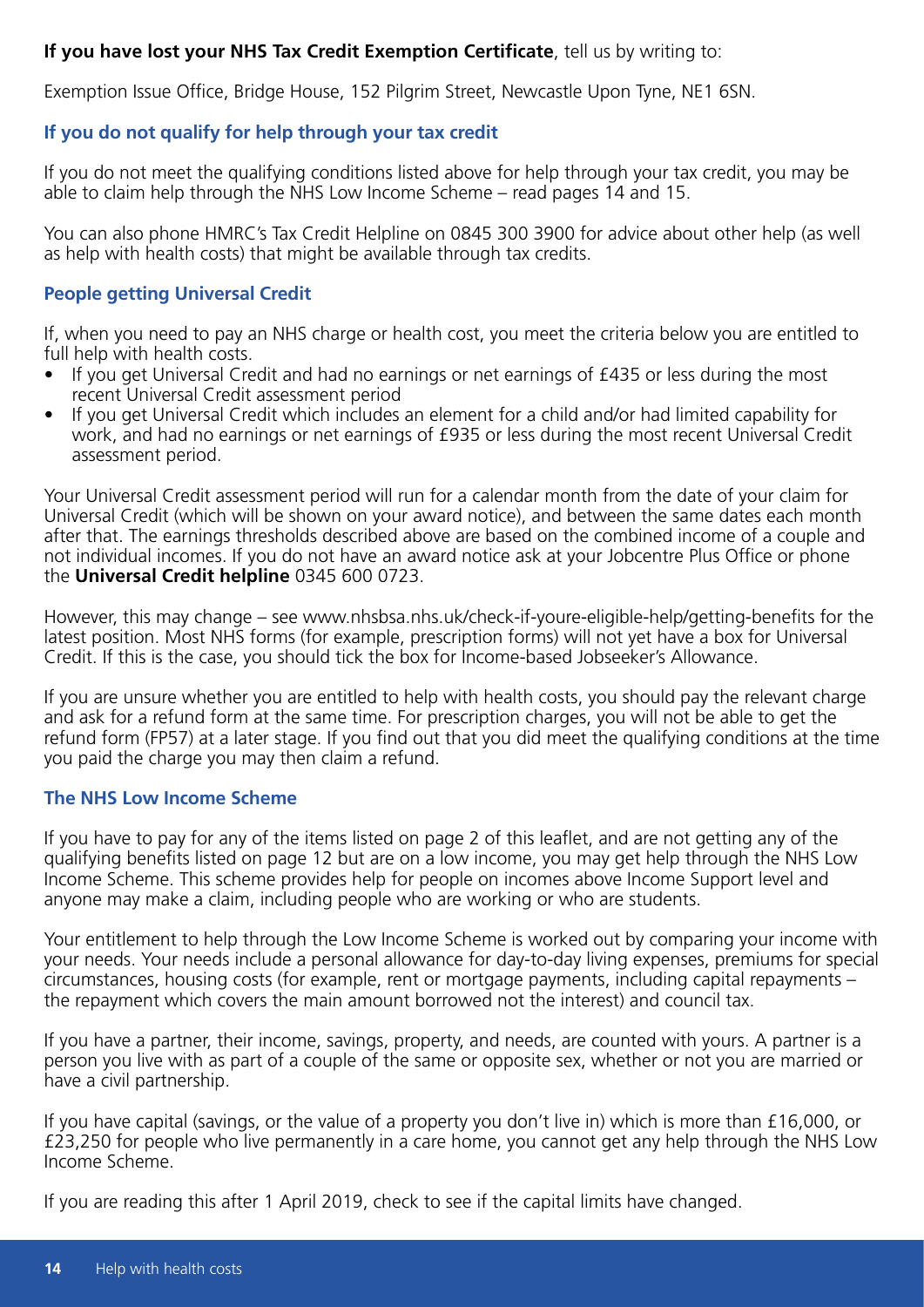#### **Making a claim under the NHS Low Income Scheme**

There is a short claim form HC1(SC) and a main claim form HC1. Use the short claim form HC1(SC) if you:

- live permanently in a care home and a local authority helps you with the cost; or
- are supported by a local authority because you are aged 16 or 17 and have recently left localauthority care.

Ask your care home manager or local-authority care worker for an HC1(SC) claim form. Use the main claim form HC1 if the above does not apply.

You can order an HC1 form online or download it from **www.nhsbsa.nhs.uk/nhs-low-incomescheme**. It may also be available from your local Jobcentre Plus office or your NHS hospital. Your doctor, dentist or optician may also be able to give you one. Or, you can phone 0300 123 0849 and ask for HC1 help with health costs form. You can also ask for a form by sending an email to: **nhsorders@xerox. com**.

If you are aged 16 or over, you can make your own claim under the NHS Low Income Scheme. However, you do not need to do this if you count as a dependant of someone who is getting any of the qualifying benefits or tax credits listed on pages 12 and 13, because their benefit or tax credit award includes you.

If a dependent child under 16 has to travel to receive NHS care because they are referred by a doctor (GP or hospital doctor), ophthalmic practitioner or dentist, you can claim help with their travel costs through the NHS Low Income Scheme (if you are not already getting a qualifying benefit). Any help will be based on the parent's income, not the child's.

Fill in the HC1 (or HC1(SC) if appropriate) and send it to the address below. Y**ou will need to use a stamp.** Postage costs may differ depending on the size of the envelope you use. The claim form may ask you to send in evidence of your income.

If you have any questions about how to fill in these forms, what to send, or need help with translation, you can call 0300 330 1343, or write to:

NHS Business Services Authority, Bridge House, 152 Pilgrim Street, Newcastle Upon Tyne, NE1 6SN.

They can also fill in the form for you and post it out to you to sign and return to them.

#### **NHS Low Income Scheme certificates**

If you qualify for help, we will send you an NHS certificate (HC2) for full help or an NHS certificate (HC3) for partial help with health costs. The certificate will tell you who it covers, what help it provides and how long it lasts.

If your circumstances change for the better, you do not need to report it, or return your certificate. If your circumstances change for the worse, you should make another claim.

**Important**: An HC2 or HC3 certificate does not in itself entitle you to NHS treatment. It entitles you to full or partial help with health costs after you have been accepted for NHS treatment.

#### **Urgent treatment**

If you are waiting to hear about your NHS Low Income Scheme application and need treatment before the certificate arrives, you will need to pay the charge and claim a refund when you have evidence of your entitlement. Read pages 25 to 27.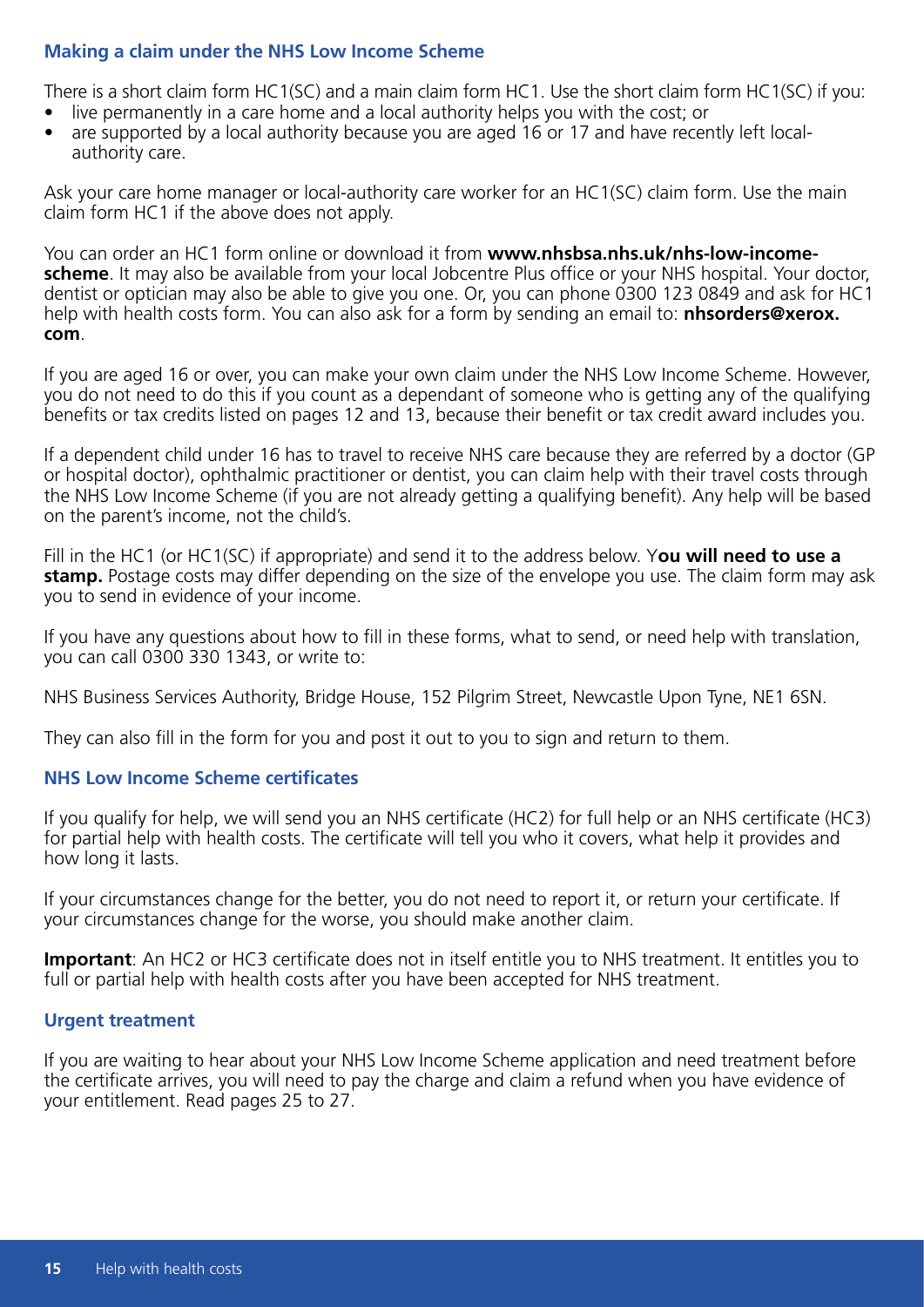#### **Other groups**

#### **People who receive a War Pension or Armed Forces Compensation scheme payments**

You get free NHS prescriptions and NHS wigs and fabric supports if you have a valid War Pension or Armed Forces Compensation Scheme exemption certificate and the treatment is for your accepted disability.

You can claim money back for NHS dental treatment, travel costs to receive NHS care, sight tests, glasses or contact lenses, if the treatment, or the reason for travel, is for your accepted disability.

Write to: The Treatment Group Veterans UK **Norcross** Thornton Cleveleys FY5 3WP.

Or phone 0808 1914218.

You can get a prepaid addressed envelope from post offices. Otherwise, check if you are in any of the groups listed on page 3.

For more information about help with travel costs to receive NHS care go to: **www.nhsbsa.nhs.uk/nhs-help-with-health-costs** and click the link for Help with travel, eye care, wigs and fabric support costs.

#### **People from abroad**

People who come from abroad and are accepted for NHS treatment may claim help with health costs in the same way as other patients.

If you are accepted for NHS treatment, first check to see if you are in one of the groups listed on page 3. You will need the appropriate exemption certificate before you are entitled to free treatment.

Otherwise, you can make a claim under the NHS Low Income Scheme – read pages 14 and 15.

Having an exemption certificate does not entitle you to NHS treatment. It only helps you with the cost if you are given NHS treatment.

If you are a patient you will find more information at **http://www.nhs.uk/NHSEngland/AboutNHSservices/uk-visitors/Pages/access-services-in-England.aspx.**

For guidance on implementing the overseas visitors hospital charging regulations can be found here **https://www.gov.uk/government/publications/guidance-on-overseas-visitors-hospitalchargingregulations#history**. This is aimed at NHS staff and other professionals.

#### **Asylum seekers**

The Home Office will send people seeking asylum who they support financially, including those on subsistence support only, an NHS Low Income Scheme certificate (HC2) for full help with health costs. An asylum seeker will get this with their first support payments.

People seeking asylum who are not supported by the Home Office, or who are failed asylum seekers, may be entitled to help with health costs because of their age. Otherwise, they may apply for a medical or maternity exemption certificate (see pages 17 and 18) or may apply to the NHS Low Income Scheme – read pages 14 and 15.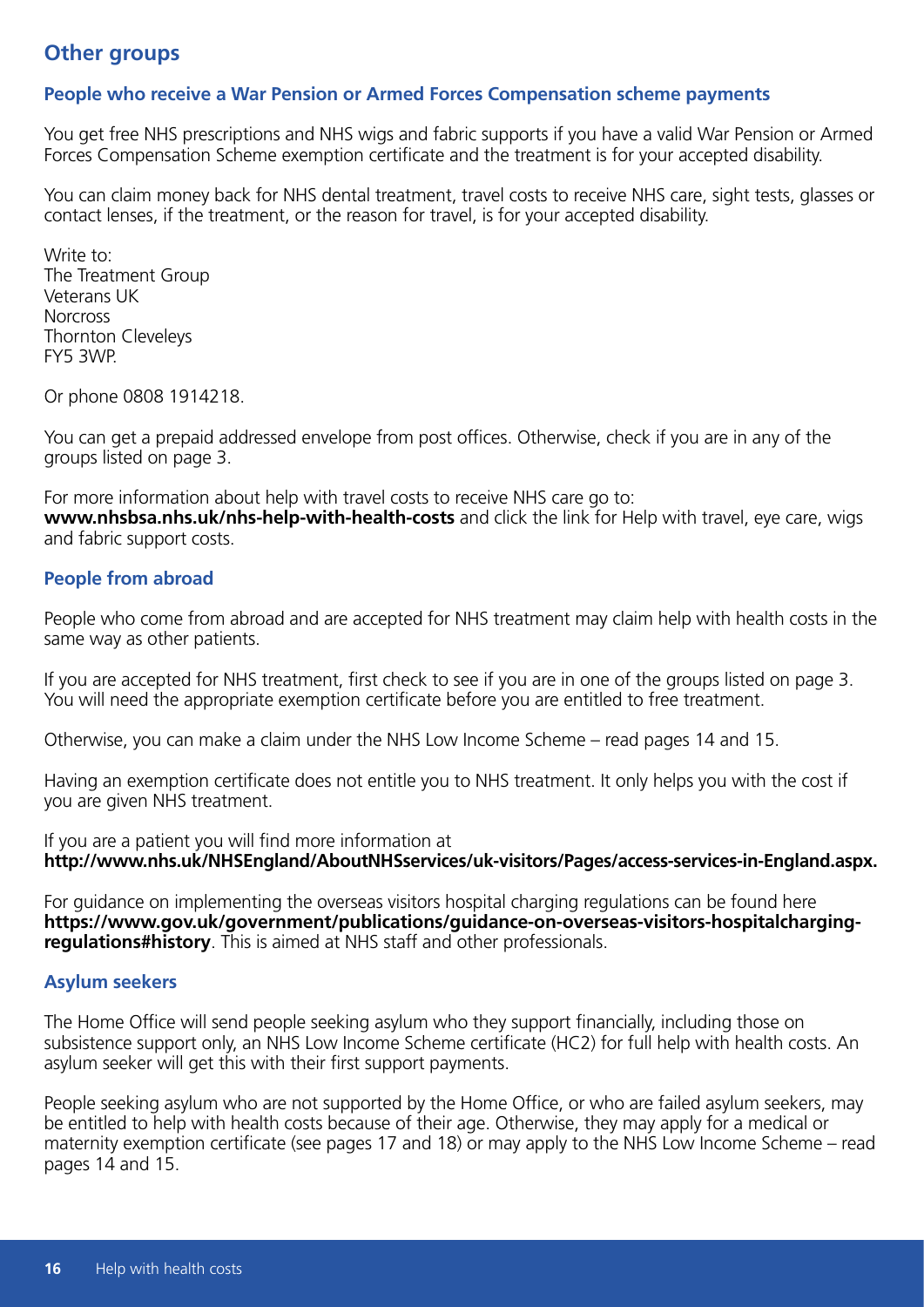#### **People with certain medical conditions**

#### **Medical conditions for free prescriptions**

You can get all your NHS prescriptions free if you have a valid medical exemption certificate because you have:

- a permanent fistula (for example, caecostomy, colostomy, laryngos-tomy or ileostomy) which needs continuous surgical dressing or an appliance;
- a form of hypoadrenalism (for example, Addison's Disease) for which specific substitution therapy is essential;
- diabetes insipidus and other forms of hypopituitarism;
- diabetes mellitus, except where treatment is by diet alone;
- hypoparathyroidism;
- myasthenia gravis:
- myxoedema (that is, hypothyroidism which needs thyroid hormone replacement);
- epilepsy which needs continuous anticonvulsive therapy;
- a continuing physical disability which means you cannot go out without the help of another person; or
- cancer and are undergoing treatment for:
	- cancer;
	- the effects of cancer; or,
	- the effects of cancer treatment.

You can only get a certificate if you have a condition on the list. If you are not sure about the name of your condition, check with your doctor. Doctors may advise you about free prescriptions. However, it is up to you to find out if you are entitled to an exemption certificate.

#### **Getting your medical exemption certificate**

To apply for a medical exemption (Medex) certificate, ask at your GP practice for form FP92A. Your GP, hospital or service doctor (or, if the GP chooses, a member of the GP's practice who can access your medical records) will sign the form to confirm your statement and post the application for you.

The certificate will start one month before the date the application form is received. The exemption certificate will be posted to you, it will normally last for five years and then you will need to renew it. A reminder will be sent when your certificate needs to be renewed. However, if you do not receive the reminder, it is your responsibility to make sure that you renew it. If you change your name or your address you should write to:

Medical Exemption Certificates, NHS Help With Health Costs, Bridge House, 152 Pilgrim Street, Newcastle Upon Tyne, NE1 6SN or email at **nhsbsa.lis1@nhsbsa.nhs.uk**

If you have a question about medical exemption, you can phone the helpline on 0300 330 1341.

#### **Prescriptions are free in the following circumstances.**

Anyone accepted for treatment can get medicines free if the:

- Medicines are supplied at an NHS trust or foundation trust, or by a service arranged by an NHS organisation or a local authority under the NHS Act 2006, or supplied via a Patient Group Direction (PGD) (PGD enables a healthcare professional to supply certain medicines to certain groups of patients without a prescription form) to treat a sexually transmitted disease (no matter how the infection was tranmitted, for example by a blood transfusion).
- Medicines are supplied by an NHS trust or foundation trust, or by a service arranged by an NHS organisation or a local authority under the NHS Act 2006, or supplied via a Patient Group Direction to treat tuberculosis.
- Medicines are supplied by an NHS trust or foundation trust, or by a service arranged by an NHS organisation or a local authority under the NHS Act 2006, or supplied via a Patient Group Direction to treat a mental disorder.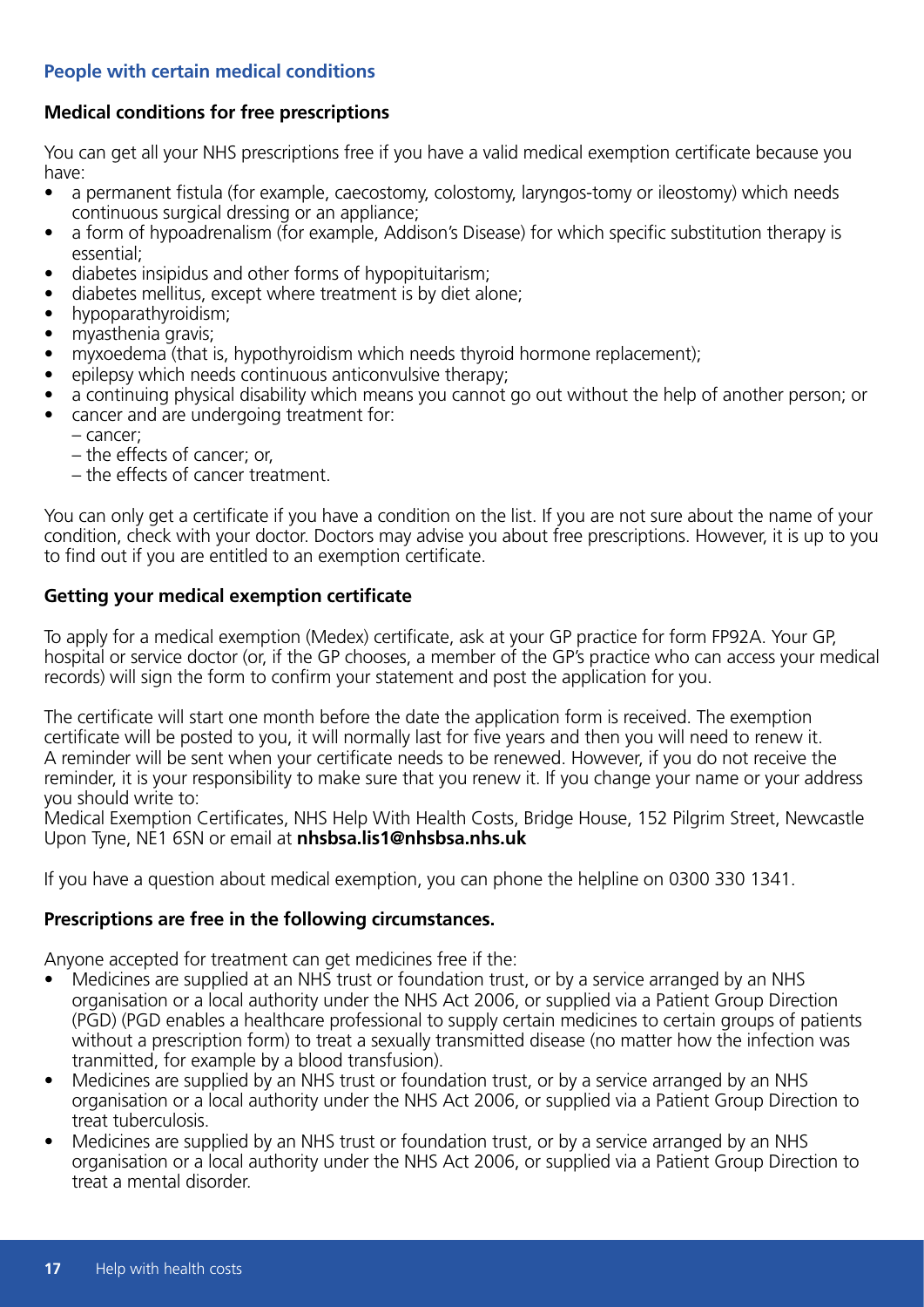Unless you are entitled to free prescriptions anyway:

- medicines for the conditions shown above are not free if you are given a prescription to take to a high-street pharmacy;
- medicines given to you by a hospital or clinic to take home are not free if they are to treat a different condition from the above.

#### **Medical conditions for a free NHS-funded sight test**

You can have a free NHS sight test if you are:

- a diagnosed glaucoma patient;
- aged 40 or over and are the parent, brother, sister, son or daughter of a person with diagnosed glaucoma;
- you have been advised by an ophthalmologist that you are at risk of glaucoma; or
- a diagnosed diabetic.

#### **Pregnant women and women who have had a baby in the last 12 months**

You get free:

- NHS prescriptions but only if you have a valid maternity exemption certificate; and
- NHS dental treatment if, when you are accepted for a course of treatment, you are pregnant or have had a baby in the previous 12 months.

#### **Getting your maternity exemption certificate**

To apply for your maternity exemption certificate, contact your doctor, nurse, midwife or health visitor.

Your exemption certificate will last until 12 months after the expected date of birth. If your baby is born early, you can continue to use your exemption certificate until it runs out. If your baby is born late, you can apply for an extension. If you apply after your baby is born, your exemption certificate will run for 12 months from your baby's birth.

If you have a question about maternity exemption, you can phone the helpline on 0300 330 1341.

#### **People who need lots of prescriptions but have to pay charges**

#### **Prescription prepayment certificates (PPC)**

If you are not entitled to free prescriptions and you think you will have to pay for more than three items in three months (or you will have more than 11 items in 12 months), you may find it cheaper to buy a PPC. This will cover all the NHS prescriptions you need during the period of the certificate. The certificate will be posted to you. You may receive a reminder that you need to renew your PPC. However, if you do not receive a reminder, it is your responsibility to make sure that you buy a new one if you still need it.

#### **Cost of a PPC**

From 1 April 2019, the cost of a PPC is:

- £29.10 for a three-month certificate; or
- £104 for a 12-month certificate.

#### **Buying your PPC**

You can apply for a PPC:

- online at **www.nhsbsa.nhs.uk/ppc**;
- by phoning 0300 330 1341; or
- by filling in form FP95, available from your pharmacy.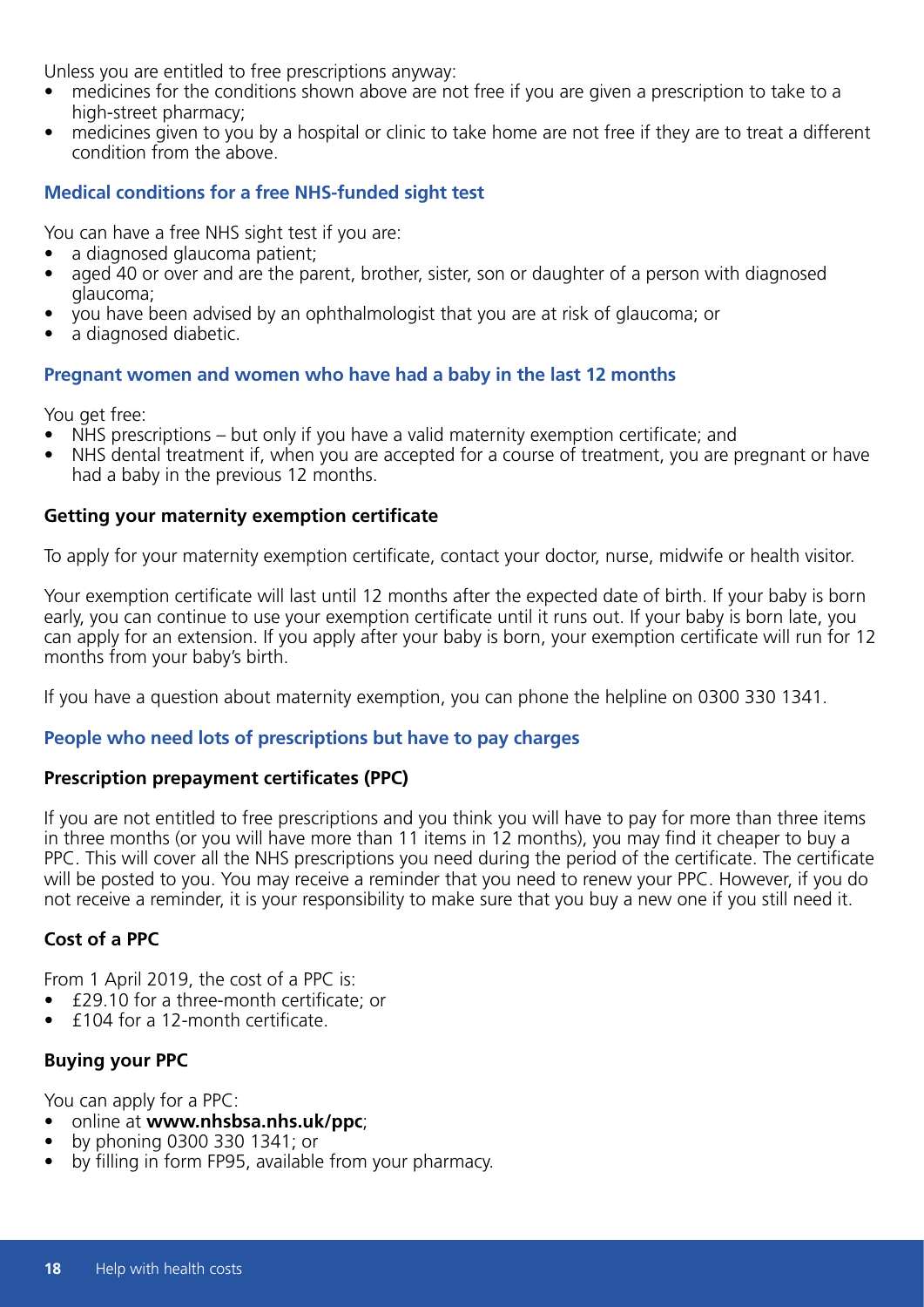You can pay by debit card or credit card online or by phone. Some pharmacies have registered to sell PPCs. (You cannot pay a pharmacy for a PPC by setting up a direct debit.) Visit www.nhsbsa.nhs.uk for a list of registered pharmacies.

#### **Paying by instalments**

If you apply online, or by phone, you can choose to pay for a 12-month PPC in 10 monthly direct-debit instalments. If you pay using this option, you are entering into a commitment to pay all the instalments. If you use the PPC after failing to pay an instalment, you may have to pay a penalty charge. The PPC cannot be issued until the first direct-debit instalment is made.

You may not be allowed buy a new PPC by instalments if you did not pay all the instalments for your previous one.

#### **PPC start date**

The PPC will start from the date the application was received unless you ask for a different start date. The start date can be up to one month before or one month later than the date the application was received.

#### **Lost or stolen PPCs and other questions about PPCs**

For questions about applications for PPCs, or to report lost or stolen PPCs, please ring 0300 330 1341.

#### **Sight Problems**

#### **People registered severely sight-impaired (blind) or sight-impaired (partially sighted)**

You get free NHS-funded sight tests. If you need help with other health costs, check if you are in one of the groups listed on page 3.

#### **People who need complex lenses**

You get free NHS-funded sight tests if you are prescribed complex or powerful glasses with at least one lens which:

- has a power in any one meridian of plus or minus 10 or more dioptres; or
- is a prism-controlled bifocal lens.

You also get a voucher towards the cost of glasses or contact lenses.

#### **People with impaired hearing**

You can borrow NHS hearing aids free of charge. The aids will be supplied with batteries (and replacements) and fitted, serviced and maintained free of charge. For more information, please ask your GP.

#### **People living in care homes**

Care homes were previously called residential care homes or nursing homes. Living in a care home does not automatically entitle you to help. But you may be entitled to help if:

- you are under 60 and getting a qualifying benefit read pages 12 and 13;
- you are 60 or over you get free NHS prescriptions and NHS funded sight tests. If you get Pension Credit (Guarantee Credit) – read page 12; or
- you live permanently in a care home and the local authority helps you with all or part of the cost read pages 14 and 15.

If the above does not apply to you, check to see if you are in any of the other groups listed on page 3 or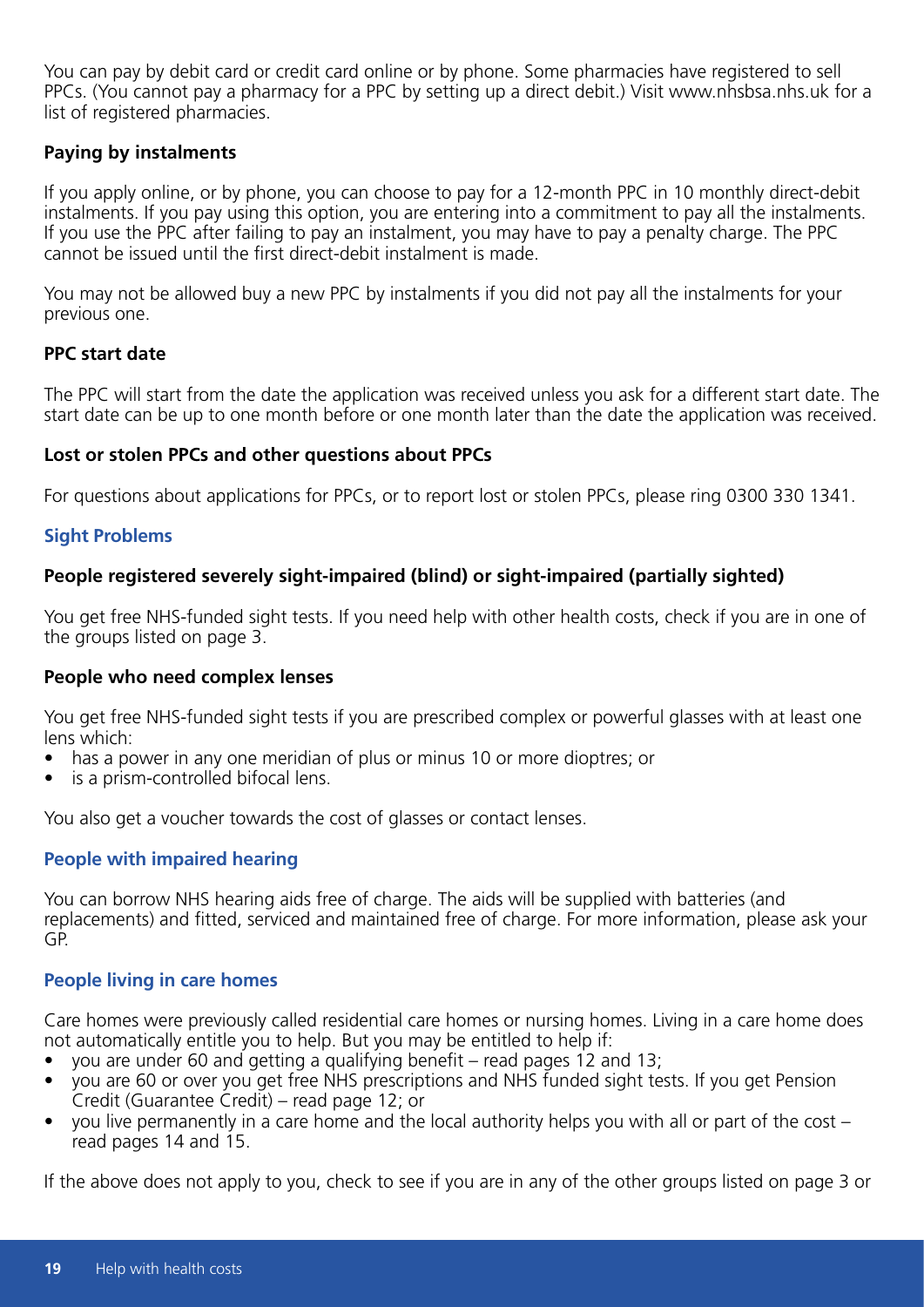check to see if you can get help through the NHS Low Income Scheme – read pages 14 and 15.

#### **Young people supported by a local authority after leaving care – care leavers**

If you are aged 16 or 17 and supported by a local authority because you recently left local authority care, you are entitled to full help with health costs through the NHS Low Income Scheme – read pages 14 and 15.

If you are not supported by a local authority and you are not getting a qualifying benefit – listed on page 12, you may still be able to get help through the NHS Low Income Scheme. Also check if you are in any of the groups on page 3.

## **Hospital patients**

#### **NHS inpatients**

While you are staying in an NHS hospital, you get the following free.

- All NHS treatment.
- NHS wigs and fabric supports supplied while you are in hospital.
- Medicines given to you while you are still an inpatient to take home with you when you leave hospital.

#### **NHS outpatients and day patients**

You get the following free.

- All medicines you are given to take while you are being treated at the hospital. If you are not entitled to free prescriptions, you pay a prescription charge for any medication supplied by the hospital to take at home. (If the hospital gives you a prescription to take to a highstreet pharmacy, you pay charges in the normal way.)
- Medicines supplied at an NHS trust or foundation trust, or by a service arranged by an NHS organisation or a local authority under the NHS Act 2006, or supplied under a Patient Group Direction (PGD) (PGD enables a healthcare professional to supply certain medicines to certain groups of patients without a prescription form) to treat a sexually transmitted disease (no matter how the infection was transmitted, for example by a blood transfusion).
- Medicines supplied by an NHS trust or foundation trust, or by a service arranged by an NHS organisation or a local authority under the NHS Act 2006, or supplied under a Patient Group Direction to treat tuberculosis.
- Medicines supplied by an NHS trust or foundation trust, or by a service arranged by an NHS organisation or a local authority under the NHS Act 2006, or supplied under a Patient Group Direction to treat a mental disorder.
- NHS dental treatment carried out at the hospital (but there may be a charge for dentures and bridges unless you are entitled to free NHS dental treatment) - see page 6.
- Sight tests and you may get help with the cost of glasses or contact lenses, if you are a patient of the Hospital Eye Service.

#### **Travel costs to receive NHS care**

#### **Treatment in England**

You may be entitled to help with your travel costs if you are on a low income and all the following apply:

- You are referred by a doctor, ophthalmic practitioner or dentist. This might be by your GP or hospital doctor and they might make the appointment for you or you might make the appointment yourself. This includes travel for tests and pre- or post-operative checkups.
- You make an extra journey to go to hospital or another place to receive NHS care.
- You travel by the cheapest method of transport which it is reasonable for you to use.

If, in the opinion of the doctor, optician or dentist who referred you, you need someone to travel with you, your companion's travel costs are added to your travel costs and it's your income that counts when working out if you are entitled to help with travel costs. If you need to take your children with you some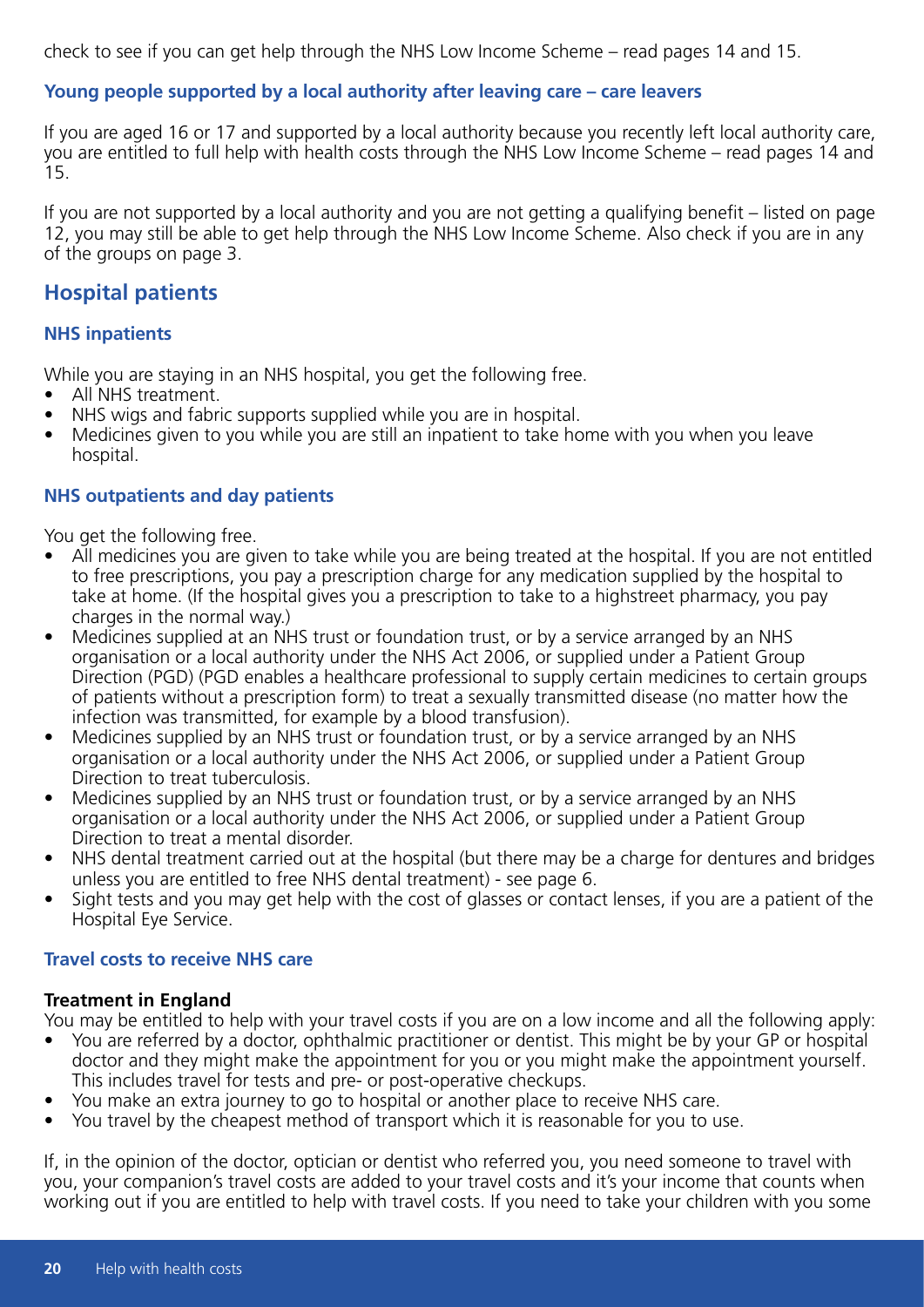Clinical Commissioning Groups will cover their costs.

Help with these travel costs only applies on an income-related basis. Check if any of the following apply.

- You are getting a qualifying benefit read page 12.
- You are getting a qualifying tax credit read page 13.
- You have a low income read pages 14 and 15.
- You are aged at least 16 but under 20 and are counted as a dependant of someone getting any of the qualifying benefits or tax credits on pages 12 and 13.
- The patient is a child under 16 and their parents are in one of the above groups. It is their parent's income that counts. If someone else takes them to hospital, it is still the parents' income that counts.

If you are 16 or over and not a dependant of a person who gets benefits or tax credits, you can make your own claim under the NHS Low Income Scheme, even if you live with your parents – read pages 14 and 15.

If you are not sure what travel costs you can get help with, ask the hospital, your local NHS Clinical Commissioning Group or the person who refers you. Do this before you travel. For more information, go to **www.dh.gov.uk** and use the search facility to look up NHS travel costs.

#### **NHS treatment abroad**

If the NHS arranges for you to receive treatment abroad, no matter what your income, you can get help with the cost of return travel from the point where you leave the UK to where you are going to be treated. Your method of travel (air, sea or rail) and the cost must be agreed before you travel by the person arranging your treatment. If the person arranging your treatment considers that you need someone to travel with you, ask them about help with your companion's travel costs.

You may also be able to get help with the cost of travel from your home to the international rail terminal, port or airport where you leave Great Britain. The arrangements are the same as if you were travelling from home to receive NHS care. See the previous section.

#### **People who live on the Isles of Scilly**

You can get help with the cost of travel to receive NHS treatment on the mainland, if referred by a doctor, ophthalmic practitioner or dentist. There is a maximum you have to pay unless you get free travel. Page 4 tells you how much this is.

See your health centre before you travel.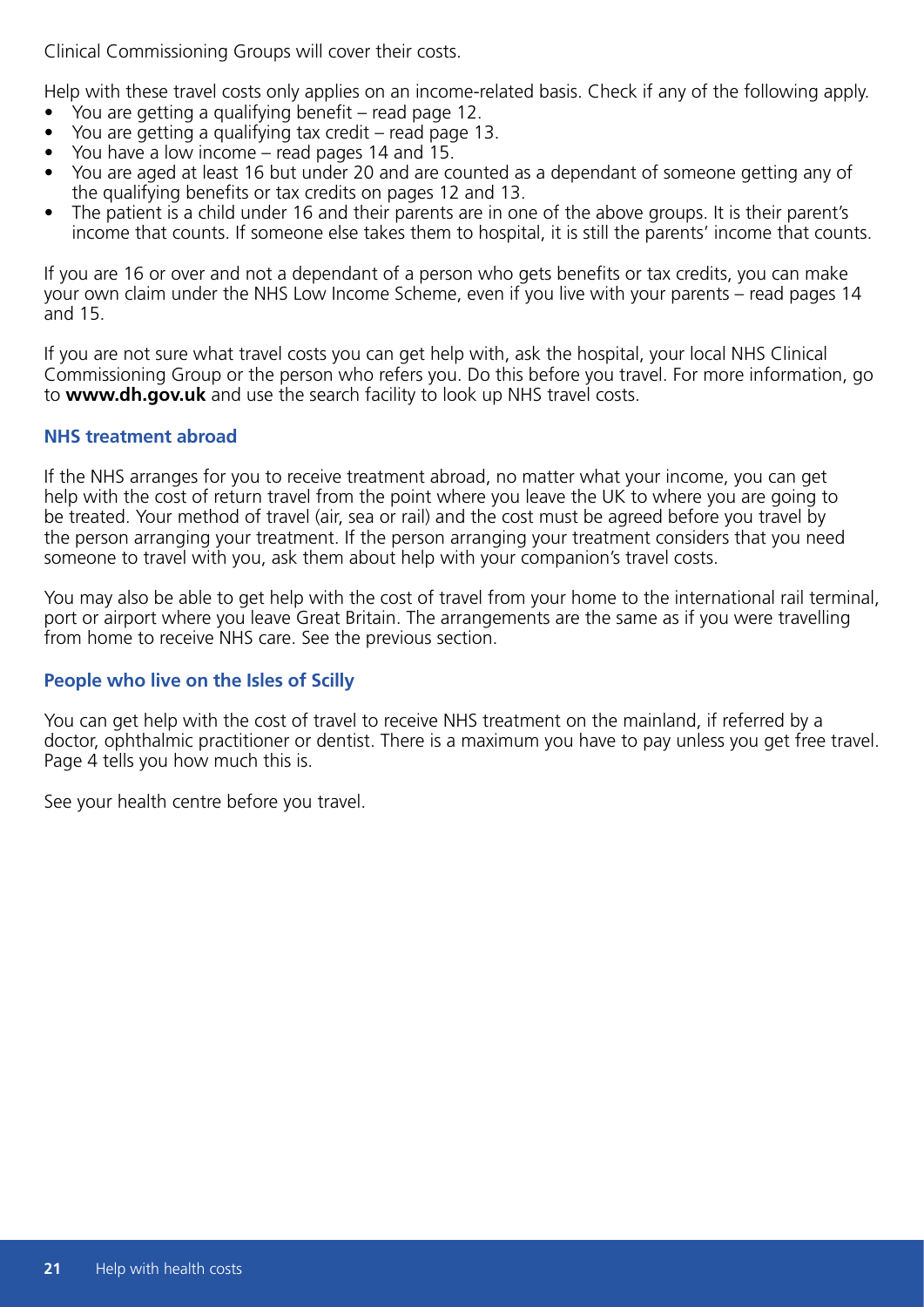## **Claiming help when you go for treatment**

#### **NHS Prescriptions**

If you do not have to pay for your prescription, you should fill in the back of your prescription. Put a cross in the first box in part 1 that applies to you (mark one box only) and fill in and sign the declaration in part 3. If someone else (your representative) goes to get your medication, they should sign the back of the prescription. Or you can do this before you give them the prescription.

Whoever takes the prescription to the pharmacy (you, or your representative), will be asked to show proof of your entitlement to free prescriptions – check the tables on pages 29-31 for more information about this.

If you are under 16 or aged 60 or over and your date of birth is printed on the front of the prescription, you do not need to sign the back of the prescription.

When you claim free prescriptions, you are responsible for knowing whether or not you are entitled and for the declaration you make. You are still responsible for the accuracy of the declaration even if someone collects the prescription for you. If you are not sure you are entitled to free prescriptions, you must pay. Ask for an NHS receipt on form FP57 (you cannot get one later). This tells you how to claim a refund – see page 25.

#### **NHS dental treatment**

Tell the dentist you want NHS treatment when you make the appointment. Sign the form you are given when you go for treatment. If you do not have to pay, put a cross in the appropriate box. If you have a valid HC2 certificate (an NHS Low Income Scheme certificate for full help – see page 15) or an NHS Tax Credit Exemption Certificate, write in the certificate number.

If you have a valid HC3 certificate (an NHS Low Income Scheme certificate for partial help – see page 15), write in the certificate number and the maximum your certificate says you can pay. You will pay either what appears on the certificate or the actual charge, whichever is lower. See page 4 for details of charges.

If your circumstances change before you are asked to pay, read pages 6 and 7 to see if you are entitled to free NHS dental treatment.

You will be asked to show proof of your entitlement to help with NHS dental charges – check the tables on pages 32-34 for more information about this.

When you claim help with NHS dental charges, you are responsible for knowing whether or not you are entitled and for the declaration you make. If you are not sure you are entitled to help, you must pay. Ask for a receipt that shows you paid for NHS dental treatment. You may be able to claim a refund so make sure you keep all receipts (see page 26).

You cannot get help with charges for private dental treatment or for other items such as toothbrushes.

You should ask your dentist how much your treatment plan will cost. You will only pay one charge even if you need to go to the dentist more than once to complete a course of treatment. However, your dentist may collect the charge in instalments. If you are referred to another dentist, you will still only pay one charge (to the dentist who refers you). If you need more treatment at the same charge level within two months of seeing your dentist, this will be free of charge.

Your dentist should display a poster about NHS charges in the waiting room.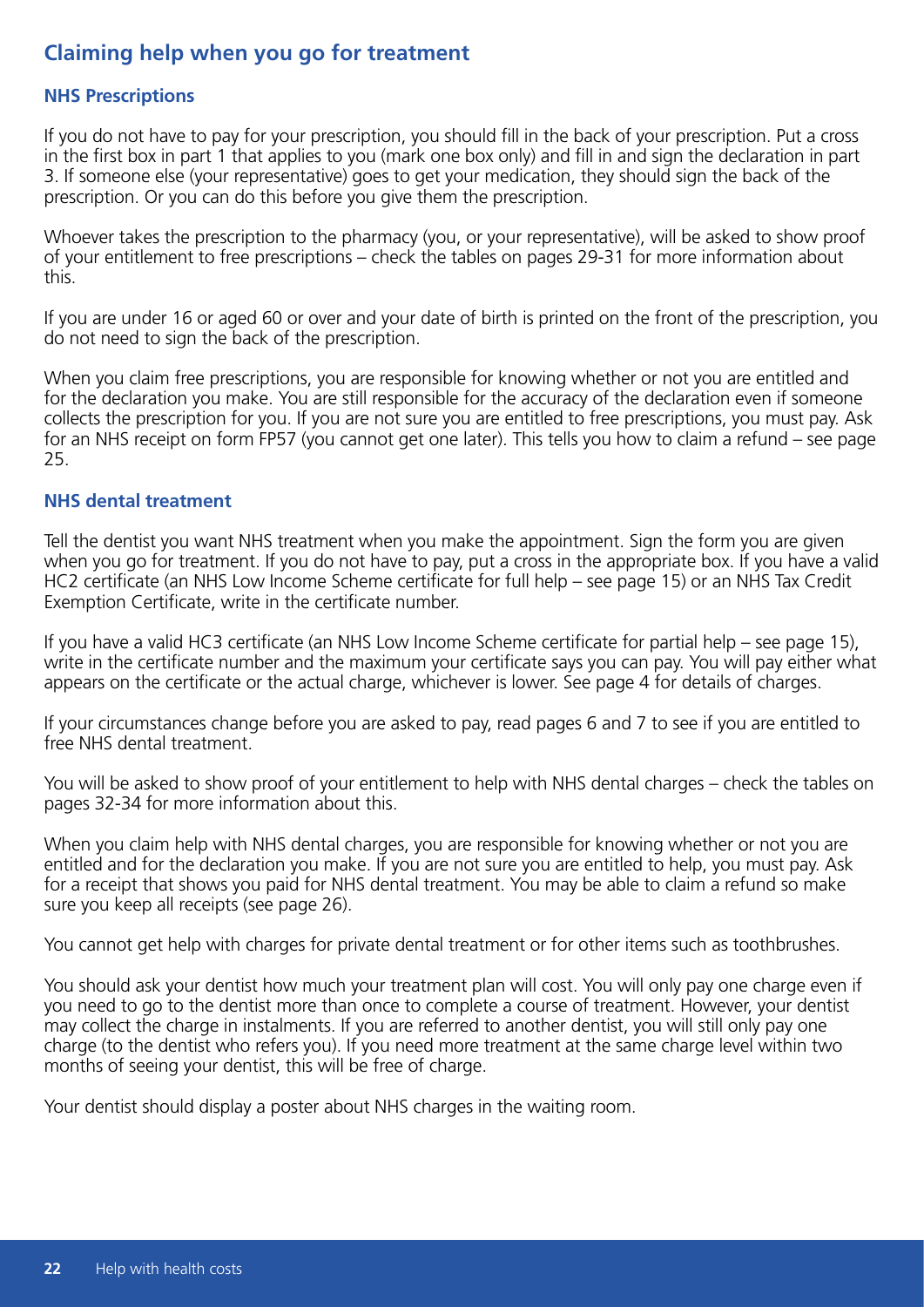#### **NHS-funded sight tests**

When you go for your sight test, tell the optician if you are entitled to an NHS-funded sight test and ask for a General Ophthalmic Services form (GOS1) to apply for it.

You will be asked for the following details.

- If you have a valid HC2 (an NHS Low Income Scheme certificate for full help) or an NHS Tax Credit Exemption Certificate, you must show it to your optician.
- If you are severely sight-impaired (blind), or sight-impaired (partially sighted), you need to put on the General Ophthalmic Services (GOS1) form the name and address of the local authority where you are registered.
- If you have diabetes or glaucoma, or have been told by an ophthalmologist that you are at risk of glaucoma, you need to put the name and address of your doctor on the GOS1 form.
- If you already need a complex lens, show the optician your last prescription or the glasses you are wearing.

If you have an NHS-funded sight test, the optician will fill in form GOS2 with the results of your sight test.

If you have a valid HC3 (an NHS Low Income Scheme certificate for partial help), show it to the optician and ask if you are entitled to any help with the cost of your private sight test. You apply for this help on form GOS5.

#### **NHS vouchers for glasses or contact lenses**

There is more information about using vouchers on the back of the GOS2 form. You may be entitled to a General Ophthalmic Services (GOS3) voucher if you have a new or changed prescription, or your glasses need replacing because of wear and tear. Ask for GOS3 voucher form when you have your sight test, or when you order your glasses or contact lenses.

A GOS3 voucher form is valid for two years, but you can only use it if you are still entitled to a voucher for glasses or contact lenses when you order them. The optician will ask you to fill in and sign the GOS3 form when you order your glasses or contact lenses to say why you are entitled to the voucher and to confirm that you have received your glasses or contact lenses.

You should show the optician proof of your entitlement - see pages 36 and 37. If you have a valid HC3 (an NHS Low Income Scheme certificate for partial help), you can ask for a GOS3 voucher form. Show your HC3 to the optician when you order glasses or contact lenses and ask if you can get any help towards the cost. When you use your voucher, its value will be reduced by the amount shown on your  $HC3.$ 

#### **NHS vouchers for repairing or replacing glasses or replacing contact lenses**

Ask your optician for the General Ophthalmic Services form (GOS4) – it tells you what to do. See if this applies to you on page 8.

#### **Travel costs to receive NHS care**

You can claim help with the cost of travel if you are on a low income and have made an extra journey to receive NHS care after being referred by a doctor (GP or hospital doctor), ophthalmic practitioner or dentist.

When you go for treatment, tell the hospital (or place where you are being treated) that you want to claim back the cost of your journey. If your place of treatment issues payments, you will be able to claim your money back during your visit. They will ask you to show proof of your entitlement, such as your award notice, your NHS Tax Credit Exemption Certificate.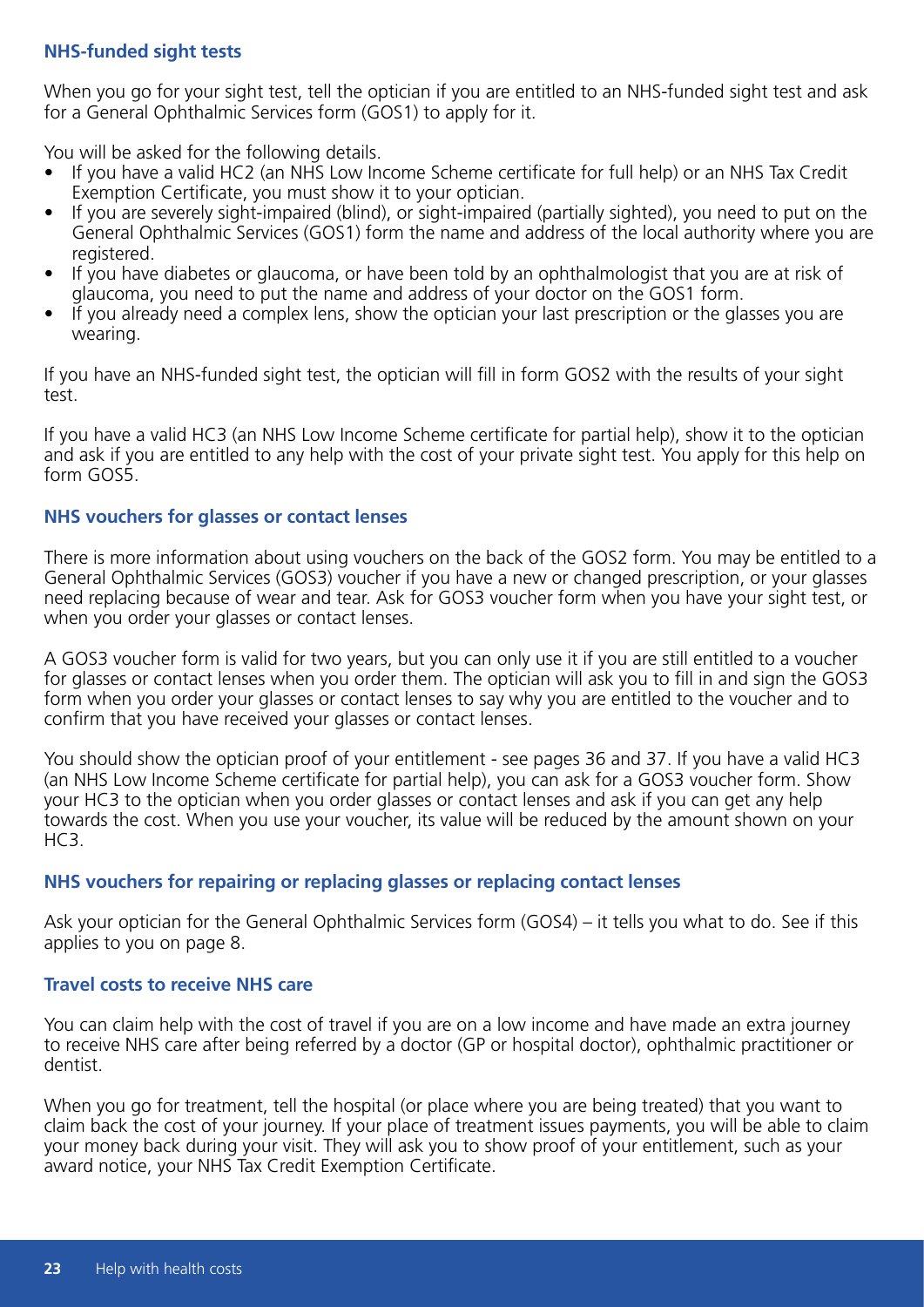You will need to keep any tickets or receipts you have as proof of the cost. If your place of treatment does not issue payments (for example, a GP practice or dental surgery where you have been referred for specialist treatment), you will need to claim your expenses using claim form HC5(T). Read page 27 about how to claim a refund.

#### **NHS wigs and fabric supports**

Tell the person who fits your wig or fabric support that you are entitled to it free – see page 9. You will need to show proof of your entitlement (for example, your war pension exemption certificate).

If you have a valid HC3 (an NHS Low Income Scheme certificate for partial help), show it to the person who fits your wig or fabric support and ask if you are entitled to any help with the charge. For each item, the most you will pay will be the amount on the certificate or the actual cost – whichever is lower.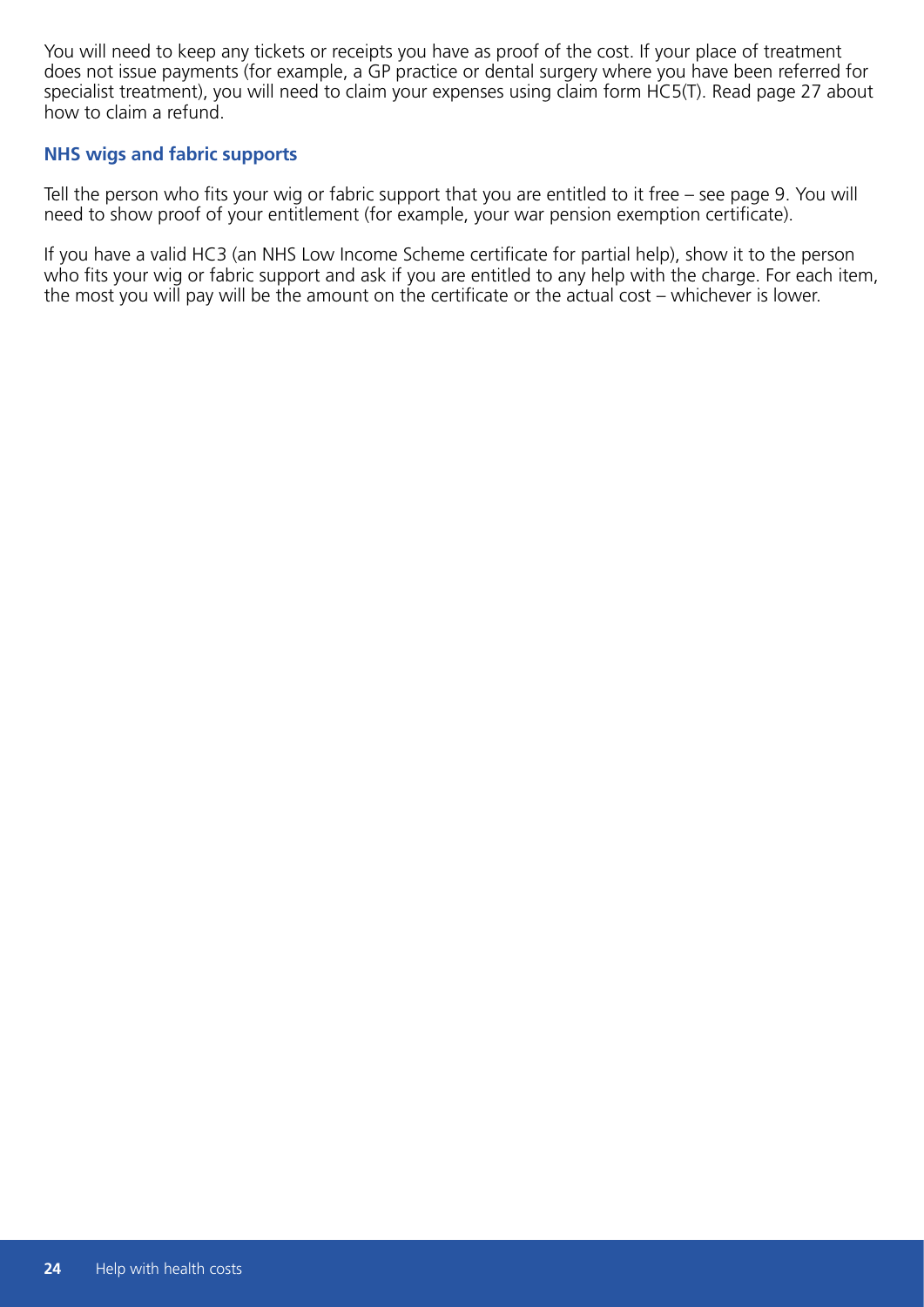## **Claiming refunds**

#### **NHS prescription charges**

Ask your pharmacist, hospital or doctor for an NHS receipt form FP57 when you pay – you cannot get one later. The receipt form tells you what to do. You have to apply for a refund within three months of paying the prescription charge. If there was a good reason why you could not apply within 3 months, you can send an explanation with your FP57 form and this will be considered.

#### **Prescription prepayment certificate (PPC) fees**

The amount of refund depends on the length of the PPC and when and how circumstances change. The table below shows when a refund may be claimed.

|                                                                                      | Three-month PPC                             | 12-month PPC                                     |
|--------------------------------------------------------------------------------------|---------------------------------------------|--------------------------------------------------|
| You become exempt from prescriptions<br>before your PPC starts                       | Full refund                                 | Full refund                                      |
|                                                                                      | During first month -<br>full refund         | During first month -<br>full refund              |
| The PPC holder dies, or goes into hospital<br>and dies there before the PPC runs out | During month two -<br>proportional refund   | During months two to 11 -<br>proportional refund |
|                                                                                      | During month three -<br>no refund           | During month 12 -<br>no refund                   |
| You become exempt, or go into hospital                                               | During first month -<br>proportional refund | During months one to 11 -<br>proportional refund |
| and stay there until the PPC runs out                                                | During month two or three -<br>no refund    | During month 12 -<br>no refund                   |

If the PPC holder dies, any refund due will be paid to their estate.

#### **Time limits for applying for a refund of a PPC fee**

- If the PPC holder dies, their estate must claim within 24 months.
- If you go into hospital and stay there until the certificate runs out, you must make a claim within three months of the PPC running out.
- If you become entitled to free prescriptions, you must make the claim within three months of becoming exempt. That is, you must claim within three months of the start date of an exemption certificate or the award of a qualifying benefit.

#### **Amount of the refund**

If you paid the PPC fee in full, the money refunded will be the difference between the amount due for the months before you became exempt and the amount actually paid. For example, a 12-month PPC starts in June, you become exempt in January, so the payment covers the period from June to January. You will get a refund for the unused period from February to May (of four months out of the 12 months covered by the PPC).

If a 12-month certificate is being paid by 10 monthly direct debit instalments and you have not made the full payment, if you return the PPC to the address below you will only be required to make payments for the months prior to and including the month the PPC was returned.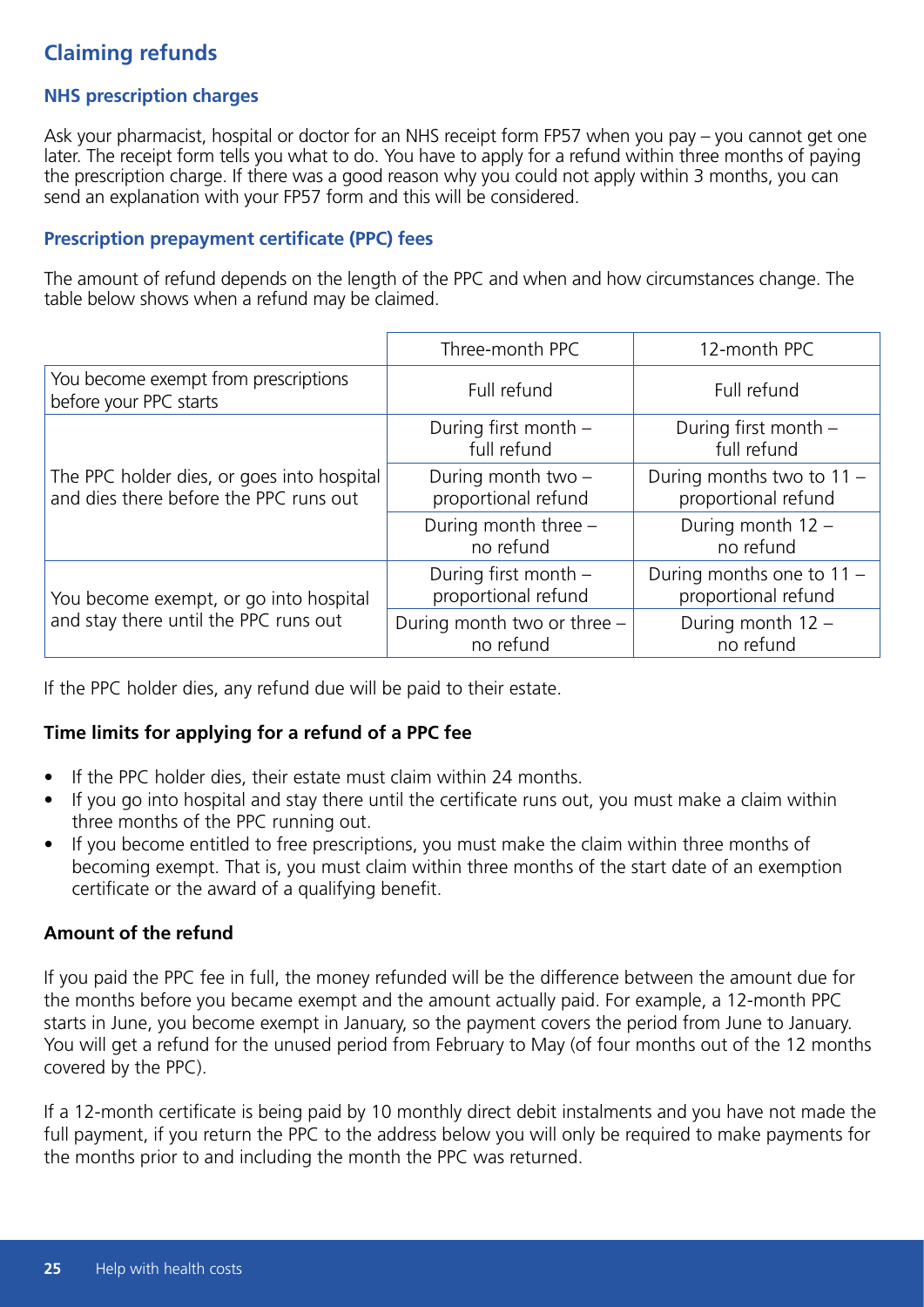#### **Claiming the PPC fee refund**

If you want to claim a refund, send the original certificate to: NHS Business Services Authority, PPC Issue Office, 152 Pilgrim Street, Newcastle upon Tyne, NE1 6SN

You need to say why you are claiming the refund and provide evidence of your entitlement to exemption (either a certificate number or a copy of all pages of a benefit letter).

#### **Other refunds**

For income-based claims, use the HC5 form appropriate to the charge you have paid. These are HC5(D) for dental treatment, HC5(O) for sight tests and glasses and contact lenses and HC5(T) for travel. You can get these HC5 forms from www.nhsbsa.nhs.uk/nhs-low-income-scheme or by calling 0300 123 0849. Say which version of the HC5 you need. You can also get HC5 refund forms from Jobcentre Plus offices or NHS hospitals. Your dentist or optician may have one too. Use form HC5(W) to claim a refund of your wig or fabric support; you can only get it from **www.nhsbsa.nhs.uk/nhs-low-income-scheme**, or your supplier may have a copy.

#### **NHS dental charges**

Refunds are only available for NHS dental treatment. Ask your dentist for NHS receipt form FP64, or another receipt, which shows the amount of the NHS charge and the date you paid it. If you are claiming because you are on a low income, fill in form HC5(D). The form tells you where to send it when you have filled it in.

The claim for a refund must be received within three months of the date you paid the charge. If you are paying the NHS charge by instalments, you will need a receipt for each instalment. Save all the receipts and send them off with the HC5(D) when you have finished paying. The claim must be received within three months of paying the final instalment.

If you want to claim a refund for another reason, that is, because you are pregnant, have had a baby in the previous 12 months, are aged under 18 or are aged 18 in full-time education, write to:

NHS Business Services Authority, 1 St. Anne's Way, Eastbourne, BN21 3UN.

Explain why you are claiming a refund and enclose your receipt. Make sure you include your full name and address and the name and address of your dentist. If you receive War Pension or Armed Forces Compensation Scheme payments – read page 16.

You cannot have a refund of charges for private dental treatment or for other items such as toothbrushes. If a course of treatment is a mixture of NHS and private treatment, you can have a refund of the NHS charge only.

Checks will be made before sending out a refund payment.

#### **Optical costs**

You will need to fill in the HC5(O) form. You can print a copy of the form from **www.nhsbsa.nhs.uk/nhs-low-income-scheme**, order one by phoning 0300 123 0849 or your optician may have one.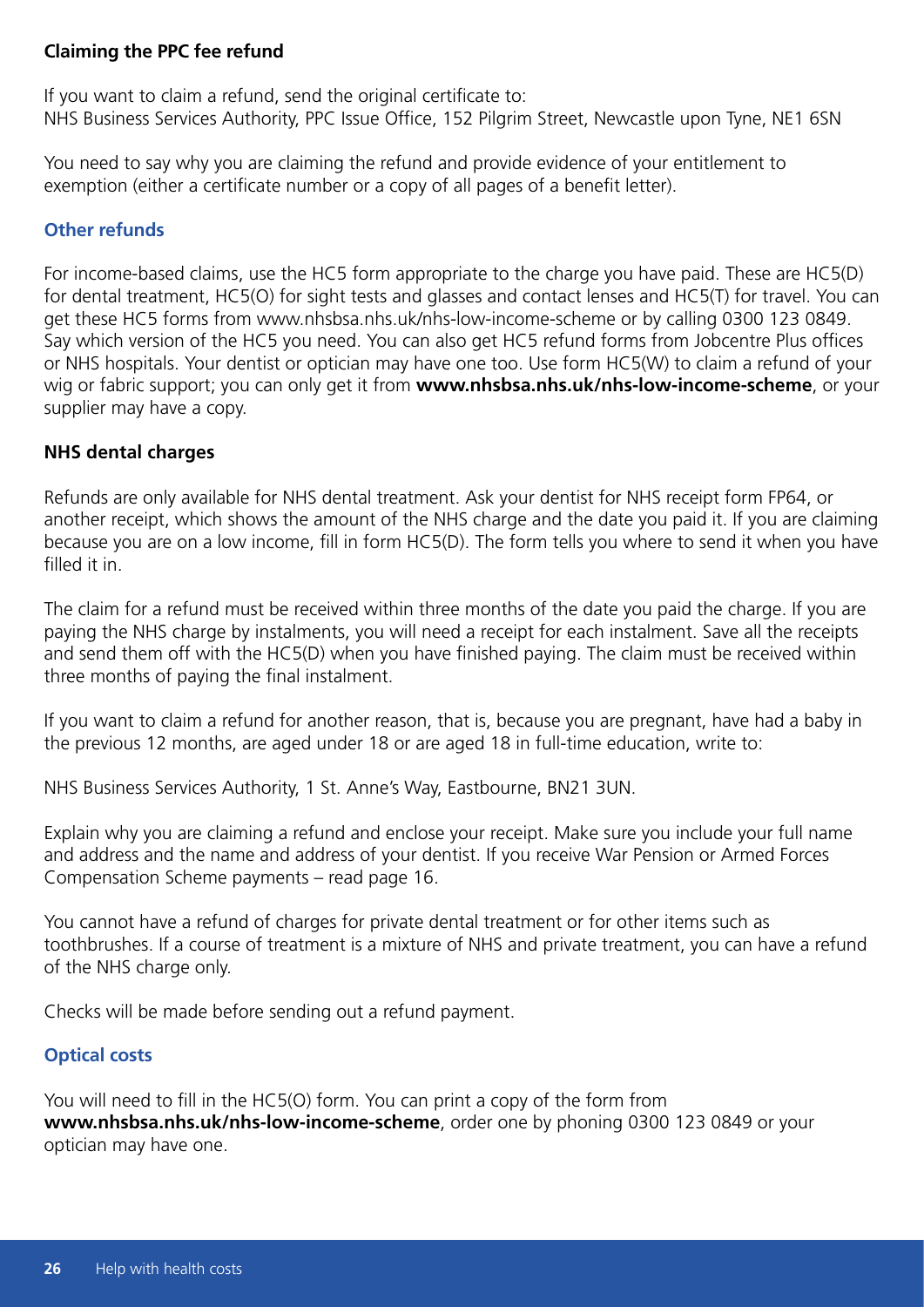#### **Fees for sight tests**

Ask the person who tests your sight for a receipt that shows you paid for the test and the date of payment. Fill in an HC5(O) refund claim form. The claim must be received within three months of the date you paid for your private sight test.

#### **Costs for glasses or contact lenses**

If you have already used a voucher towards the cost of your glasses or lenses, you cannot get a refund unless it was a 'complex lens' voucher. Nor can you claim a refund of the difference between the voucher value and the actual cost of your glasses or lenses, even if they cost more than the voucher value.

If you want to claim a refund, ask the person who supplies your glasses or contact lenses for a receipt which shows how much you paid and the date of payment. Fill in an HC5(O) refund form and make sure you enclose your optical prescription and your receipt with your HC5(O) when you send it off. The refund claim must be received within three months of the date you paid for your glasses or contact lenses.

The maximum refund you can get will be the value of the voucher which matches your prescription.

#### **Lost or damaged glasses or contact lenses**

If your glasses or contact lenses have been lost or damaged and you pay to have them replaced or repaired, you will only be considered for a refund if the following apply.

- Your glasses or contact lenses were not covered by warranty, insurance or after-care service.
- You would be entitled to a voucher.
- Your primary care trust has agreed that the loss or damage was due to illness.

#### **Travel costs to receive NHS care**

If you receive NHS care after being referred by a doctor (GP or hospital doctor) ophthalmic practitioner or dentist, an NHS hospital can normally give you your refund when you go for treatment if you have the necessary proof of entitlement with you. If this is not possible, ask the hospital for an HC5(T) refund claim form. If you receive NHS care other than at an NHS hospital, for example you are referred to a podiatrist, ask for form HC5(T) when you go for treatment.

You can print a copy of the form from **www.nhsbsa.nhs.uk/nhs-low-income-scheme** or order one by phoning 0300 123 0849.

#### **Charges for NHS wigs and fabric supports**

Ask the hospital (or person who supplies your wig or fabric support) for a receipt that shows that you have paid an NHS charge and an HC5(W). You can print a copy of the HC5(W) from: **www.nhsbsa.nhs.uk/nhs-low-income-scheme.**

The refund claim must be received within three months of the date you paid for your wig or fabric support.

#### **People who receive War Pension or Armed Forces Compensation Scheme payments – read page 16**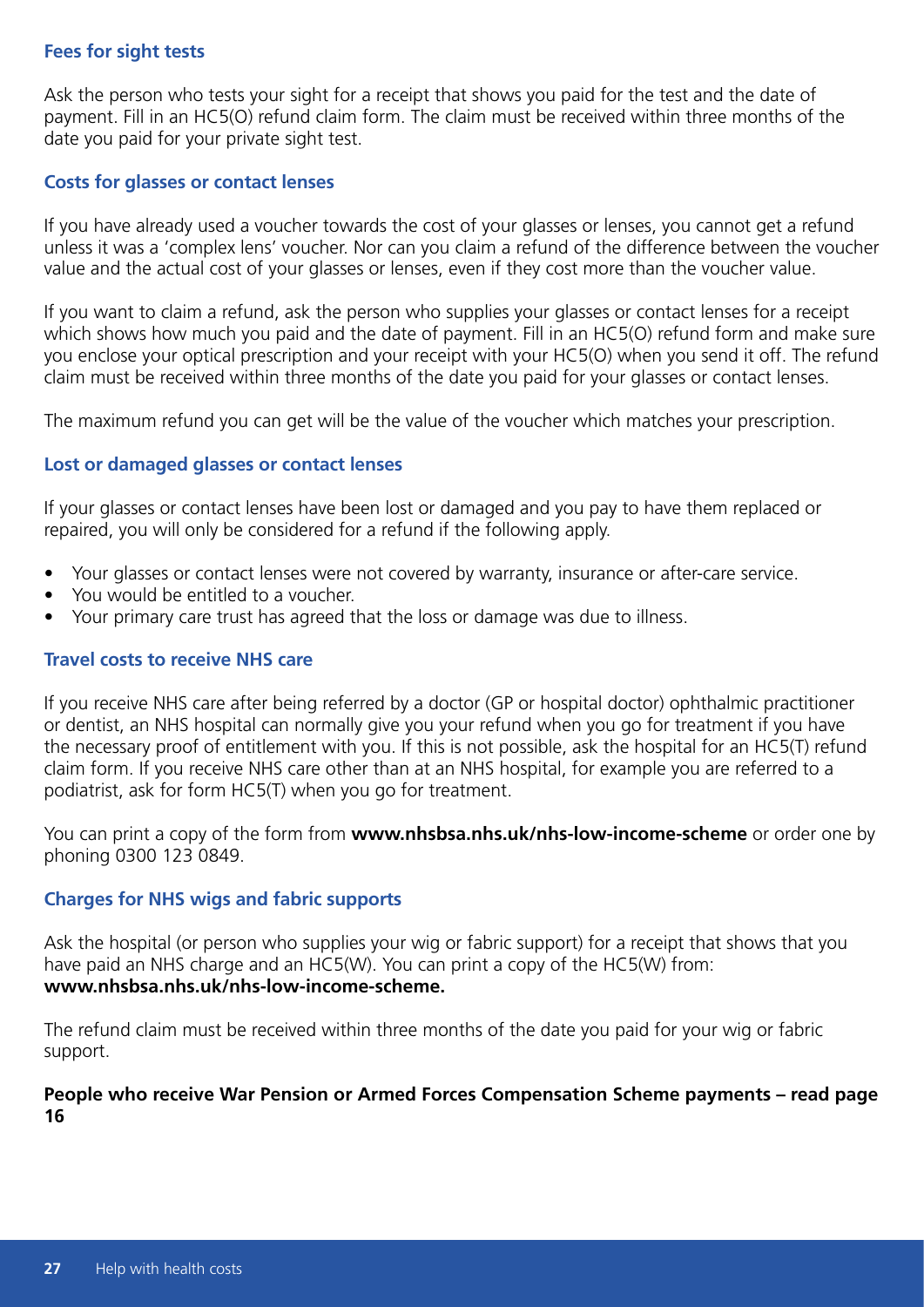## **Checking entitlement and charges when you go for treatment**

If you are claiming free treatment, or you are using an optical voucher, you should show proof of why you do not have to pay, or why you can use a voucher. For example, you could show the person providing treatment a birth certificate or NHS exemption certificate. For more information – read the tables on pages 29-37.

**Note**: holding an exemption certificate does not entitle you to NHS treatment, it only entitles you to help with the cost if you are offered NHS treatment.

If you cannot show proof, you will have to sign to say why you do not have to pay (or can have an optical voucher) and you will get your NHS treatment free, or be able to use your optical voucher. Please remember that your treatment form will be marked as 'no evidence seen' so your entitlement can be checked later. You will not be able to get partial help unless you show your HC3 certificate.

If you are not sure you are entitled to help with health costs, you must pay. You can claim a refund, make sure you keep all receipts (see pages 25-27).

#### **After treatment**

Treatment forms used to claim free or reduced-cost treatment will be checked as follows.

- NHS prescriptions the checks will be made by NHS England Primary Care Support Services.
- NHS dental treatment the checks will be made by the Dental Services Division.
- Sight tests and vouchers towards the cost of glasses or contact lenses the checks will be made by NHS England Primary Care Support Services.

#### **The penalty charge**

If the NHS finds that you have wrongly claimed free or reduced-cost treatment, you may be guilty of an offence and you may have to pay a penalty charge. In some cases you may be prosecuted.

The penalty charge is a civil fine – it is five times the amount you should have paid, up to £100. This is on top of the original charge. The NHS will take action in the civil courts if necessary.

For example, (at 2019 rates) if you wrongly claim free prescriptions for two items (£18.00), you will have to pay a penalty charge of £90.00 (5 x £18.00) plus £18.00 for the actual prescription charges.

If you wrongly claim free dental treatment at the lowest rate (£22.70), you will have to pay a penalty charge of £100.00 (5 x £22.70 = £113.50 subject to a maximum of £100) plus £22.70 for the actual dental charge. You can find more information about penalty charges from the following.

- **www.nhsbsa.nhs.uk/nhs-penalty-charges**
- Phone 0300 330 9291.

## **Proof of entitlement to help with health costs**

The following pages set out the proof you need to take with you to show that you are entitled to free NHS treatment, optical vouchers or travel costs. You will need to make sure that the proof is still valid and that you meet any conditions at the time of your treatment or when the charge is paid.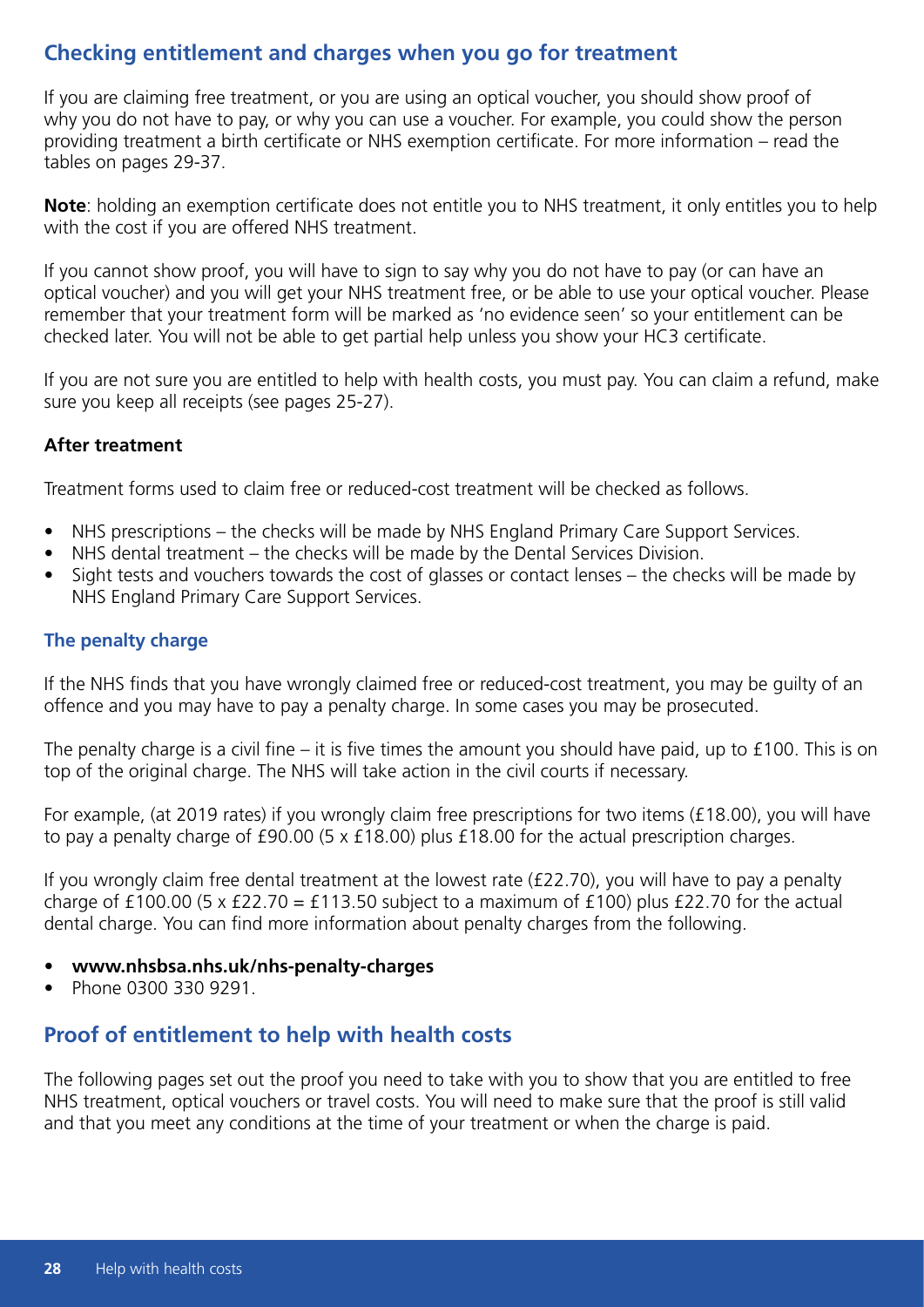## **NHS prescriptions**

| You can get NHS<br>prescriptions free if you are:                                                                                                            | The proof you need to have                                                                                                                                                                                                                                                                                                                                                                                                  | Where and how to get proof                                                                                                                                                                                                                                                                      |
|--------------------------------------------------------------------------------------------------------------------------------------------------------------|-----------------------------------------------------------------------------------------------------------------------------------------------------------------------------------------------------------------------------------------------------------------------------------------------------------------------------------------------------------------------------------------------------------------------------|-------------------------------------------------------------------------------------------------------------------------------------------------------------------------------------------------------------------------------------------------------------------------------------------------|
| under 16<br>60 or over;                                                                                                                                      | If your date of birth is printed<br>on your prescription, you<br>will not need to make a<br>declaration or show proof.<br>If your date of birth is not<br>printed on your prescription,<br>show your NHS medical card,<br>current Child Benefit award<br>notice, State<br>Pension award notice,<br>passport, birth certificate,<br>driving licence, or any other<br>official papers showing your<br>name and date of birth. | NHS medical cards are sent to you when<br>you are first registered as a patient with<br>a GP. If you need a card, contact your<br>local primary care trust. Some primary<br>care trusts no longer issue NHS medical<br>cards. If this is the case, use one of the<br>other documents mentioned. |
| aged 16, 17 or 18 in<br>qualifying full-time<br>education;                                                                                                   | A current Child Benefit award<br>notice. You can show proof<br>of your date of birth (which<br>might be on your prescription<br>- see above) and proof that<br>you are a full-time student.                                                                                                                                                                                                                                 | The Child Benefit Centre Phone: 0845<br>302 1444.<br>Your school, college, university or local<br>education authority can give you proof<br>that you are in qualifying full-time<br>education (see page 10).                                                                                    |
| aged 19 and a qualifying<br>young person (in other<br>words, you are included in a<br>Child Tax Credit award);                                               | A current tax credit award<br>notice or decision letter.                                                                                                                                                                                                                                                                                                                                                                    | The tax credit award notice or decision<br>letter issued to the person receiving<br>child tax credit that includes you.                                                                                                                                                                         |
| pregnant or have had a<br>baby in the last 12 months<br>and are named on a valid<br>maternity exemption<br>certificate;                                      | A maternity exemption<br>certificate.                                                                                                                                                                                                                                                                                                                                                                                       | Contact your GP, nurse, midwife or<br>health visitor to apply.                                                                                                                                                                                                                                  |
| named on a valid medical<br>exemption certificate or card<br>because you have a listed<br>medical condition;                                                 | A medical exemption<br>certificate or card (Medex).                                                                                                                                                                                                                                                                                                                                                                         | Ask your GP or NHS hospital for an<br>FP92A application form. The form tells<br>you what to do.                                                                                                                                                                                                 |
| named on a valid War<br>Pension or Armed Forces<br>Compensation Scheme<br>exemption certificate, and<br>the prescription is for your<br>accepted disability; | A War Pension or Armed<br>Forces Compensation Scheme<br>exemption certificate.                                                                                                                                                                                                                                                                                                                                              | Write to: The Service Personnel and<br>Veterans Agency, Norcross, Thornton<br>Cleveleys, FY5 3WP.                                                                                                                                                                                               |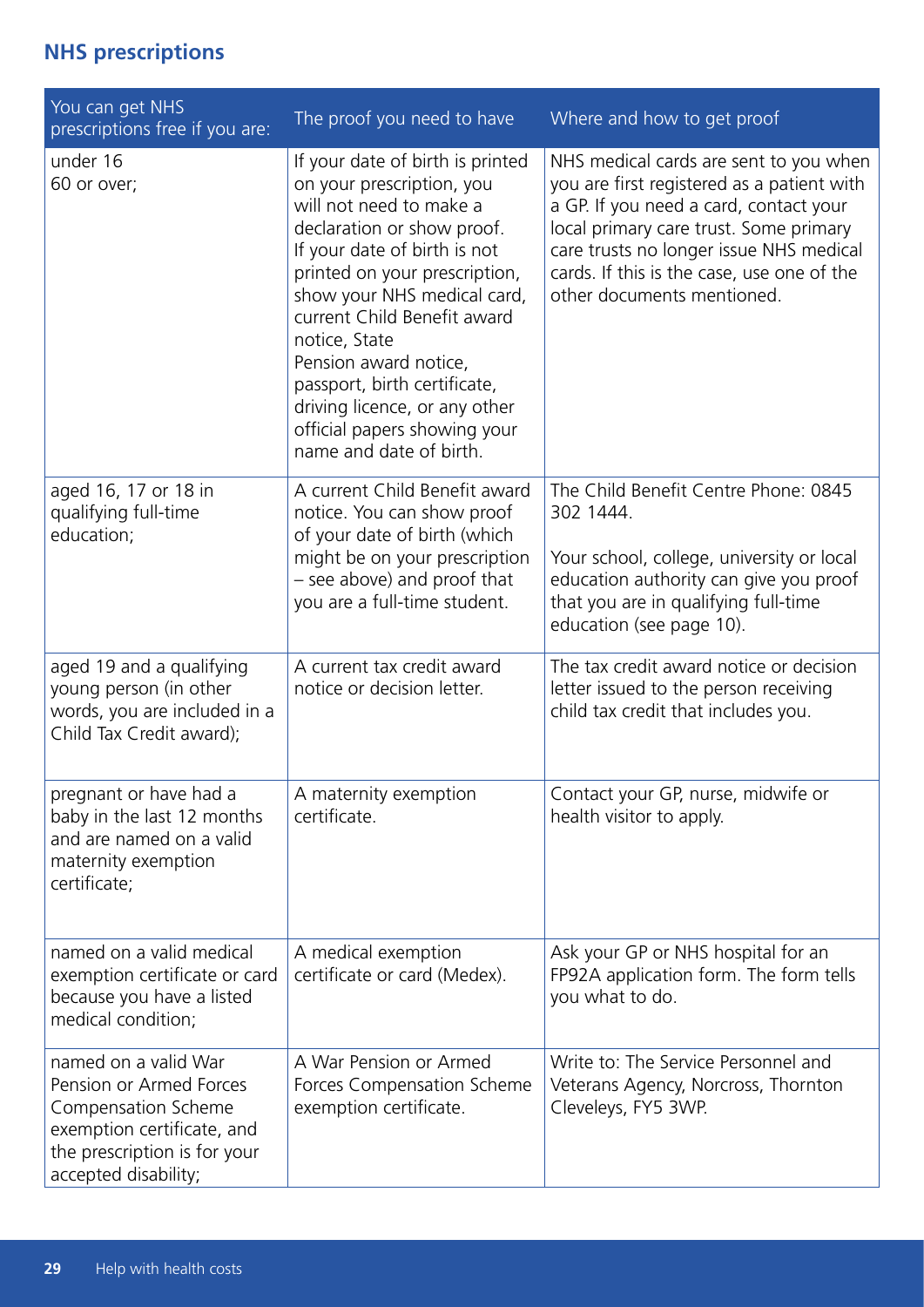| You can get NHS<br>prescriptions free if you are:                                                                                                                                                                                                                                                                                                                                                    | The proof you need to have                                                                                                                                                        | Where and how to get proof                                                                                                                                                                                                                                                                                                                                        |
|------------------------------------------------------------------------------------------------------------------------------------------------------------------------------------------------------------------------------------------------------------------------------------------------------------------------------------------------------------------------------------------------------|-----------------------------------------------------------------------------------------------------------------------------------------------------------------------------------|-------------------------------------------------------------------------------------------------------------------------------------------------------------------------------------------------------------------------------------------------------------------------------------------------------------------------------------------------------------------|
| named on a valid<br>prescription prepayment<br>certificate;                                                                                                                                                                                                                                                                                                                                          | A prescription prepayment<br>certificate.                                                                                                                                         | Buy online at www.nhsbsa.nhs.uk/ppc<br>Phone 0300 330 1341 (2pm to 5pm)<br>to pay by credit card or debit card. For<br>payments by cheque, get an application<br>form (FP95) from your pharmacy.                                                                                                                                                                  |
| named on a valid HC2<br>certificate;                                                                                                                                                                                                                                                                                                                                                                 | An NHS certificate HC2 for full<br>help with health costs.                                                                                                                        | Make a claim using form HC1. You can<br>get one from your Jobcentre Plus office<br>or by calling 0300 330 1343 or 0300<br>123 0849 (the printers). You may also<br>be able to get an HC1 from your local<br>hospital, dentist, optician or doctor.                                                                                                                |
| getting Income Support,<br>income-based Jobseeker's<br>Allowance (paid on its own<br>or with contribution-based<br>JSA), income-related<br><b>Employment and Support</b><br>Allowance (paid on its<br>own or with contribution-<br>based ESA), or your partner<br>is getting one of these<br>benefits, or you are younger<br>than 20 and a dependant<br>of someone getting one of<br>these benefits; | An entitlement letter from<br>your Jobcentre Plus office.<br>You will need to check that<br>you are still in receipt of<br>the benefit and meet any<br>conditions when you claim. | You can get proof in the form of an<br>entitlement letter from your Jobcentre<br>Plus office.<br>Contribution-based Jobseeker's<br>Allowance, Incapacity Benefit,<br>contribution-based Employment and<br>Support Allowance, Disability Living<br>Allowance or Personal Independence<br>Payment paid on their own do not<br>count as they are not income-related. |
| getting Universal Credit<br>within the qualifying level<br>(see page 14). This also<br>includes any young person<br>aged 16 to 19 (qualifying<br>young person) who is<br>included in the award.                                                                                                                                                                                                      | Your award notice from<br>Jobcentre Plus                                                                                                                                          | If you have lost or mislaid your award<br>notice, phone the Universal Credit<br>helpline on 0345 600 0723. If your<br>earnings change each month check that<br>you are still within the qualifying level<br>before you claim.                                                                                                                                     |
| getting Pension Credit<br>(Guarantee Credit) paid on<br>its own or with (Savings<br>Credit), or your partner<br>is getting this or you are<br>younger than 20 and a<br>dependant of someone<br>getting this; or                                                                                                                                                                                      | Your award notice from the<br>Pension Centre.                                                                                                                                     | If you have lost or mislaid your Pension<br>Centre award notice, contact the<br>Pension Centre phoneline on<br>0800 731 7898.                                                                                                                                                                                                                                     |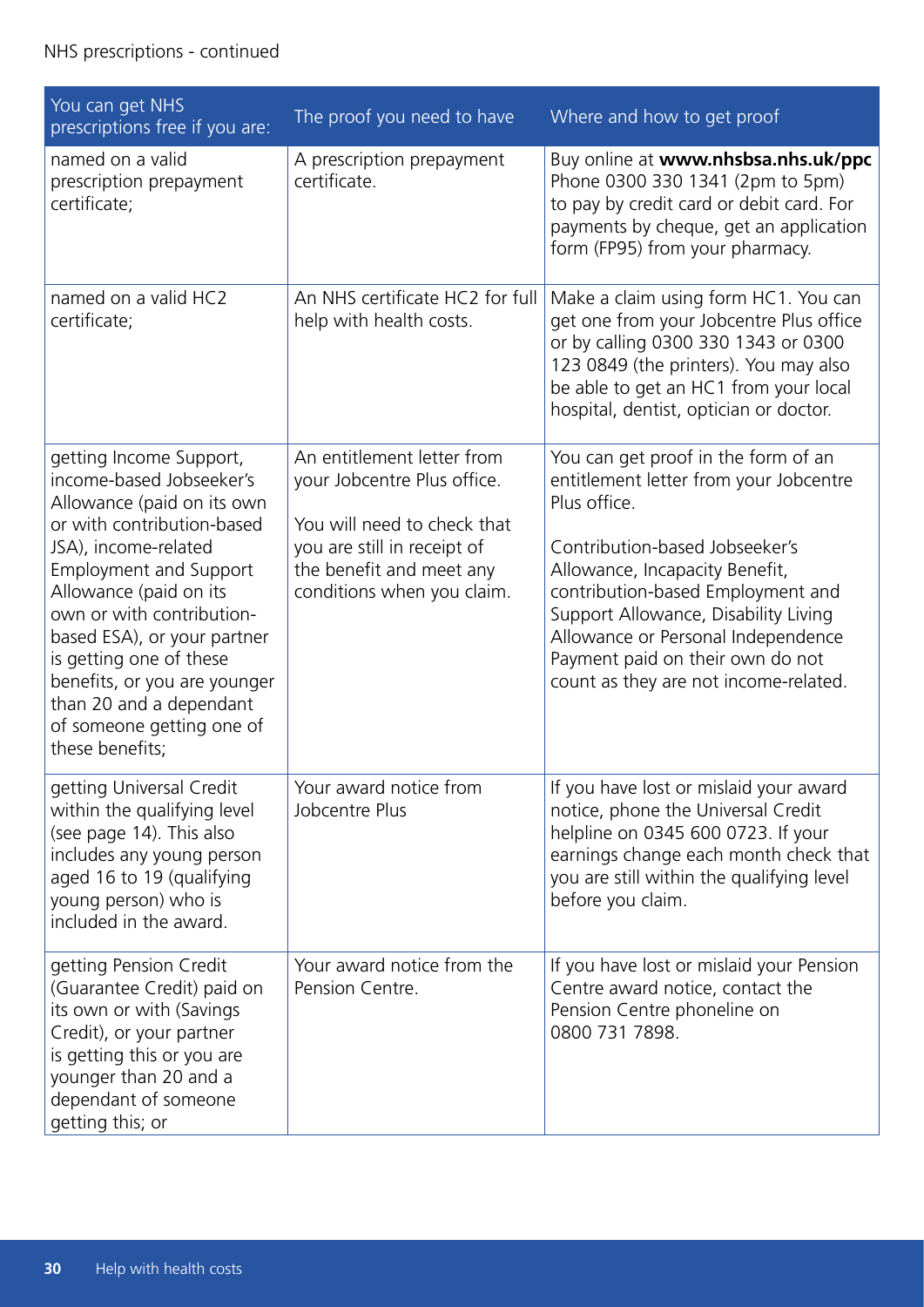| You can get NHS<br>prescriptions free if you are:                                                                                                                                                                                                                                                       | The proof you need to have                                                                                             | Where and how to get proof                                                                                                                                                                                                                                                                                                               |
|---------------------------------------------------------------------------------------------------------------------------------------------------------------------------------------------------------------------------------------------------------------------------------------------------------|------------------------------------------------------------------------------------------------------------------------|------------------------------------------------------------------------------------------------------------------------------------------------------------------------------------------------------------------------------------------------------------------------------------------------------------------------------------------|
| getting Pension Credit<br>(Guarantee Credit) paid on<br>its own or with (Savings)<br>Credit), or your partner<br>is getting this or you are<br>younger than 20 and a<br>dependant of someone<br>getting this; or                                                                                        | Your award notice from the<br>Pension Centre.                                                                          | If you have lost or mislaid your Pension<br>Centre award notice, contact the<br>Pension Centre phone line on<br>0800 731 7898.                                                                                                                                                                                                           |
| included in an award of<br>tax credits and meet the<br>qualifying conditions. This<br>also includes any young<br>person aged 16 to 19<br>(qualifying young person)<br>who is included in an award<br>of tax credits which meet<br>the qualifying conditions<br>(qualifying tax credits) see<br>page 13. | A valid NHS Tax Credit<br>Exemption Certificate, or you<br>can use your tax credit award<br>notice or decision letter. | If you are eligible for free prescriptions,<br>you will be sent your exemption<br>certificate. If you haven't yet received<br>your certificate, use your award notice<br>or decision letter. If you are a qualifying<br>young person, use the award notice<br>or decision letter that shows you are<br>included in the tax credit award. |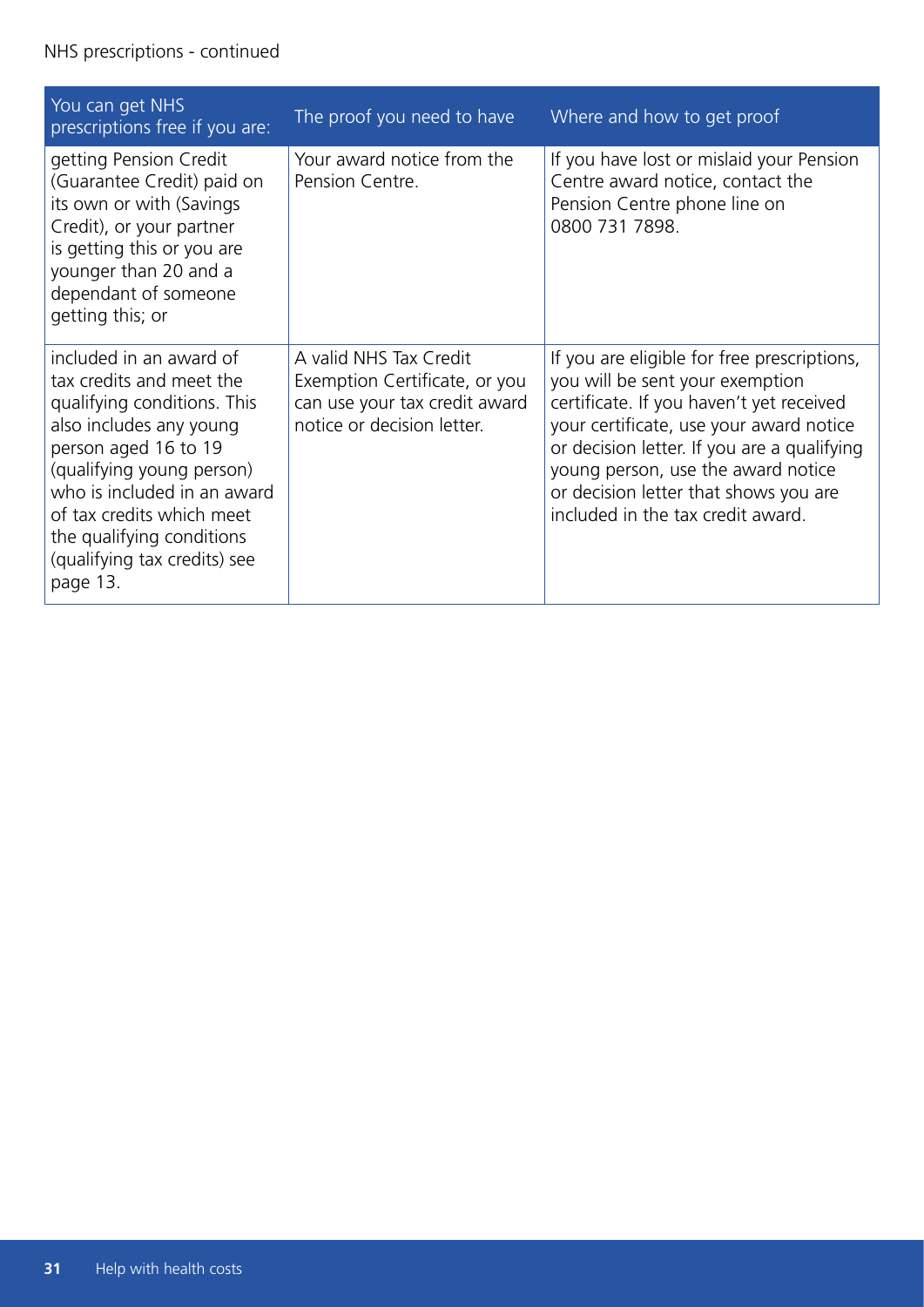## **NHS dental treatment**

| You can get NHS dental<br>treatment free if, when the<br>treatment starts, you are: | The proof you need to have                                                                                                                                                          | Where and how to get proof                                                                                                                                                                                                                                                                                                                                                                                                                       |
|-------------------------------------------------------------------------------------|-------------------------------------------------------------------------------------------------------------------------------------------------------------------------------------|--------------------------------------------------------------------------------------------------------------------------------------------------------------------------------------------------------------------------------------------------------------------------------------------------------------------------------------------------------------------------------------------------------------------------------------------------|
| under 18 years old;                                                                 | Any official document<br>showing your name and<br>date of birth, such as a birth<br>certificate, NHS medical card<br>or passport.                                                   | NHS medical cards are given out when<br>you are first registered as a patient with<br>a GP. If you need a card, contact your<br>local primary care trust. Some primary<br>care trusts no longer issue NHS medical<br>cards. In this case, use one of the other<br>documents mentioned.                                                                                                                                                           |
| aged under 19 and<br>in qualifying full-time<br>education; or                       | A current Child Benefit award<br>notice. You can show proof<br>of your date of birth, such as<br>a birth certificate or passport<br>and proof that you are a full-<br>time student. | The Child Benefit Centre Phone 0300<br>200 3100. Your school, college,<br>university or local education authority<br>can give you proof that you are in<br>qualifying full-time education (see page<br>$10$ ).                                                                                                                                                                                                                                   |
| pregnant or have had a baby<br>in the previous 12 months.                           | MatB1 certificate or NHS<br>maternity exemption<br>certificate or notification of<br>birth form, birth certificate or<br>stillbirth certificate.                                    | MatB1 certificates are issued by your GP<br>or registered midwife.<br>You can use your maternity exemption<br>certificate as proof while you are<br>pregnant. To get one, contact your GP,<br>nurse, midwife or health visitor. The<br>midwife who delivers your baby will give<br>you a notification of birth form. Birth<br>certificates and stillbirth certificates are<br>issued by your local registrar of births,<br>marriages and deaths. |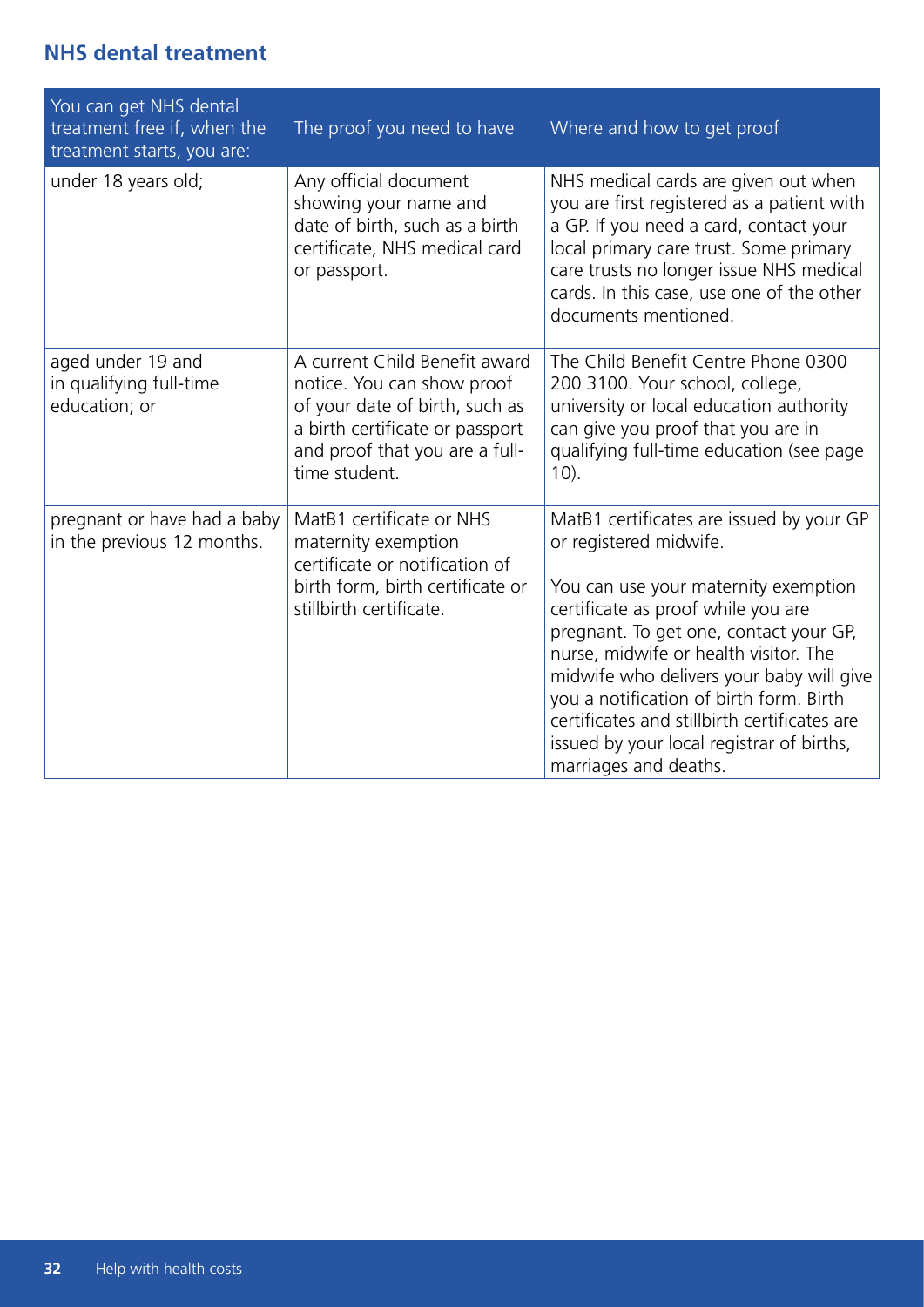#### NHS dental treatment - continued

| You can get NHS dental<br>treatment free if, when the<br>treatment starts, or when<br>the charge is made (in other<br>words, when you are asked<br>to pay), one of the following<br>applies to you.                                                                                                                                                                                         | The proof you need to have                                                                                                                                                        | Where and how to get proof                                                                                                                                                                                                                                                                                                                                       |
|---------------------------------------------------------------------------------------------------------------------------------------------------------------------------------------------------------------------------------------------------------------------------------------------------------------------------------------------------------------------------------------------|-----------------------------------------------------------------------------------------------------------------------------------------------------------------------------------|------------------------------------------------------------------------------------------------------------------------------------------------------------------------------------------------------------------------------------------------------------------------------------------------------------------------------------------------------------------|
| You are getting Income<br>Support, income-based<br>Jobseeker's Allowance<br>(paid on its own or with<br>contribution-based JSA),<br>income-related Employment<br>and Support Allowance<br>(paid on its own or with<br>contribution-based ESA), or<br>your partner is getting one<br>of these benefits, or you<br>are younger than 20 and<br>a dependant of someone<br>getting this benefit. | An entitlement letter from<br>your Jobcentre Plus office.<br>You will need to check that<br>you are still in receipt of<br>the benefit and meet any<br>conditions when you claim. | You can get proof in the form of an<br>entitlement letter from your Jobcentre<br>Plus office<br>Contribution-based Jobseeker's<br>Allowance, Incapacity Benefit,<br>contribution-based Employment and<br>Support Allowance, Disability Living<br>Allowance or Personal Independence<br>Payment paid on their own do not<br>count as they are not income-related. |
| You are getting Universal<br>Credit within the qualifying<br>level (see page 14). This also<br>includes any young person<br>aged 16 to 19 (qualifying<br>young person) who is<br>included in the award.                                                                                                                                                                                     | Your award notice from<br>Jobcentre Plus                                                                                                                                          | If you have lost or mislaid your award<br>notice, phone the Universal Credit<br>helpline on 0345 600 0723. If your<br>earnings change each month check that<br>you are still within the qualifying level<br>before you claim.                                                                                                                                    |
| You are getting Pension<br>Credit (Guarantee Credit)<br>paid on its own or with<br>(Savings Credit), or your<br>partner is getting this or you<br>are younger than 20 and<br>a dependant of someone<br>getting this.                                                                                                                                                                        | Your award notice from the<br>Pension Centre.                                                                                                                                     | If you have lost or mislaid your Pension<br>Centre award notice, contact the<br>Pension Centre phone line on 0800 731<br>7898.                                                                                                                                                                                                                                   |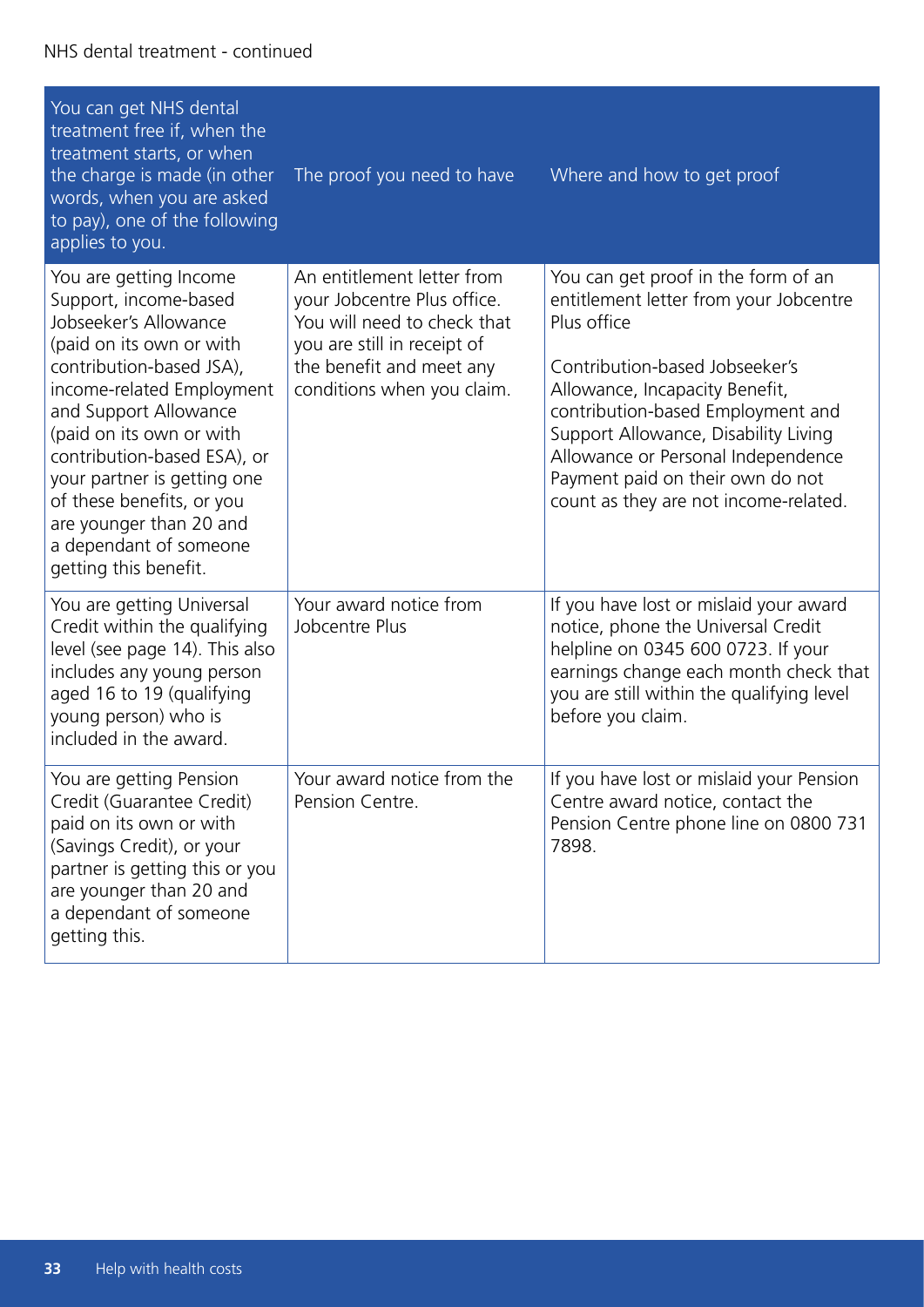#### NHS dental treatment - continued

| You can get NHS dental<br>treatment free if, when the<br>treatment starts, or when<br>the charge is made (in other<br>words, when you are asked<br>to pay), one of the following<br>applies to you.                                                                                        | The proof you need to have                                                                                             | Where and how to get proof                                                                                                                                                            |
|--------------------------------------------------------------------------------------------------------------------------------------------------------------------------------------------------------------------------------------------------------------------------------------------|------------------------------------------------------------------------------------------------------------------------|---------------------------------------------------------------------------------------------------------------------------------------------------------------------------------------|
| You are included in an award<br>of tax credits and meet the<br>qualifying conditions. This<br>also includes any young<br>person aged 19 (qualifying<br>young person) who is<br>included in an award of<br>tax credits which meet<br>the qualifying conditions<br>(qualifying tax credits). | A valid NHS Tax Credit<br>Exemption Certificate, or you<br>can use your tax-credit award<br>notice or decision letter. | If you are eligible for free treatment, you<br>will be sent your exemption certificate. If<br>you haven't yet received your certificate,<br>use your award notice or decision letter. |
| You are named on a valid<br>HC2 certificate.                                                                                                                                                                                                                                               | An NHS certificate HC2 for full<br>help with health costs.                                                             | Make a claim using form HC1, which<br>you can get from your Jobcentre Plus<br>office or by calling 0300 330 1343 or<br>0300 123 0849 (the printers). You may                          |
| You are named on a valid<br>HC3 certificate.                                                                                                                                                                                                                                               | The cost may be reduced if<br>you are named on an NHS<br>certificate HC3 for partial help<br>with health costs.        | also be able to get an HC1 from your<br>local hospital, dentist, optician or doctor.                                                                                                  |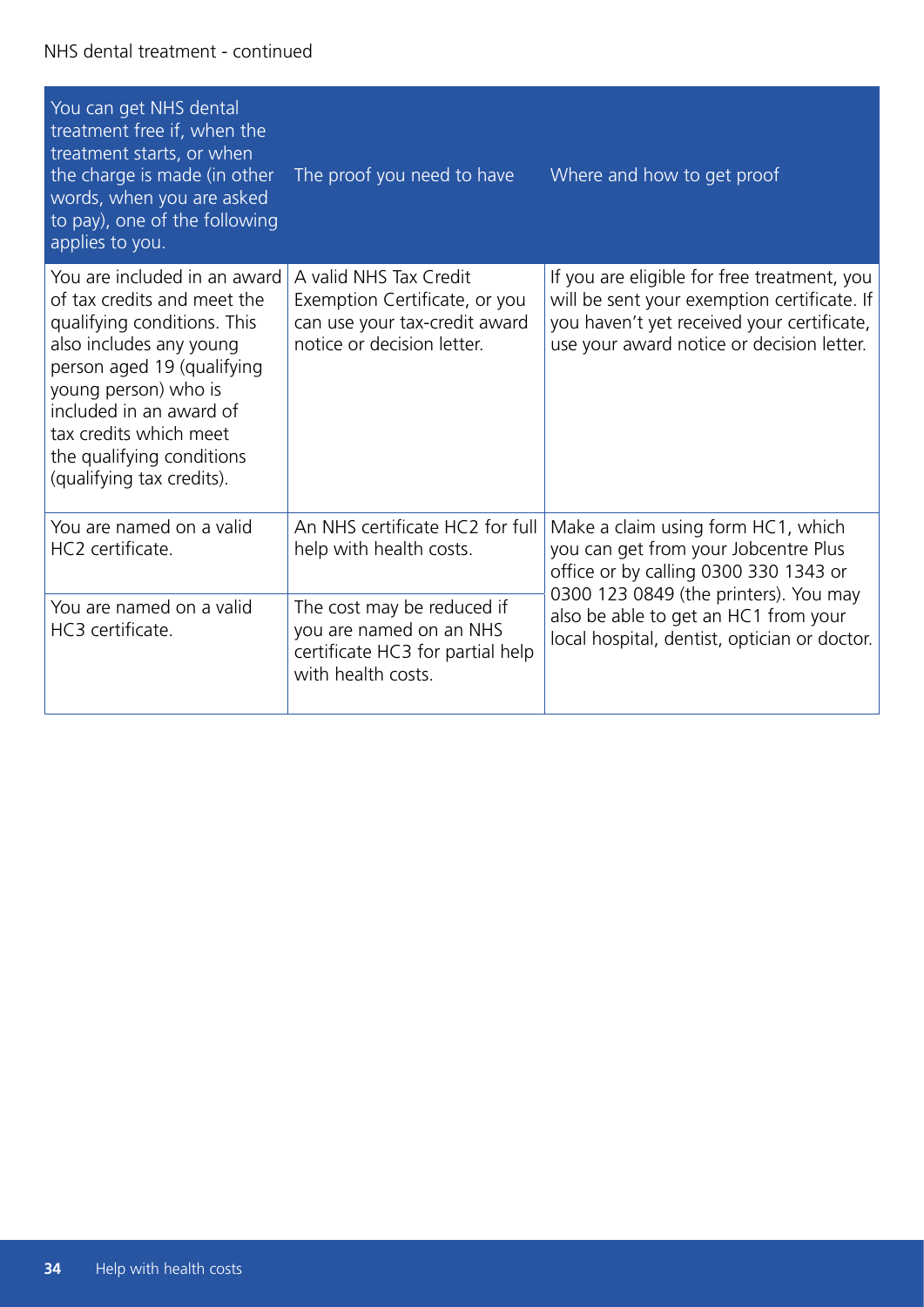## **NHS-funded sight tests (See next table for sight tests and optical vouchers)**

| You can get an NHS funded<br>sight test free if you are:                                                                          | The proof you need to have                                                                                                                                                                           | Where and how to get proof                                                                                                                                                                                                                                                               |
|-----------------------------------------------------------------------------------------------------------------------------------|------------------------------------------------------------------------------------------------------------------------------------------------------------------------------------------------------|------------------------------------------------------------------------------------------------------------------------------------------------------------------------------------------------------------------------------------------------------------------------------------------|
| aged 60 or over;                                                                                                                  | Any official document<br>showing your name and<br>date of birth, such as a birth<br>certificate, NHS medical card,<br>passport, travel concession<br>card, pension award notice,<br>driving licence. | NHS medical cards are sent to you when<br>you are first registered as a patient with<br>a GP. If you need a card, contact your<br>local primary care trust. Some primary<br>care trusts no longer issue NHS medical<br>cards. In this case, use one of the other<br>documents mentioned. |
| registered severely sight-<br>impaired (blind) or sight-<br>impaired (partially sighted);                                         | Certificate of registration as<br>blind or partially sighted.                                                                                                                                        | Contact your local authority.                                                                                                                                                                                                                                                            |
| suffering from diabetes;                                                                                                          | Repeat prescriptions card,<br>outpatients appointment<br>card or record of blood-sugar<br>readings.                                                                                                  | Your GP, or your hospital diabetic or<br>eye clinic. Your repeat prescription or<br>outpatient card should show you are<br>going to a diabetic clinic on a regular<br>basis.                                                                                                             |
| aged 40 and over card – see<br>above. and are the parent,<br>brother, sister, or son or<br>daughter of a person with<br>glaucoma; | An official document to prove<br>your date of birth - see above.                                                                                                                                     | NHS medical card – see above.                                                                                                                                                                                                                                                            |
| suffering from glaucoma;                                                                                                          | Statement that you are a<br>glaucoma sufferer.                                                                                                                                                       | Your GP, or your hospital eye clinic.                                                                                                                                                                                                                                                    |
| considered to be at risk of<br>glaucoma; or                                                                                       | Statement that you are at risk<br>of developing glaucoma.                                                                                                                                            | Your GP, or your hospital eye clinic.                                                                                                                                                                                                                                                    |
| in need of complex lenses.                                                                                                        | Take your existing glasses or<br>existing optical prescription<br>with you.                                                                                                                          | If you do not already have complex<br>lenses, your optician will advise if you<br>are eligible.                                                                                                                                                                                          |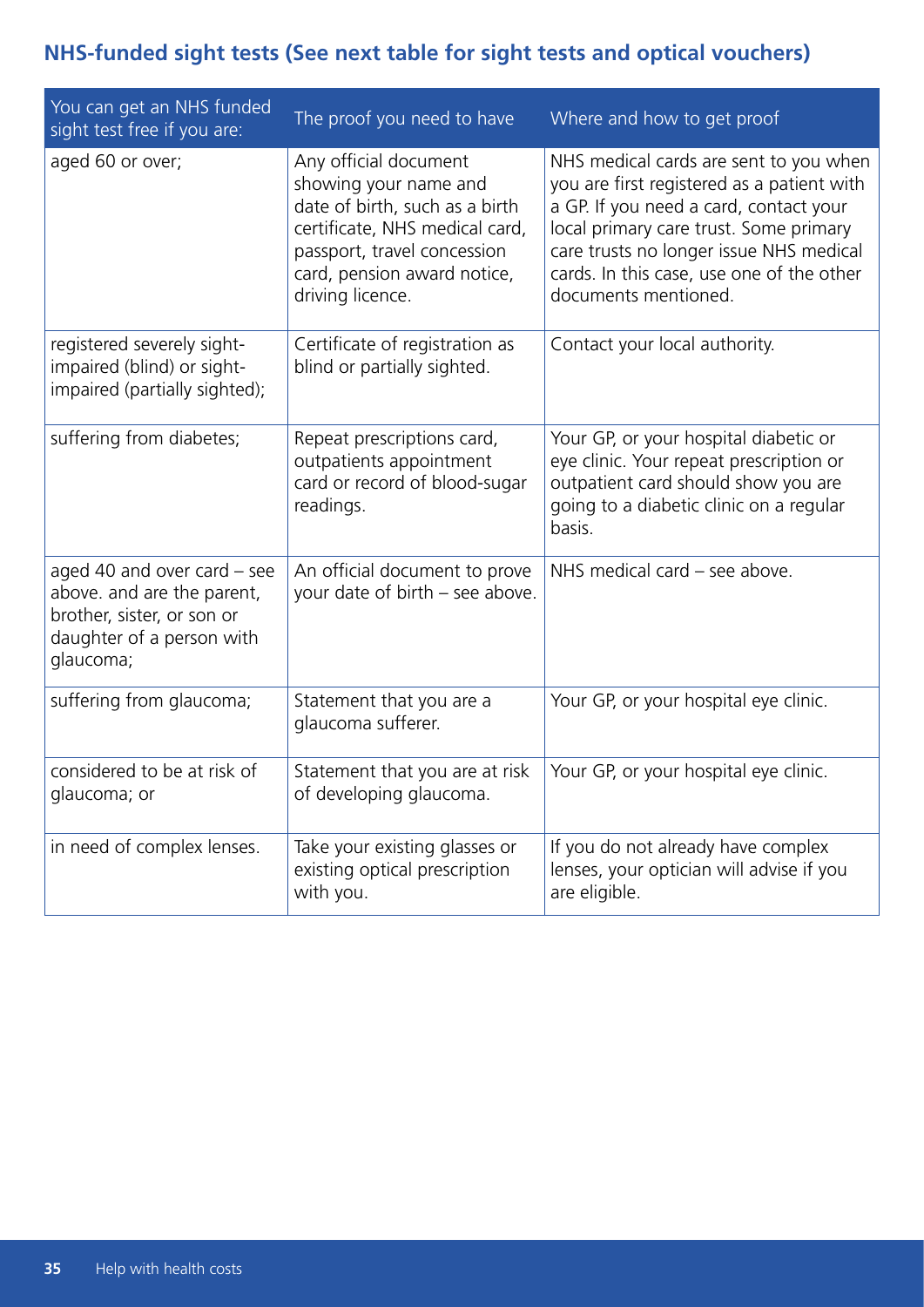## **NHS sight tests and optical vouchers**

| You can get a free sight test<br>and an optical voucher if you The proof you need to have<br>are:                                                                                                                                                                                                                                                                                   |                                                                                                                                                                                          | Where and how to get proof                                                                                                                                                                                                                                                                                                                                        |
|-------------------------------------------------------------------------------------------------------------------------------------------------------------------------------------------------------------------------------------------------------------------------------------------------------------------------------------------------------------------------------------|------------------------------------------------------------------------------------------------------------------------------------------------------------------------------------------|-------------------------------------------------------------------------------------------------------------------------------------------------------------------------------------------------------------------------------------------------------------------------------------------------------------------------------------------------------------------|
| aged under 16;                                                                                                                                                                                                                                                                                                                                                                      | Show your NHS medical card,<br>current Child Benefit award<br>notice, passport or birth<br>certificate.                                                                                  | NHS medical cards are sent to you when<br>you are first registered as a patient with<br>a GP. If you need a card, contact your<br>local primary care trust. Some primary<br>care trusts no longer issue NHS medical<br>cards. In this case use one of the other<br>documents mentioned.                                                                           |
| aged 16, 17 or 18 in<br>qualifying full-time<br>education;                                                                                                                                                                                                                                                                                                                          | A current Child Benefit award<br>notice or you can show proof<br>of your date of birth, such<br>as your birth certificate or<br>passport, and proof that you<br>are a full-time student. | The Child Benefit Centre. Phone<br>0300 200 3100. Your school, college,<br>university or your local education<br>authority can give you proof that you<br>are in qualifying full-time education (see<br>page 10).                                                                                                                                                 |
| you are named on a valid<br>HC2 certificate;                                                                                                                                                                                                                                                                                                                                        | An NHS certificate HC2 for full<br>help with health costs.                                                                                                                               | Make a claim using form HC1, which<br>you can get from your Jobcentre Plus<br>office or by calling 0300 330 1343 or                                                                                                                                                                                                                                               |
| you are named on a valid<br>HC3 certificate;                                                                                                                                                                                                                                                                                                                                        | The cost may be reduced if<br>you are named on an NHS<br>certificate HC3 for partial help<br>with health costs.                                                                          | 0300 123 0849 (the printers). You may<br>also be able to get an HC1 from your<br>local hospital, dentist, optician or doctor.                                                                                                                                                                                                                                     |
| getting Universal Credit<br>within the qualifying level<br>(see page 14). This also<br>includes any young person<br>aged 16 to 19 (qualifying<br>young person) who is<br>included in the award.                                                                                                                                                                                     | Your award notice from<br>Jobcentre Plus                                                                                                                                                 | If you have lost or mislaid your award<br>notice, phone the Universal Credit<br>helpline on 0345 600 0723. If your<br>earnings change each month check that<br>you are still within the qualifying level<br>before you claim.                                                                                                                                     |
| getting Income Support,<br>income-based Jobseeker's<br>Allowance (paid on its own<br>or with contribution-based<br>JSA), income-related<br><b>Employment and Support</b><br>Allowance (paid on its own<br>or with contribution-based<br>ESA), or your partner<br>is getting one of these<br>benefits, or you are a<br>dependant under age 20<br>of someone getting this<br>benefit; | An entitlement letter from<br>your Jobcentre Plus office.<br>You will need to check that<br>you are still in receipt of<br>the benefit and meet any<br>conditions when you claim.        | You can get proof in the form of an<br>entitlement letter from your Jobcentre<br>Plus office.<br>Contribution-based Jobseeker's<br>Allowance, Incapacity Benefit,<br>Contribution-based Employment and<br>Support Allowance, Disability Living<br>Allowance or Personal Independence<br>Payment paid on their own do not<br>count as they are not income-related. |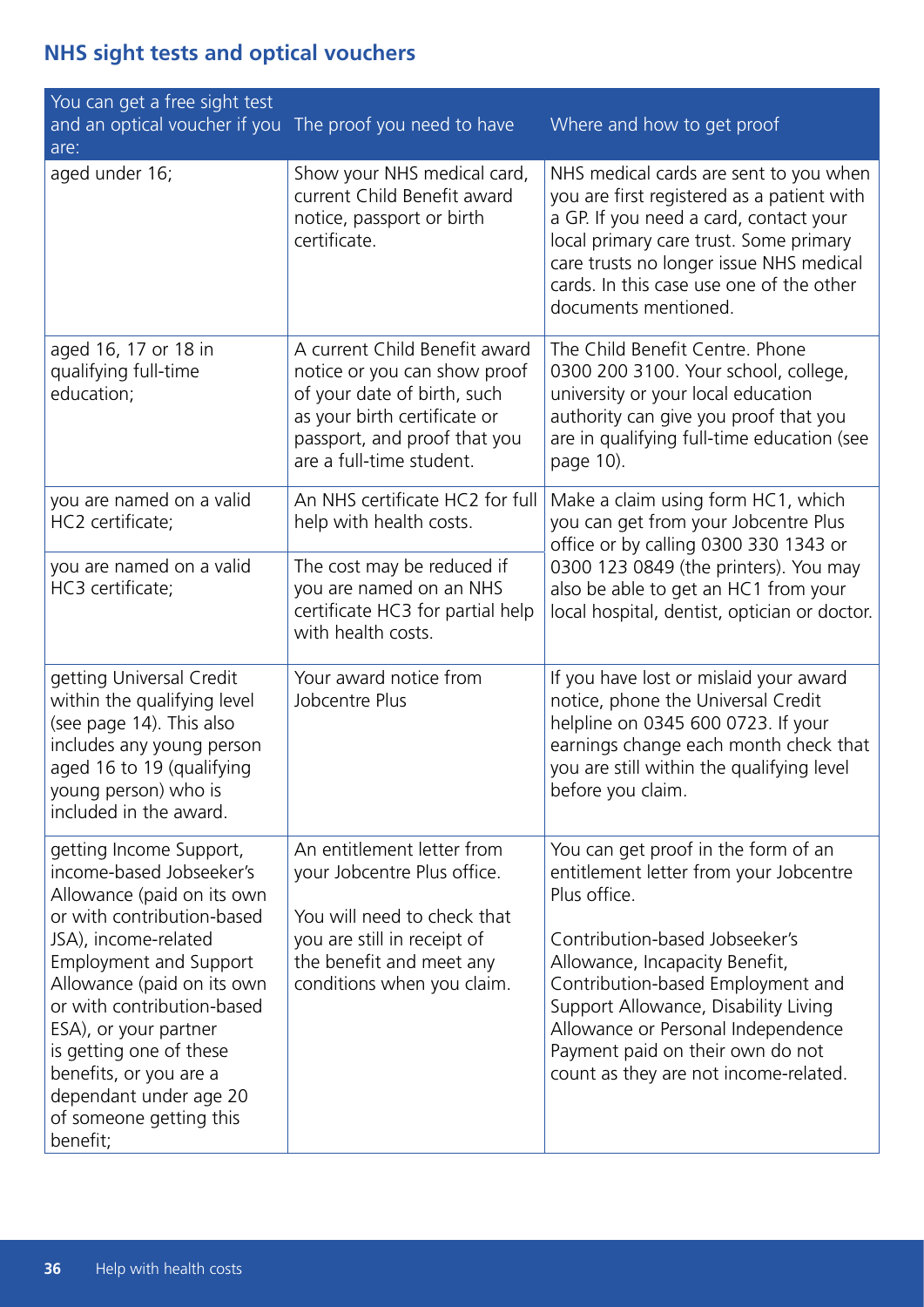| You can get a free sight test<br>and an optical voucher if you The proof you need to have<br>are:                                                                                                                                                                                  |                                                                                                                       | Where and how to get proof                                                                                                                                                                                      |
|------------------------------------------------------------------------------------------------------------------------------------------------------------------------------------------------------------------------------------------------------------------------------------|-----------------------------------------------------------------------------------------------------------------------|-----------------------------------------------------------------------------------------------------------------------------------------------------------------------------------------------------------------|
| getting Pension Credit<br>(Guarantee Credit) paid on<br>its own or with (Savings)<br>Credit), or your partner is<br>getting this benefit or you<br>are a dependant under age<br>20 of someone getting this<br>benefit; or                                                          | Your award notice from the<br>Pension Centre.                                                                         | If you have lost or mislaid your Pension<br>Centre award notice, contact the<br>Pension Centre phone line on<br>0800 731 7898.                                                                                  |
| included in an award of<br>tax credits and meet the<br>qualifying conditions. This<br>also includes any young<br>person aged 19 (qualifying<br>young person) who is<br>included in an award of<br>tax credits which meet<br>the qualifying conditions<br>(qualifying tax credits). | A valid NHS Tax Credit<br>Exemption Certificate or you<br>can use your tax credit award<br>notice or decision letter. | If you are eligible for a free sight test<br>and optical voucher, you will be sent<br>your exemption certificate. If you<br>haven't yet received your certificate, use<br>your award notice or decision letter. |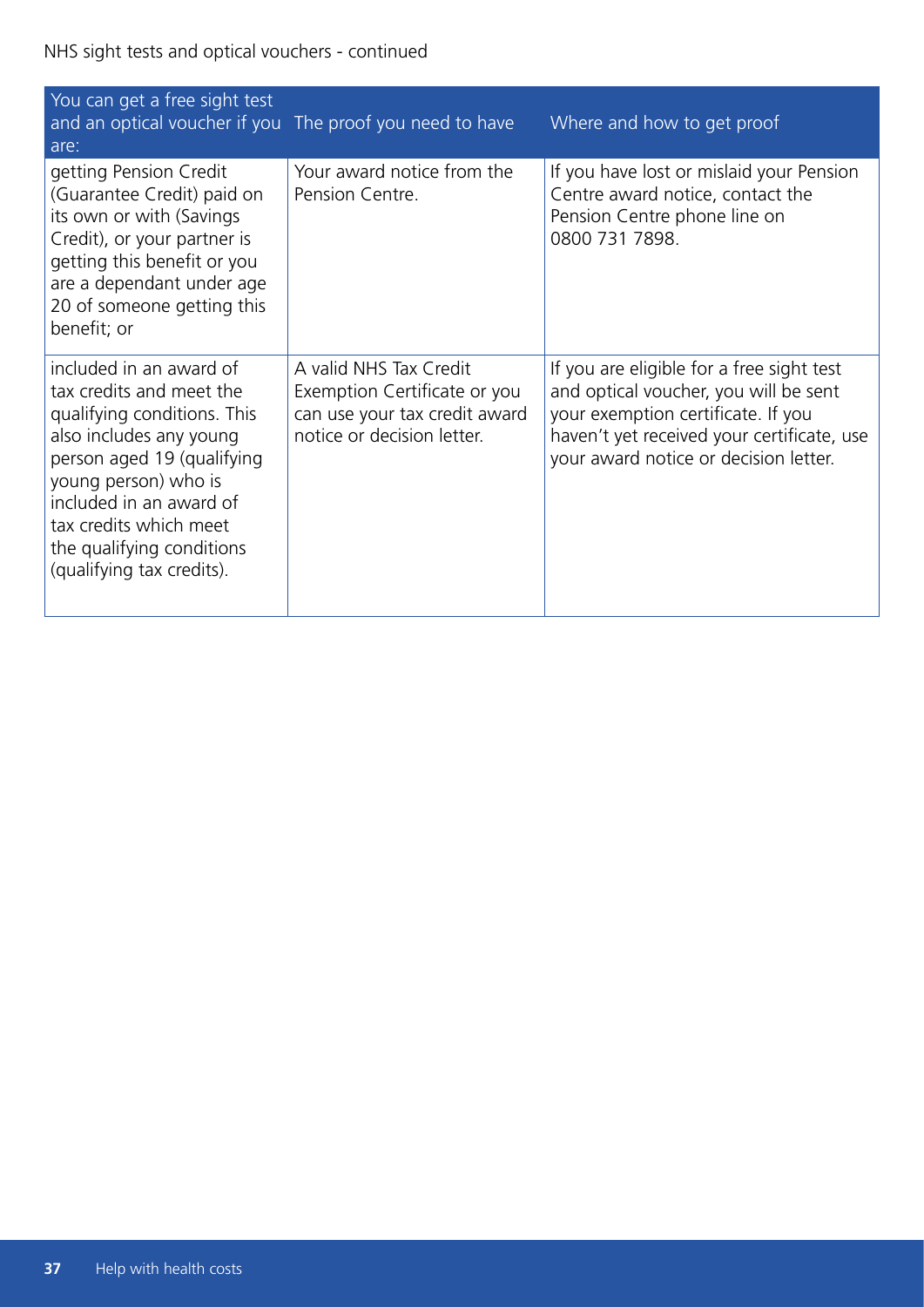## **Ordering forms and leaflets**

#### **Printed versions**

The items listed below are available from: Xerox UK Ltd Phone: 0300 123 0849 Email: **nhsorders@xerox.com** Website: **www.nhsforms.co.uk**

- HC1 Help with health costs main claim form for the NHS Low Income Scheme.
- The appropriate version of the HC5 'Help with health costs refund claim form' for the charge you paid. This is for all health costs except prescription charges (ask for NHS receipt form FP57 when you pay a prescription charge, to claim a refund).
- HC12 'A quick guide to help with health costs including charges and optical voucher values'.

#### **Electronic information**

The following are on the NHS website at: www.nhsbsa.nhs.uk/nhs-low-income-scheme. Search for the document you need.

- HC11 'Help with health costs'.
- HC12 'A quick guide to help with health costs including charges and optical voucher values'.
- HC5(W) 'refund claim form for wigs and fabric supports'.
- Caring for dispersed asylum seekers a resource pack Information for health staff, service planners and agencies providing advice for asylum seekers.

#### **Translation service**

If you have any questions and English is not your first language, call us on 0300 330 1343. We have a telephone interpretation service. When you call, say in English, or ask a friend to say in English, that you have a question in another language and give the language you need.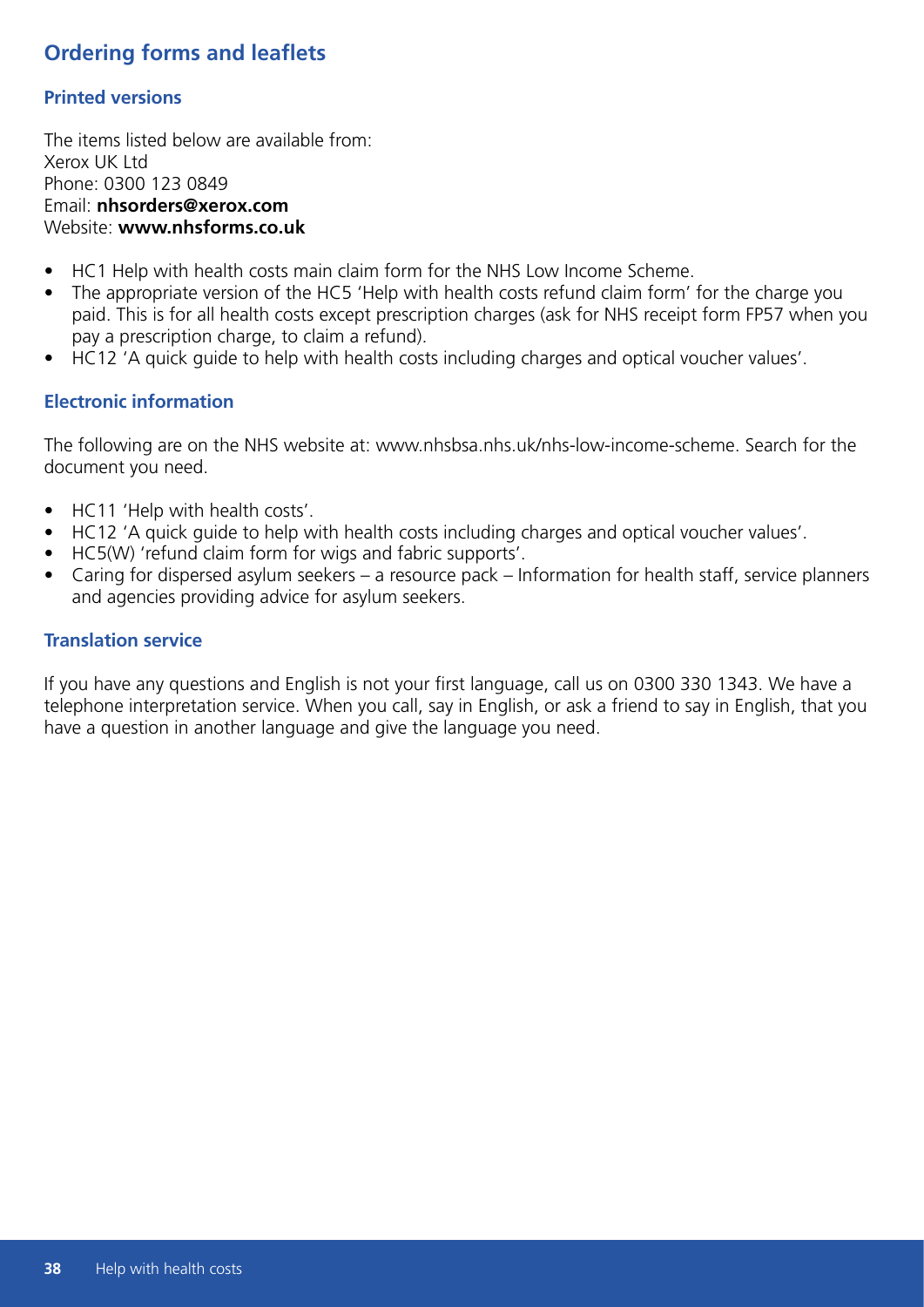## **Contact details**

#### **Health costs**

For more information about anything in this booklet, email **nhsbsa.ppc1@nhsbsa.nhs.uk** or call 0300 330 1343 (local-call rates). However, if you have a question about an exemption or prepayment certificate, see below.

**Medical and maternity exemption certificates** Email **nhsbsa.ppc1@nhsbsa.nhs.uk** 0300 330 1341

**Prescription prepayment certificates** For price, phone orders and enquiries: Email **nhsbsa.ppc1@nhsbsa.nhs.uk** 0300 330 1341

#### **NHS Tax Credit Exemption Certificates**

Email **nhsbsa.tc1@nhsbsa.nhs.uk** or call 0300 330 1347 (please have your Tax Credit award notice ready to answer questions about it). For questions about applying for tax credit or entitlement to an award notice, ring the HM Revenue & Customs Tax Credit helpline on the number shown below.

#### **HM Revenue & Customs – Tax Credit Helpline**

0345 300 3900

If you have hearing or speech difficulties, call 0345 300 3909.

#### **Health advice**

24-hour, non-urgent confidential healthcare advice and information service call 111

#### **Information about help with health costs in the rest of the UK**

To get information about help with health costs if you do not live in England, please see below.

If you live in Scotland, contact the Scottish Government Health and Social Care Directorates on 0300 244 4000 or check online at: **www.scotland.gov.uk**.

If you live in Wales, contact the form suppliers on 0345 603 1108 and ask for the form you need. Or check online at: **www.healthcosts.wales.nhs.uk**.

If you live in Northern Ireland, contact your local Social Security Office. Or check online at: **www.dsdni.gov.uk**.